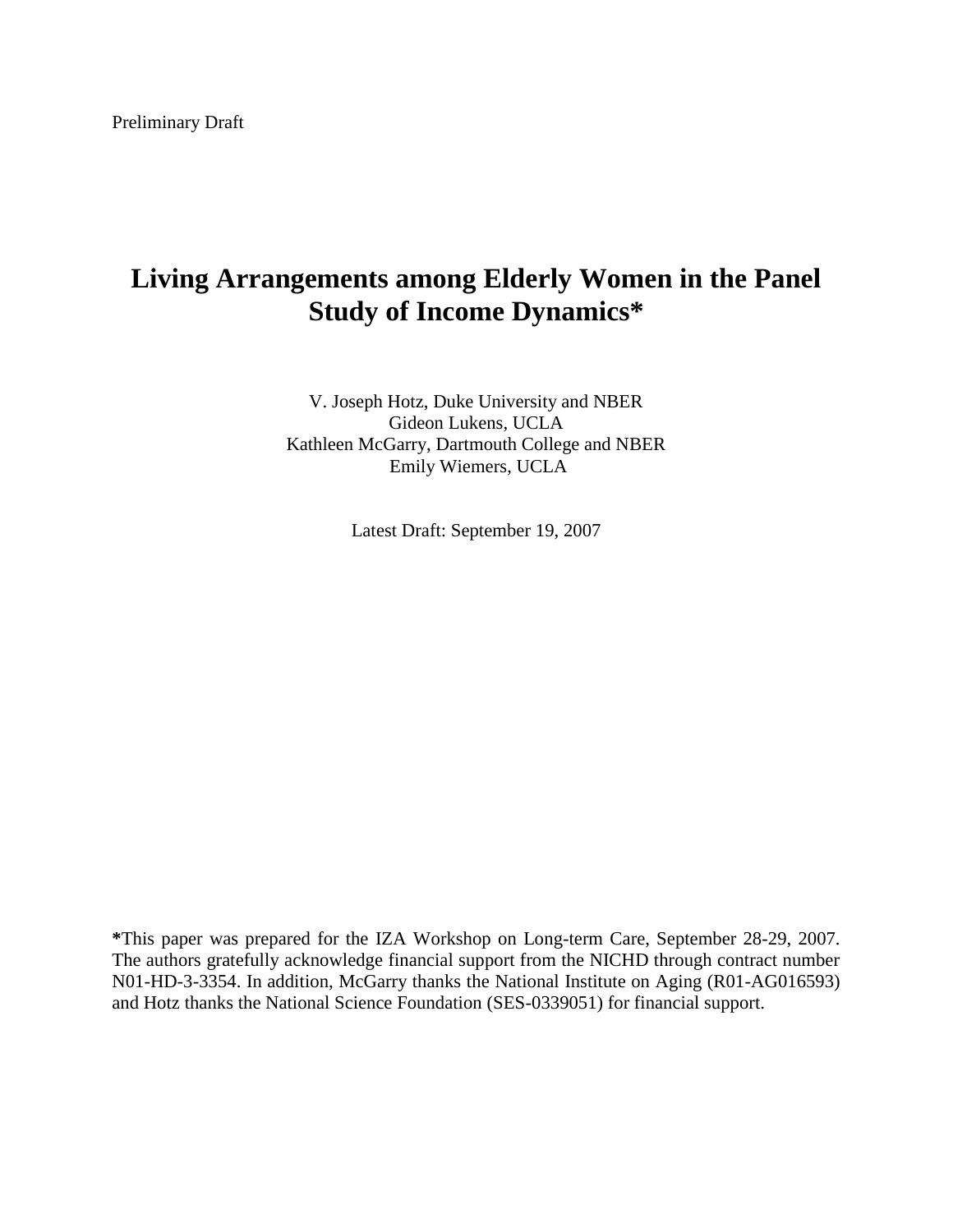### **Introduction**

 $\overline{a}$ 

The vast majority of care of elderly individuals is provided informally by family and friends. For married elderly, the spouse is far and away the most likely caregiver. However, for those who are widowed or single (typically women), the burden of care is often borne by children. Which child provides this care, the extent to which care giving is shared among siblings, and how families arrive at a particular arrangement are important questions. Their answers are key to understanding the role of the family in determining the well-being of the elderly and the likely consequences of such secular changes as declining family size, the rise of labor force participation of women and the potential restructuring of old-age security programs on this well-being. Simple empirical inspection of the correlates of care giving suggests that co-residence and geographical proximity are among the strongest predictors. However, as robust as these correlations are, they fail to inform us about the direction of causality and the nature of family decision-making with regard to where and with whom parents live as they become older. In particular, is the child co-residing or living near a parent in order to provide care efficiently? Or is she providing care because she was already living nearby?

We are certainly not the first group to analyze the residential choices of older unmarried women, the role of children and the nature of decision-making surrounding these choices. A sizable literature already exists which examines various aspects of these issues. Some of it has been based on new models of family decision-making. Some have tried to estimate the effects of increasing income for the elderly and its importance in explaining the trend to the higher incidence of living alone. Some have used new sources of data for the U.S. and other countries and some have focused on econometric strategies for dealing with the joint nature of parental living arrangements, health, and the competing demands on children's financial resources and time.<sup>1</sup> Finally, the work in this literature has made use of a wide variety of alternative sources of data in both the U.S. and other countries. In the next section, we provide a brief review of the main themes and conclusions of this line of work. We add to this body of work with what we believe is a better control for the simultaneous determination of income and living arrangements and with the ability to examine the evolution of living arrangements over time.

Our paper explores the living arrangements of elderly widowed or divorced mothers using the Panel Study of Income Dynamics (PSID). While the PSID has been in existence for almost 40 years, its potential to help us understand the living arrangements of the elderly and

 $<sup>1</sup>$  A separate strand of literature, which we ignore herein, looks at the change in living arrangements with</sup> respect to the consumption of housing wealth, i.e., "downsizing." (e.g. Sheiner and Weil, 1992; Venti and Wise, 2000, 2001; Laferrère, 2005b)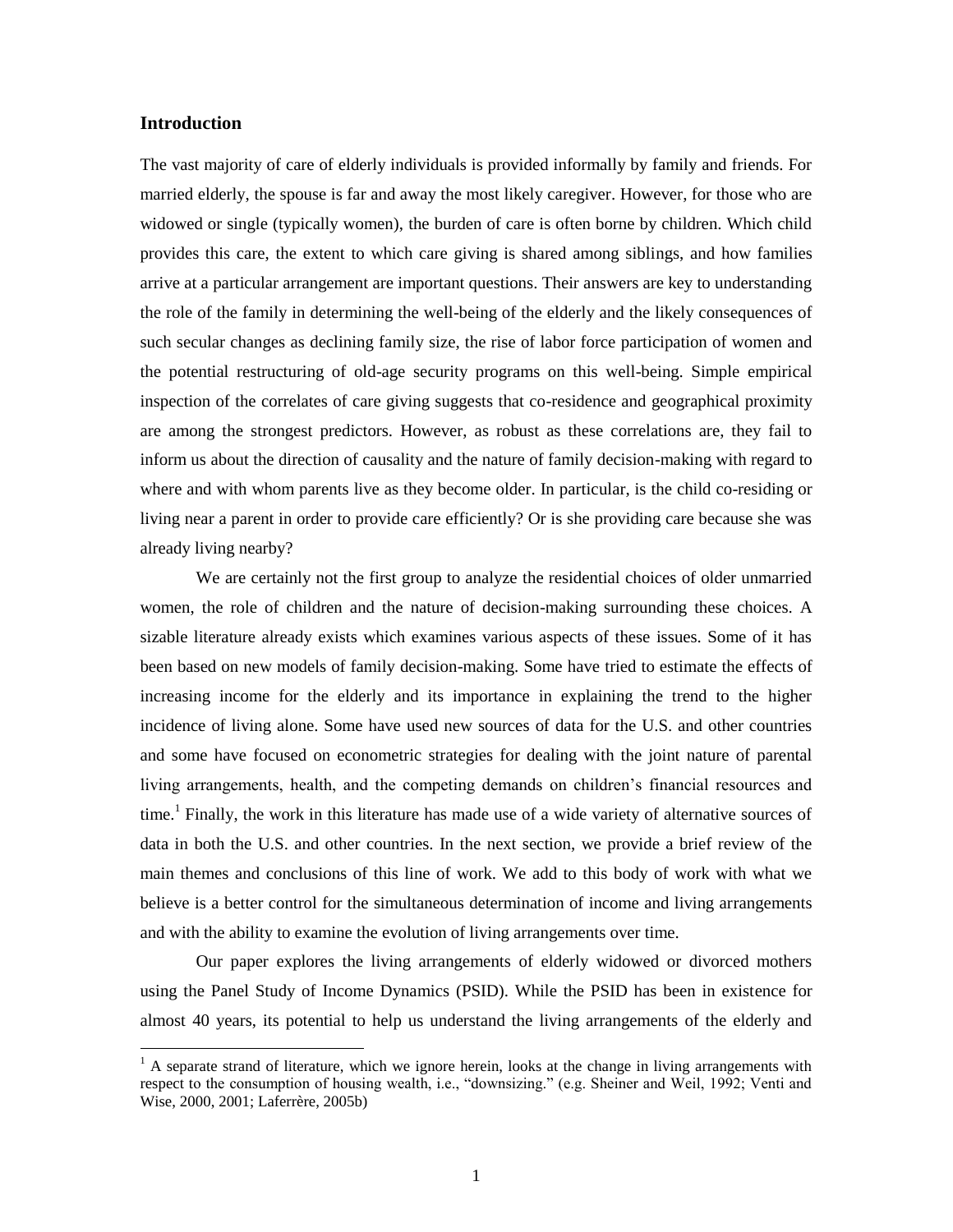their determinants has not been fully exploited.<sup>2</sup> In many ways, the PSID represents an ideal data source for analyzing the role of the family in affecting the living arrangements of older parents. As discussed in detail below, the PSID provides longitudinal data on a wide range of phenomena for multiple generations of family members. This generational structure is the result of the PSID's ―following rule‖ which, in principle, follows *all* of the children of earlier PSID respondents, as these children "split off" from their parents and form their own households. As a result, one has parallel data on family members that is available for a large portion of the lifetimes of many of these respondents. Such data allow one to track not only when elderly parents co-reside with their children but also in those cases in which they live independently, their geographic proximity and how co-residence and distance change as the parents age. Finally, because the PSID follows and interviews the members multiple generations of families, one does not have to rely on proxy reports for information about the income, wealth, health status, etc. of parents, children and siblings.

Of course no data set is perfect and data sets sometimes prove less suitable in practice than they appear to be in principle. This is potentially true with using the PSID to analyze the role of the family the affecting the living arrangements of the elderly because, while the PSID is an extremely rich data set, its initial focus, as its name suggests, was not on the interactions within families, but rather on changes in income and economic status over time. Thus, the early waves the survey did not gather much information about living arrangements or intergenerational relationships. Some of these shortcomings have since been rectified but others have not. For example, the PSID does not regularly have information on whether or what care children are providing to their elderly parent and there is little information on respondent health or about financial transfers. Moreover, as we will discuss below, there are other features of the design of the PSID that can complicate the longitudinal analysis of families.

Accordingly, one of our aims at this stage of our work is to determine the extent to which the PSID can be used for studying relationships among family members and the impact of these relationships on the well-being of the elderly. Additionally, we seek to learn where simple augmentations to the survey might improve our understanding of these familial ties. Because of this goal, in the discussion that follows we will pay particular attention to the design and content of the PSID, how we constructed our analysis files, and provide an assessment of the suitability of the PSID for analyzing the role of the family in determining living arrangements of the elderly.

More substantively, we use data from the PSID to analyze the living arrangement of

 $2<sup>2</sup>$  A notable exception is Ellwood and Kane (1990) that use the early waves of the PSID in an event history analysis of the marital status, disability, living arrangements and income of the elderly.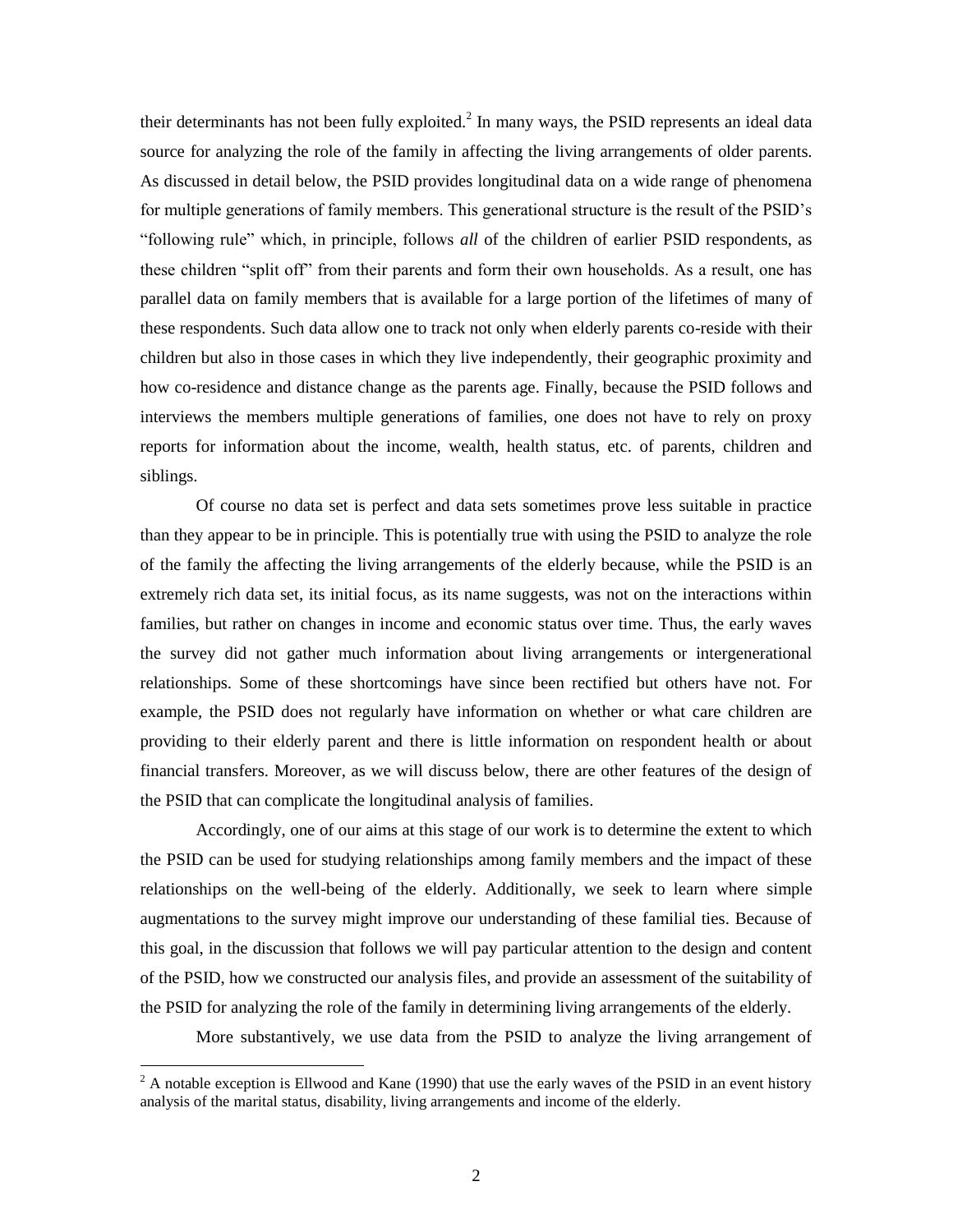elderly unmarried (widowed, single, divorced or separated) women We model decisions about living arrangements as a choice to live independently, with a child, with others, or in a nursing home. Given the availability of relatively long panels of data for both parents and their children, we have data on the income of the mother before she lived with her child as well as information about her children, including their incomes and labor market status well before she reached age 65 and likely well before she was in need of assistance.

To our knowledge, there has been no systematic study of parent-child living arrangements over such an extended period of time. The PSID allows us to explore alternative econometric methods for dealing with the potential endogeneity of factors like income, health and the living arrangements of elderly parents and of their children. In addition, because we follow individuals for many years, we are not constrained to examine the choice of living arrangements at a single period in time or to look at a single change in living arrangements. Instead, we can examine the evolution of living arrangements over time and observe the extent to which movements to a nursing home or to live with a child are permanent transitions. As a test of the endogeneity of income with respect to living arrangements, we can examine the effect of lifetime resources on the eventual living arrangements of elderly widows.

In what follows, we present both descriptive and more structured multivariate analyses of the living arrangements of the elderly unmarried mothers in our data. We also provide a more limited set of analyses of the transitions between alternative modes of living arrangements of these parents, although, to date, certain design features of the PSID have limited the extent to which we can conduct such analyses. Furthermore, as note below, the ultimate goal of our line of research is to formulate and estimate an array of decision-theoretic models of the living arrangements for parents and children and how these decisions are related over the life cycles of each generation. We thus highlight some of the features of the PSID and the findings in this paper that will help determine the path our research agenda takes.

We find strong evidence that understanding living arrangements of the elderly requires a much longer window of observation than in possible with most data. We find that not only do women move in with children or into a nursing home, but they also can return to independent living after either of these more dependent relationships. Furthermore, we find that using current income, or even short lags of current income, to predict living arrangements leads to very different conclusions about the effect of income on living arrangements from what one obtains with measures approximating lifetime resources. For example, a 10 percent increase in current income is associated with a 0.8 percent increase in living alone, while in our preferred specification, a 10 percent increase in income leads to a statistically insignificant 0.1 percent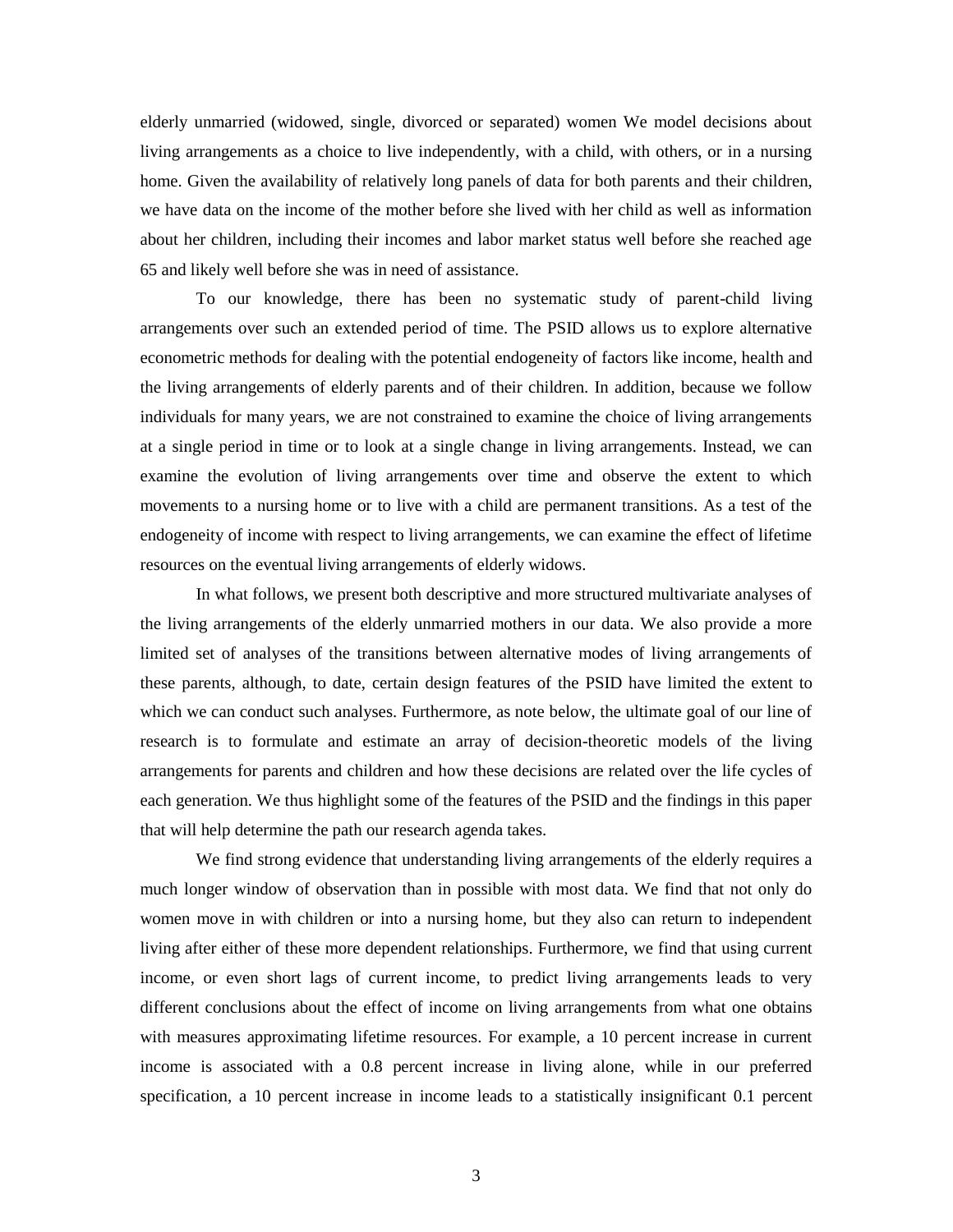increase in the probability of living alone. We argue therefore that by following an individual from well before she is likely to need financial assistance or help with personal needs, until that need occurs, one obtains a better understanding of the factors associated with co-residence.

Our paper is organized as follows. In the next section, we lay out the existing knowledge on the subject. We include discussions of the literature on both caregiving and living arrangements. In section 2 we describe the data available in the PSID and provide, in some detail, a discussion of how we constructed our analytic sample. Section 3 provides some descriptive evidence of the choice of living arrangements and section 4 models the decision more formally. Section 5 examines, briefly, the likelihood of various transitions and the importance of multiple transitions. A final section concludes and offers direction for future research.

#### **1. Background**

 $\overline{a}$ 

Family members provide the lion's share of support for infirmed elderly. Only 25 percent of individuals with functional disabilities live in nursing homes, while the remaining 75 percent live in the community. For these community-based individuals, informal care is by far the dominate means of assistance with over 90 percent of those who receive assistance receiving some form of informal support (Health Policy Institute).<sup>3</sup> Although a spouse is typically the primary caregiver for married elderly, children bear a large share of the burden. In fact, given the incidence of widowhood, 41 percent of these informal caregivers are children, while only 21 percent are spouses, and 26 percent are other relatives, primarily grandchildren and children-in-law (AHRQ, 2001).

Regardless of the kinship ties, caregivers are far and away more likely to be female than male. Sixty-five percent of caregiving spouses are wives, 70 percent of caregiving children are daughters, 76 percent of grandchildren caregivers are grand daughters and 85 percent of childrenin-law who are providing care are daughters-in-law.<sup>4</sup> Caregivers also have been shown to have lower employment rates and to work fewer hours. However, the direction of causality for these relationships is not clear. Women may be more likely to provide care because they have a lower opportunity cost of time. Similarly, those who do not have strong attachments to the labor force will be able to provide care at a lower cost than those who are working. Alternatively, the need to provide care may lead to a reduction in labor force participation. It is important to note that it

<sup>&</sup>lt;sup>3</sup> 78 percent rely exclusively on informal care, 14 percent receive some formal and some informal care and 8 percent receive formal care only.

<sup>&</sup>lt;sup>4</sup> See also for example, Soldo et al., 1990; Dwyer and Coward, 1991)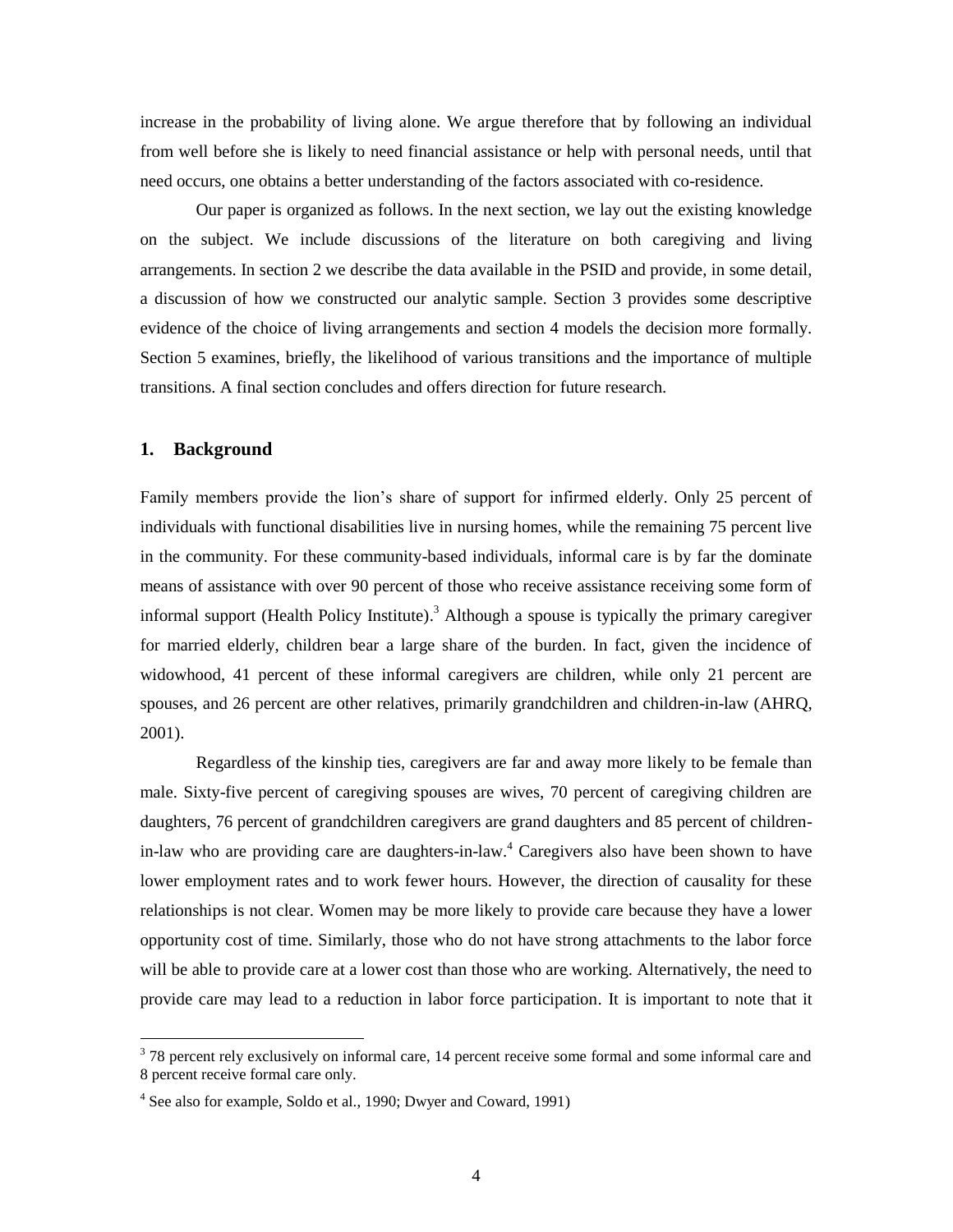need not be the necessity of providing care in the current period that is depressing hours of work, but rather, it could be the expectation of future caregiving demands that reduces the incentive to invest in the labor market years before.

Hours of care vary greatly, but the average is approximately 20 hours per week. Unsurprisingly, many more hours of care are provided by co-resident caregivers than non-coresident caregivers. For instance, among caregivers for those 70 or older, non-co-resident children averaged 8.5 hours of care per week while co-resident children averaged 38.5 (McGarry, 1998). Once again, however, caregiving and living arrangements are likely to be determined jointly, with those who need more care selecting a shared living situation and those who need less care, maintaining more independence. How these shared living arrangements arose is the primary aim of this paper.

An alternative to shared living arrangements is formal nursing home care. If individuals need substantially more care than a family member can provide or if family members are unwilling to provide the necessary assistance, formal care may be the solution. Formal care can be provided in one's own home, or in a nursing home. Both types of assistance are expensive; home health care costs average \$19 an hour or nearly \$40,000 a year for 40 hours of care a week. Skilled nursing facilities average \$75,000 a year (MetLife, 2007). And, although high quality facilities exist, more elderly would prefer to remain in their own home (citation).

Despite what appears to be a strong dislike of institutional care, nearly 40 percent of individuals reaching age 65 will spend some time in a nursing home. The typical stay is, however, short; two-thirds of all stays last three months or less.<sup>5</sup> Yet, because some stays can last for an extremely long time, the average stay is over three years. How the probability and length of a nursing home stay relates to care provided by family members is not know. We do not know, for example, whether family care substitutes completely for institutional care or whether it simply postpones a nursing home admission for a period of time. Furthermore, we know little about which families rely on familial support and which turn to professional care or about the progression of caregiving forms.

Although co-residence of the elderly with their children is not the norm today, less than a century ago it was quite common. In 1900, approximately 70 percent of elderly unmarried women lived with their children, but by 1990, this figure had fallen to below 20 percent (McGarry and Schoeni, 2000). There have been a variety of hypotheses proffered to explain this decline in the

 $<sup>5</sup>$  The three month time frame is not coincidental. Medicare will cover stays of up to 100 days if they follow</sup> a hospital stay and the individual requires medical rather than, or in addition to, custodial care. Garber and MaCurdy (1993) document a spike in nursing home discharges when Medicare coverage ends.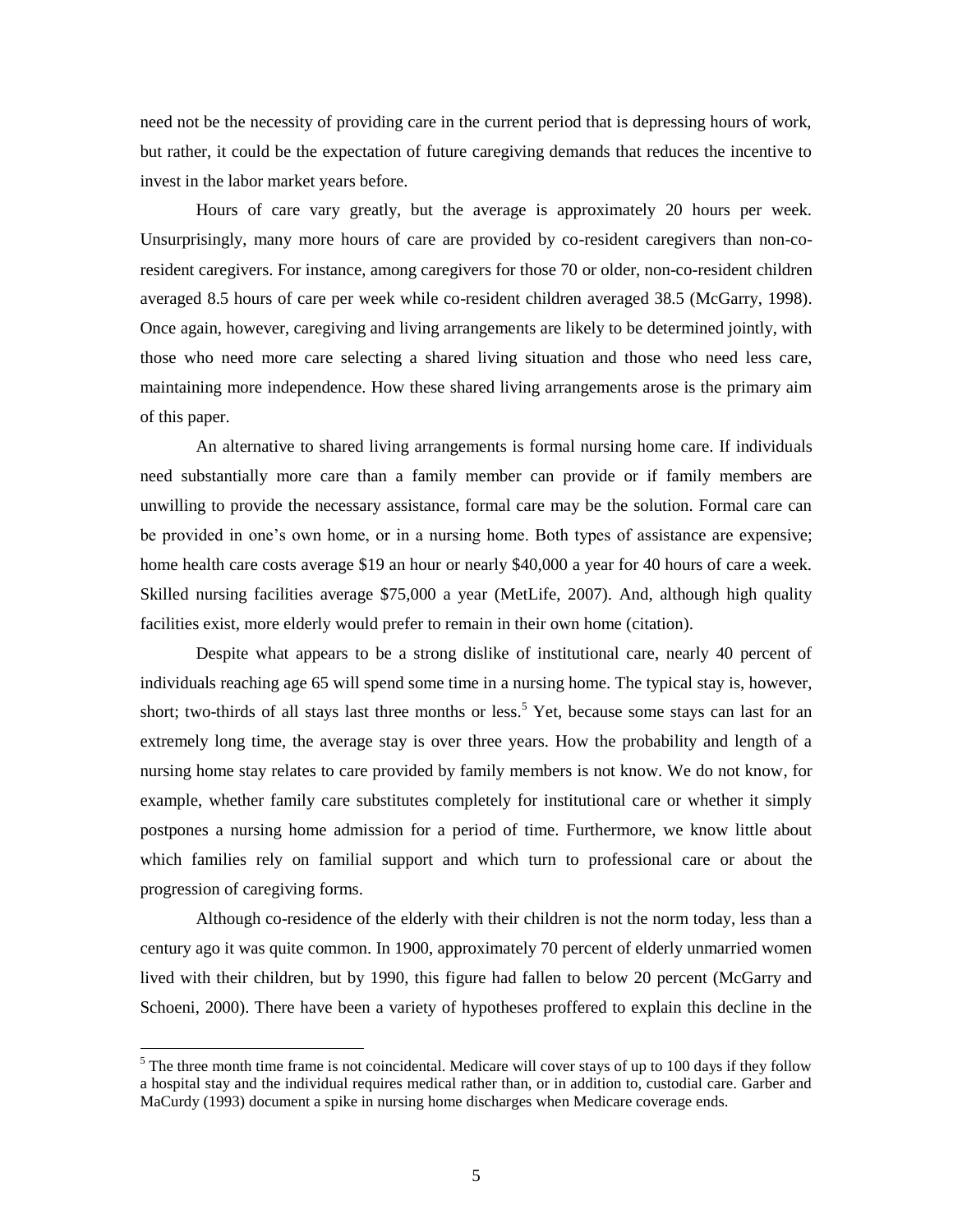incidence of the elderly living with their children and rise in the incidence of the elderly living alone.<sup>6</sup> With respect to demographic hypotheses, one notable idea is that declines in fertility reduced the availability of children with whom widows and divorced mothers could live (Kobrin, 1976; Ruggles, 1994). A related notion is that the rise in the labor force participation of younger women over the  $20<sup>th</sup>$  century made it more difficult for daughters to care for their elderly parents. A third explanation for the rise in the independence of the elderly, especially those without spouses, is the secular improvements in health care, health status and life expectancy experienced over the past century. As elderly parents had fewer health problems and/or access to better health care, through programs like Medicare and Medicaid, $\lambda$  they were better able to care for themselves and were less in need of co-residing with their parents (Wolf and Soldo, 1988). Researchers also have emphasized changes in cultural factors and norms, including the rise in individualism and the decline in traditional values, both of which helped give rise to a declining set of responsibilities of families, including specifically, a decline in the need to be primary providers of care for the elderly. Finally, one of the most prominent hypotheses has been that the substantial expansion of the Social Security System, work-related retirement programs and economic growth as a whole, all served to increase the level of income available to the elderly and enabled them to support independent living arrangements rather than having to depend on their kin (Michael, Fuchs and Scott, 1980; Schwartz, Danziger and Smolensky, 1984; Costa, 1999; McGarry and Schoeni, 2000; amongst others). A number of studies have used alternative sources of data and identification strategies to assess the validity and relative importance of these alternative hypotheses for explaining the trends (Michael, Fuchs and Scott, 1980; Borsch-Supan, Hajivassiliou, Kotlikoff and Morris, 1992; Costa, 1997; McGarry and Schoeni, 2000).

A related literature analyzes the significance and importance of the demographic, economic and health-related characteristics of parents and their children on the living arrangements of elderly parents over the life cycle in more contemporary settings. Much of this work has been of a reduced form variety (Borsch-Supan, Kotlikoff and Morris, 1989; Ellwood and Kane, 1990; Kotlikoff and Morris, 1990; McGarry, 2003; among others), although a number of these papers have attempted to take account of the joint, and endogenous nature of several

<sup>&</sup>lt;sup>6</sup> See McGarry and Schoeni (2000) and Ruggles (forthcoming) for reviews of the literature on the hypotheses and evidence for explaining the long run trends in the living arrangements of the elderly.

<sup>&</sup>lt;sup>7</sup> The establishment of the Medicare and Medicaid programs in 1965 made medical care and home health care more affordable. The Medicare program provides health insurance for nearly all those 65 or older. In addition to acute care needs, it currently provides limited coverage of long-term care needs. Medicaid is a means tested transfer program that provides health insurance to the poor. Both programs also provide support for care for the elderly in the form of nursing homes. For example, Medicare covers some nursing home stays while Medicaid funds a larger fraction of nursing home expenditures than any other source.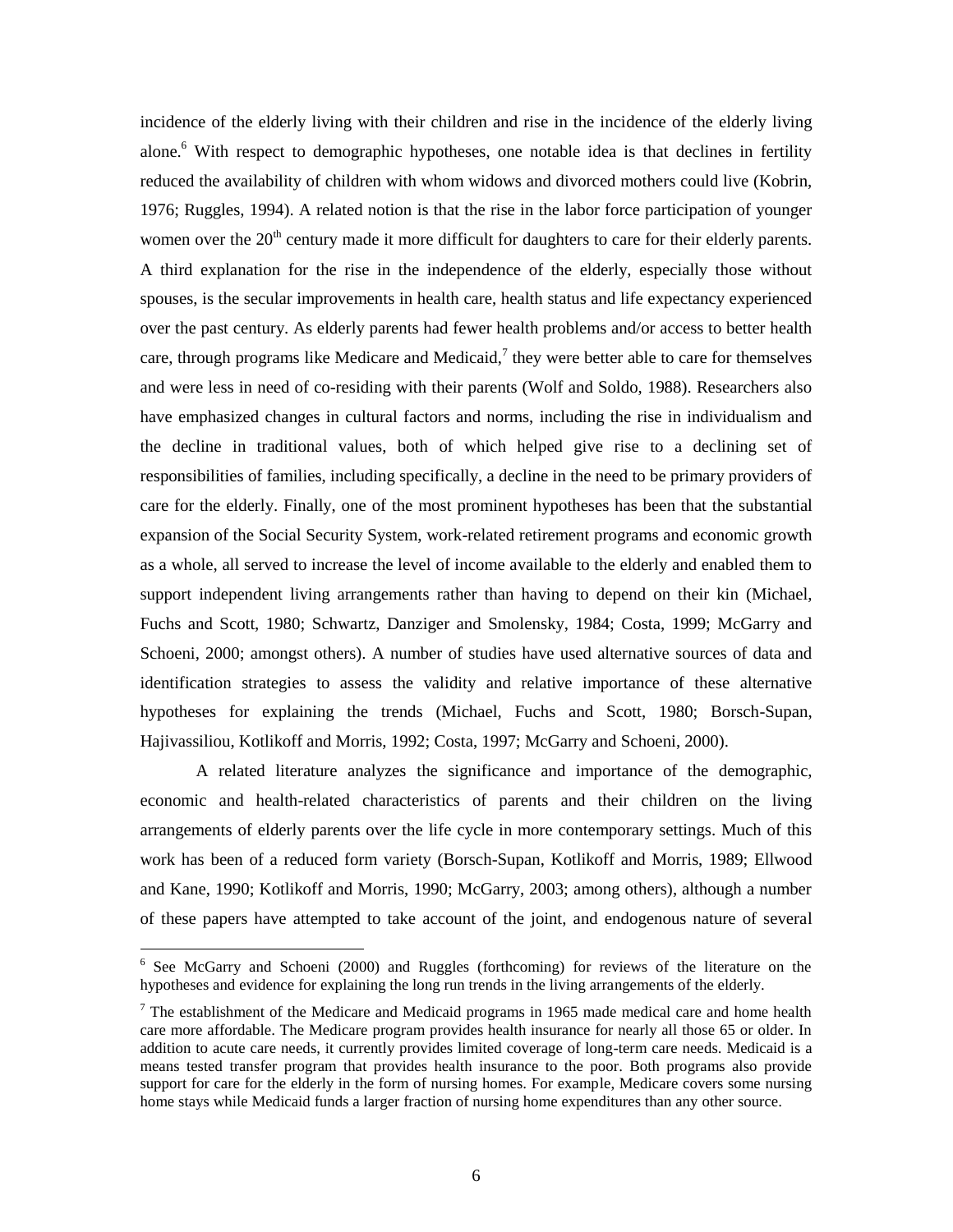choices made by (adult) children and the living arrangements of and care received by parents, including the children's locational decisions vis-à-vis those of their parents (Stern, 1995; Hoerger, Picone and Sloan, 1996) and the labor force participation decisions of their children (Pezzin and Schone, 1997).

A more recent literature has developed and estimated bargaining models of the care and living arrangements of elderly parents and the role of their children. For example, Pezzin and Schone (1999) develop and estimate a family bargaining model between an elderly parent and one of her adult children over informal caregiving by the child, the child's labor force participation as well as the living arrangements of the parent and child. Checkovich and Stern (2002) and Engers and Stern (2002) extend these models to consider the potential role of all of an elderly parent's children in decision-making. (See also Pezzin, Pollak and Schone, 2007, who extend the bargaining model of these decisions to allow for cooperative and non-cooperative solutions to the problem: "Who is going to take care of Mom?")

#### **2. The Data to be Analyzed**

 $\overline{a}$ 

As noted above, our study is based on a sample of older unmarried women (widowed, divorced, and never married) with children drawn from the Panel Study of Income Dynamics (PSID).**<sup>8</sup>** For convenience, in the remainder of the paper we will refer to these women as "widows," even though it in fact includes all unmarried women regardless of previous marital status. In this section we describe the basic structure of the PSID and the selection criteria we use to construct our analytic sample. We then provide some descriptive information about the demographic and economic characteristics of our sample and illustrate of the basic patterns of living arrangements for these older widows. We view these descriptive patterns as exceptionally informative as we know of no study that has been able to examine transitions over a long period of time and document the incidence of multiple transitions. Because of data limitations, most studies have examined cross-sectional patterns or transitions over one or two years.

*2.1 The PSID:* The PSID is a household based panel survey first fielded in 1968 at which time it

<sup>&</sup>lt;sup>8</sup> Although our focus is on co-residence and caring for unmarried elderly mother, there are numerous interesting questions with regard to caring for unmarried fathers which we ignore. For example, it has been hypothesized that divorced fathers and fathers who were never married to the child's mother, may have weaker ties to their children, be less likely to have substantial contact with them as adults, and less likely to receive assistance in their old age (Lin, 2007). Unfortunately, identifying non-custodial fathers in most data sets – particularly identifying those fathers who were never married to the child's mother – is much more difficult than identifying unmarried mothers, and is likely to lead to severe selection biases in who is included in our sample. For the time being, at least, we ignore elderly men in our study.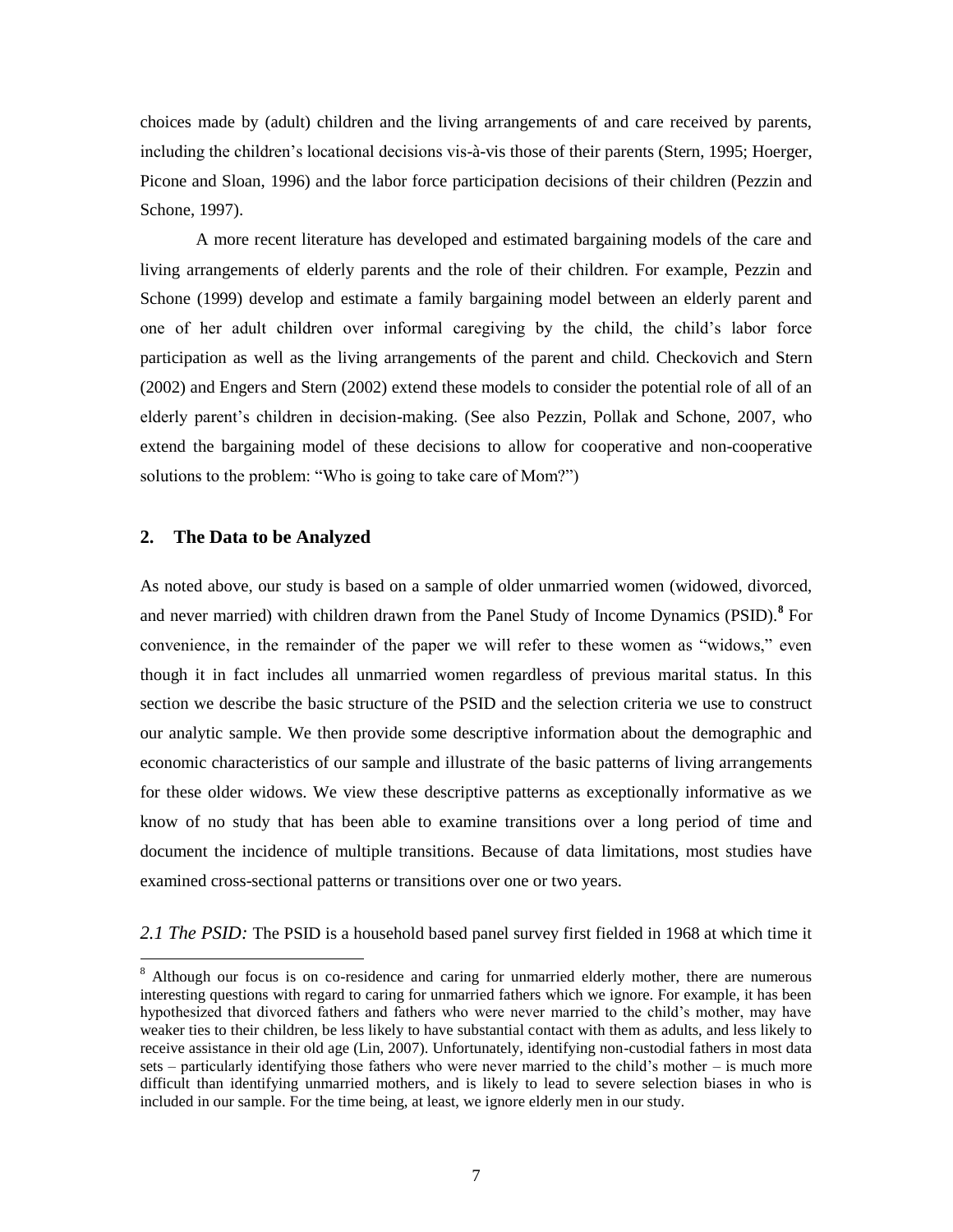was selected to be representative of the population of households in the United States.<sup>9</sup> The survey interviewed its respondents annually until 1997 at which time it switched to biennial interviews. Interviews will continue indefinitely at this rate, with the most recently available data being that collected in 2005. In our study we use data from 1968 until 2003 in order to draw on parent-child linkages available to that point.

The PSID is unusual among panel surveys in that it does not limit its coverage to the set of original respondents first interviewed in 1968, but rather adds children and spouses of these respondents to its sample when they are born or marry the respondent. It then follows not only the adult respondents in its original sample but also the biological and adopted offspring of these respondents, even when they leave their parents' households. These new households are what the PSID terms "split offs" and are treated identically to the original households. In effect, the biological and adopted children of PSID respondents are viewed as being endowed with a "PSID" gene" and are followed indefinitely.<sup>10</sup> With these continual additions to the original household members, the initial sample of 18,230 respondents has grown substantially. Even with the reduction in sample size that occurred as of the 1997 interview due to budget constraints and the normal sample attrition, in 2003 there were 22,290 respondents in the PSID.

This policy of following (or attempting to follow) as new household, all children who left an original PSID household, allows us to obtain information on items such as the income and wealth of adult children, even when the children no longer reside with the mother. This is in contrast to most other data sources on elderly parents/widows, such as the Health and Retirement Survey (HRS) and National Long Term Care Survey (NLTCS), where what data that is obtained on children is obtained from reports of the parent. While one might expect that this reliance on proxy reporting by elderly parents for their children produces reliable data on such things as her children's gender and the number and ages of her children's children, i.e., a widow's grandchildren, the accuracy of a widow's proxy report on the annual income or current wealth of her children is clearly more suspect. Moreover, the accuracy of such proxy reports may well vary systematically with whether a widow lives with or close to her children. The drawback of this

<sup>9</sup> Because the sample was drawn in 1968, Hispanics, Asians, and immigrants arriving after 1968 are necessarily under-represented relative to today's population. In 1997 the PSID added an immigrant sample and altered the sample weights in an effort to improve the representativeness. Thus, although past analyses suggest significantly different patterns of living arrangements and care giving for elderly Hispanics, we are unable to address this issue.

<sup>&</sup>lt;sup>10</sup> Note that not all of the original or subsequent members of a PSID household were necessarily followed when they left the latter household. In particular, information on the spouses of PSID "gened" respondents was gathered only as long as they remained in their spouse's household. They were not followed once they divorced or left their PSID-gened spouse. Similarly, the PSID did not follow the step-children of PSID respondents when they left the households unless they had been legally adopted by the PSID respondent.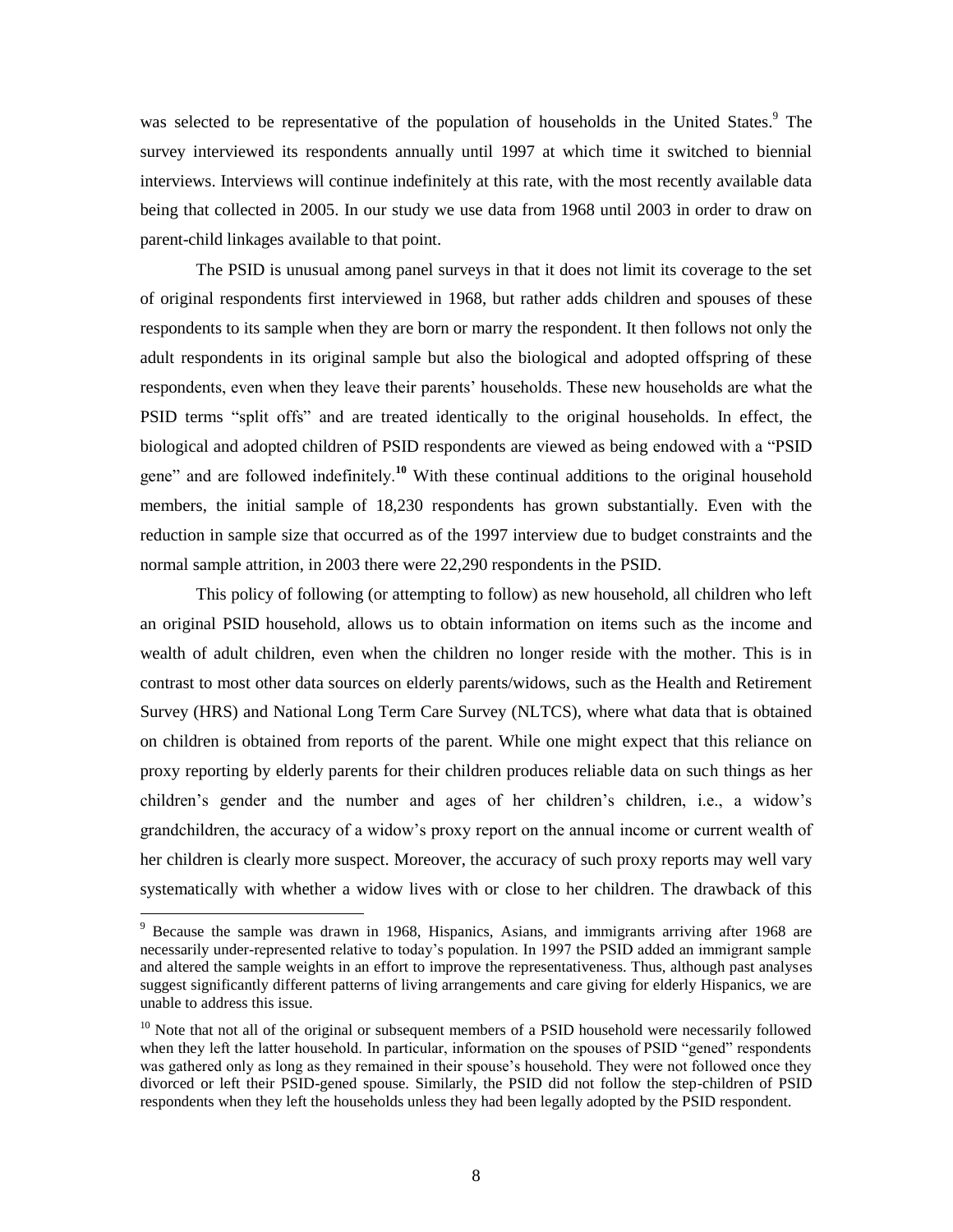mode of data gathering is that if the non-co-resident child cannot be located or refuses to participate, we have no information on that child, while with parental reports, presumably some information is always available.

The PSID is unique in the length of time individuals are followed and in the detailed information on the individual's family, including interviews of many, if not all, members of the immediate family. In analyzing these data, we can observe children leave home for the first time as young adults, and examine factors such as their income, occupation, number of children and how these characteristics evolve over time. We also can observe whether, at any point in our data the parent lives with the child. As we demonstrate below, the long time frame helps us avoid the estimation problems posed by the simultaneous determination of living arrangements and employment, income or other child-level variables that may change with the need to provide care. Here we will have information on the child's employment, place of residence, etc. before there exists any need to provide care and similar information on the parent before any move takes place**.** 11

Data also exist on the geographic location of parents and children, but these data are confidential and their use is restricted to those who have approved data use agreements. We have applied for permission to use the restricted PSID data containing geographic identifiers. Once we obtain this permission we will be able to measure not just co-residence, but the exact geographic distance between parents and children and between siblings. Following children as they leave their parents' home affords us the opportunity to analyze such issues as whether oldest children strategically reduce the likelihood of caring for a parent by moving far away. In this current version of the paper, we can determine only whether parents and children co-reside, and with respect to geographical proximity, whether they live in the same state.<sup>12</sup>

*2.2 Our Analysis Sample*: The sample from the PSID that we use in our analysis of the living arrangements of elderly widows was constructed as follows. We begin with female respondents in the PSID who have at least one child and who we observe living without a spouse (either because

 $11$  There is, of course, the possibility that an adult child remains at home or chooses to establish a home near a parent because she anticipates providing care at some point in the future. See Konrad, Künemund, Lommerud and Robledo (2002) for a game-theoretic model of the potentially strategic nature whether adult children live near or far from their elderly parents.

 $12$  An alternative to the PSID is to use the Health and Retirement Study (HRS). The HRS provides a much larger sample of elderly widows with information reported on each of their children in each wave of the survey. However, the HRS does not provide geographical information on children which we hope to employ, eventually, nor does it have interviews of the children or as long a time span. Because this is the first step of a large project exploring the causes and consequences of co-residence/geographical proximity, we prefer the PSID.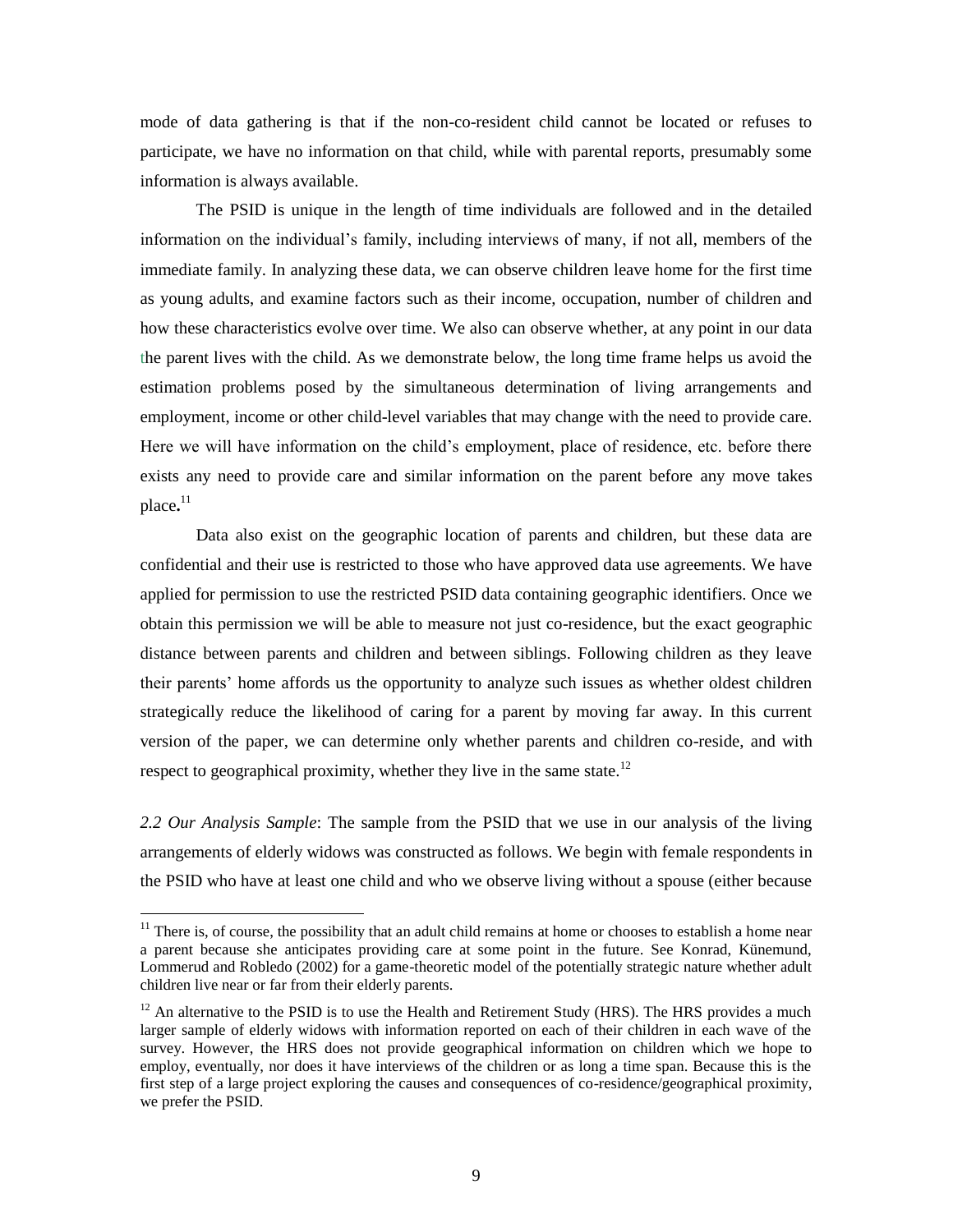of death, divorce or separation) at age 65 or later. Because of data limitations and the needs of our study we further restrict our sample in the following ways:

1. *We require that our elderly widows be observed in the year 1984 or later*.

We restrict our attention to elderly women who are at least 65 years old and observed in year 1984 or thereafter. This restriction is necessary because prior to 1984 there is no information on health status or assets holding in the PSID. In addition, there are issues with respect to the coding of institutional living that make it extremely difficult to identify those who live in a nursing home.<sup>13</sup> Note this selection criterion implies that we lose those women from the earliest birth cohorts who died prior to 1984. All told, there are 1,550 women in the PSID who met this criterion.

2. *We require that the widows in our sample had at least one child who was, at some point, a member of a PSID household.*

Because our focus is on the decision of a parent to live with a child, we require that the women in our sample have at least one biological child. Using the information that the PSID obtained about each widow's fertility history, we exclude from our sample those women who did not have any biological children who were alive at the time the woman was 65 years old or older. This restriction eliminates 314 childless elderly widows from our sample.

Furthermore, because we are interested in how widows' living arrangements vary with the characteristics of their children – such as the current incomes of their children, their marital status, or the number of own children – we require information about the children to be reported in the survey. Because children of PSID respondents are followed when they leave a parental home and form their own household, we have information for children regardless of whether they are still members of the widow's household, or had already split off to form their own PSID household. However, such data is not available for children if they had left the widow's household before the original interview in 1968 or if they had never lived with the widow. We exclude the 322 women for whom information is missing for all children.<sup>14</sup>

<sup>&</sup>lt;sup>13</sup> We have verified this data limitation with Robert Schoeni and Tecla Loup at the Survey Research Center at the University of Michigan. See Ellwood and Kane (1990) for a method for attempting to identify nursing home residence.

 $14$ The PSID following rules are such that all household members at the initial 1968 survey are assumed to be given a PSID gene. They can pass that gene along to their biological (and adopted) children they bear (or adopt) but not to children already born. Thus children of these gened PSID respondents who had already left the home are not given a PSID gene despite their biological ties to the original respondent.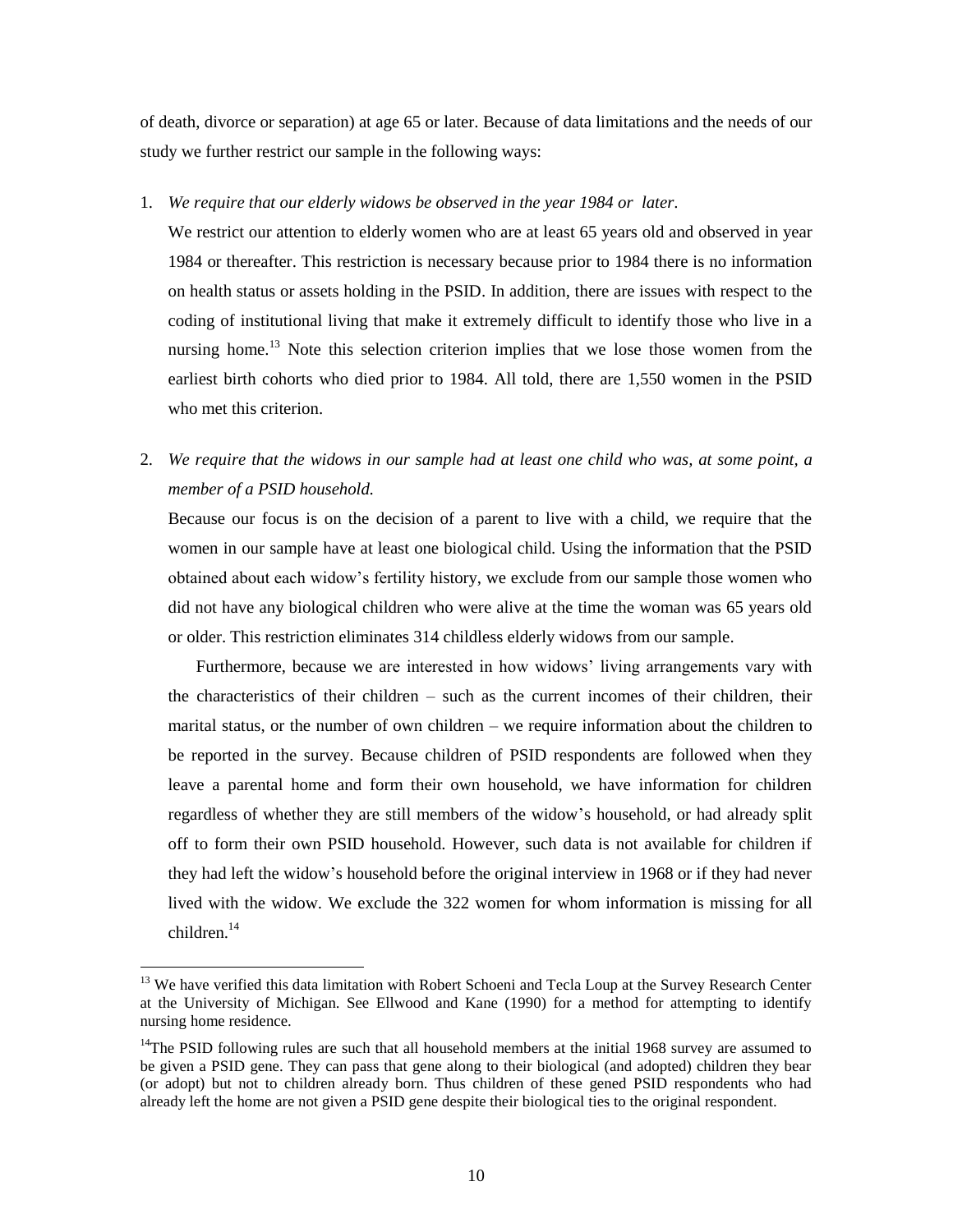- 3. *We required that we have data on the widows in our sample when they were age 58*.
	- Because we want measures of the characteristics of the elderly mothers in our sample long before they are likely to become frail and need care, we require that we observe them in the PSID well before their  $65<sup>th</sup>$  birthday. We have chosen age 58 as a cut-off although our results are not sensitive to the specific age.<sup>15</sup> By constructing measures of these women's incomes, health statuses, etc. at an age before we might expect the onset of various age-related health and other limitations, we try to avoid the inherent simultaneity of care giving and living arrangements extant in cross-sectional studies. Whereas previous studies have used two-year lagged values of the potentially endogenous variables (e.g. Stern, 1995), we can go much further and look at the value of these variables at least  $7$  years prior to the year we examine.<sup>16</sup> Satisfying this criterion required us to drop 198 of our initial group of 1,550 widows from our analysis sample.

These criteria for sample selection produce an analysis sample of 716 older women who are not currently married and who have children captured at some point by the PSID. Because of the longitudinal structure of the PSID, we typically have several years of observations for each of our widows, providing us with repeated observations on their living arrangements as well as other time-varying characteristics. These panels are, on average, 7 years in length and result in 4,694 person–years of data. In Table 1, we display the distribution of the number of these person-years by the widow's age and the PSID interview year from which we obtained the data. At the bottom of each of the columns we record the total number of person-years we have at different ages and, in the rows at the right-most column of Table 1, we provide the distribution of person-years by the specific PSID interview year. Finally, moving down a diagonal, from left to right, one can see how the number of person-years for women of a particular birth cohort varies with age and calendar time.

Examining the entries in Table 1 makes clear several important features of the data and also illustrates the consequences of several design features of the PSID. First, as is clear from the column totals at the bottom of this table, our sample selection criteria noted above imply that we have many more person-year observations for widows at younger ages, i.e., from 65 to the mid to

<sup>&</sup>lt;sup>15</sup> This restriction means that we lose observations for many of the oldest widows in the initial PSID survey as they were older than 58 when the survey began. We also lose those who were part of the supplemental Latino and immigrant samples added in the 1990s because they are not observed for enough years to have observations at both age 58 and 65.

<sup>&</sup>lt;sup>16</sup> McGarry (2003) similarly uses labor force participation of middle aged women several years prior to a parent needing help as an instrumental variable for labor force participation later in life.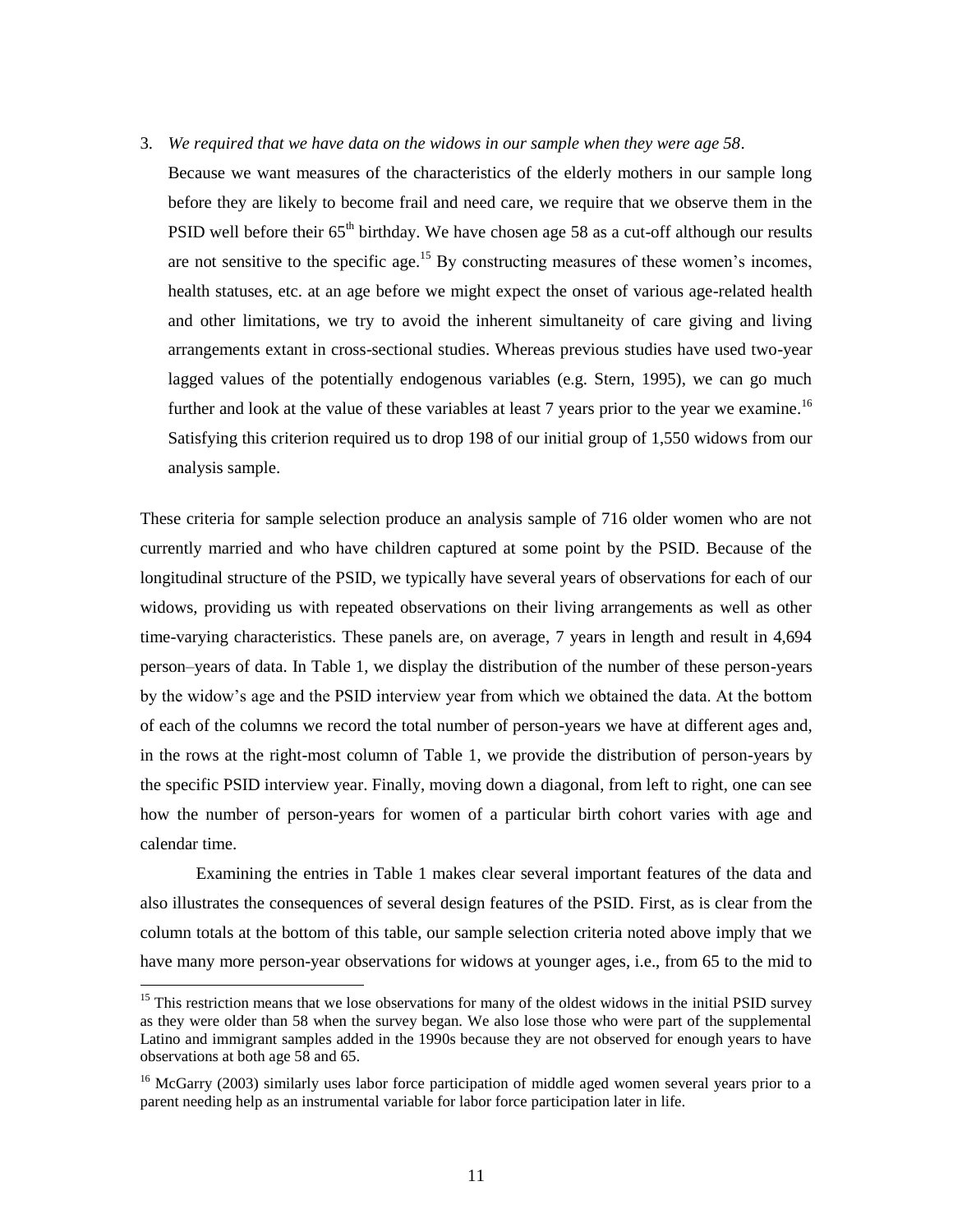late 70s, than for older widows, i.e., widows in their late 70s and older ages. While some of the reduction in person-years with age is due to the fact that women are leaving our sample either due to death or attrition, much of this decline is the result of our sample selection criterion of requiring that we observed these women in the PSID when they were age 58. This restriction effectively "disqualifies" original respondents who were older than 58 when the survey began.

Second, this selection criterion and the structure of the PSID gives rise to a systematic relationship between ages and periods in which ages were drawn. In particular, the majority of person-years for younger ages (i.e., 65 thru the early 70s) are drawn from the earlier interviews that comprise our sample (i.e., the years 1984-1993), while the majority of our person-years for older ages come from more recent waves of the PSID (i.e., 1994-2003).

Third, by looking along the diagonals one can observe the changes in sample sizes of widows in the particular birth cohorts. Some of these changes are the consequences of "real" life cycle phenomena. For example, over time one sees growth in the sizes of some birth cohorts. This pattern is the result of our sampling rule that adds women to our sample (and their person-years) if they become widowed or divorced at ages older than 65. Declines in sample size with age within cohorts (i.e., declines in sample sizes moving down various diagonals) are, in part, the result of attrition from the PSID study or death. However, some of these declines are due to design features of the PSID, most notably to the approximately one-third reduction in sample size between the 1996 and 1997 interviews. While, on average, the declines in sample size for our sample between these two interview years was 32 percent, the reductions in our sample varied substantially by birth cohort, from as high as a 53 percent reduction to as low as an 8 percent reduction.

Finally, another design feature of the PSID that is obvious in Table 1 is the move to biennial interviewing in 1997. This change reduces the number of person-years in our sample in a mechanical way. Moreover, it creates longer "gaps" in the information we have on certain variables that has consequences for the types of analyses we can conduct. Importantly, we go from being able to observe annual changes in living arrangements, from ages *t*-1 to *t*, for those person-years gathered prior to 1997 to only being able to construct biennial changes in living arrangements, i.e., changes from age *t*-2 to *t*, after 1997.<sup>17</sup>

There are several implications of the inclusions/exclusions noted in Table 1. First, a certain amount of caution is needed in interpreting the variation with age in living arrangements of the widows in our sample or the influence of various factors on these decisions. While we

<sup>&</sup>lt;sup>17</sup> Unfortunately, the PSID event history calendar did not capture changes in living arrangements (email exchange with Tecla Loup).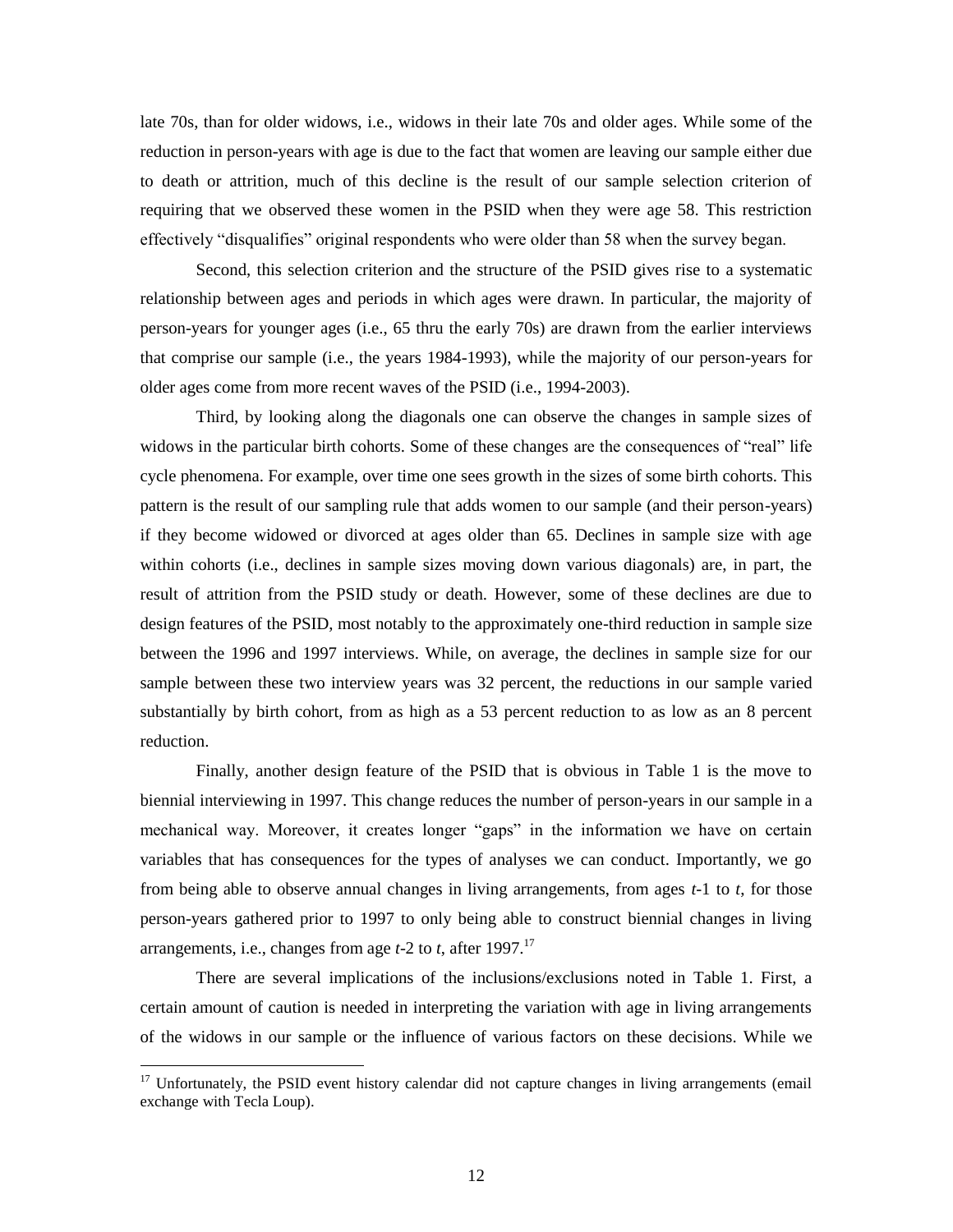expect that the age patterns are the result of changes in life-cycle phenomena, they also may be influenced by our sample inclusion rules and the design features of the PSID. In an attempt to account for these factors, we include dummy variables for interview years (or ranges of interview years) in our multivariate analyses. Second, because of this change in the rate of sampling from annual to biennial, we only provide biennial changes in living arrangements in the analyses of the dynamics of living arrangements presented below. Third, these changes in the spacing between interviews and the "pruning" of the PSID sample after 1996 makes it more difficult to estimate hazard rate models of living arrangement changes over the life cycle. Although we continue to work towards this goal, in most of the multivariate analyses we present below, we focus on estimating "state space" representations of living arrangements over the life cycle, i.e., we estimate models of a widow's living arrangement decision at age *t*, rather than the models of ―transition rates‖ of living arrangements from one period to the next. Finally, while not presented in this version of the paper, we plan to explore alternative sample selection rules and ways of using the PSID data, including ways of measuring changes in living arrangements that exploit ―finer‖ geographic information on the residential locations of widows and their children available in confidential versions of the PSID data.

#### **3. Empirical Patterns of Living Arrangements**

In this section we begin our look at the living arrangements of elderly widows in the PSID. We seek first to describe the patterns existing in our data and how they relate to characteristics of the elderly woman and her children. Because this is a preliminary look at living arrangements, using data set seldom employed for this purpose, we devote a good deal of time to simple descriptive results before turning to a more formal analysis.

*3.1 Living arrangements by age:* To obtain a sense of how living arrangements of our widows evolve as women age, we examine the incidence of various living arrangements by age. We define four categories: living alone, living with children, living with others and living in a nursing home. In Figure 1, we present the percentage of widows at each age who have experienced each of these living arrangements at some point after age 65 (and when they were widowed, separated, or divorced). For example, the figure shows that by age 85, almost 34% of widows experienced living with a child at some point. The total number of person-years of data at each age is presented along the top of the figure. Because widows enter our sample at different ages and die or attrit at various times throughout the survey, the number of observations varies by age.

Figure 1 excludes the independent category because 80 percent of the sample lives alone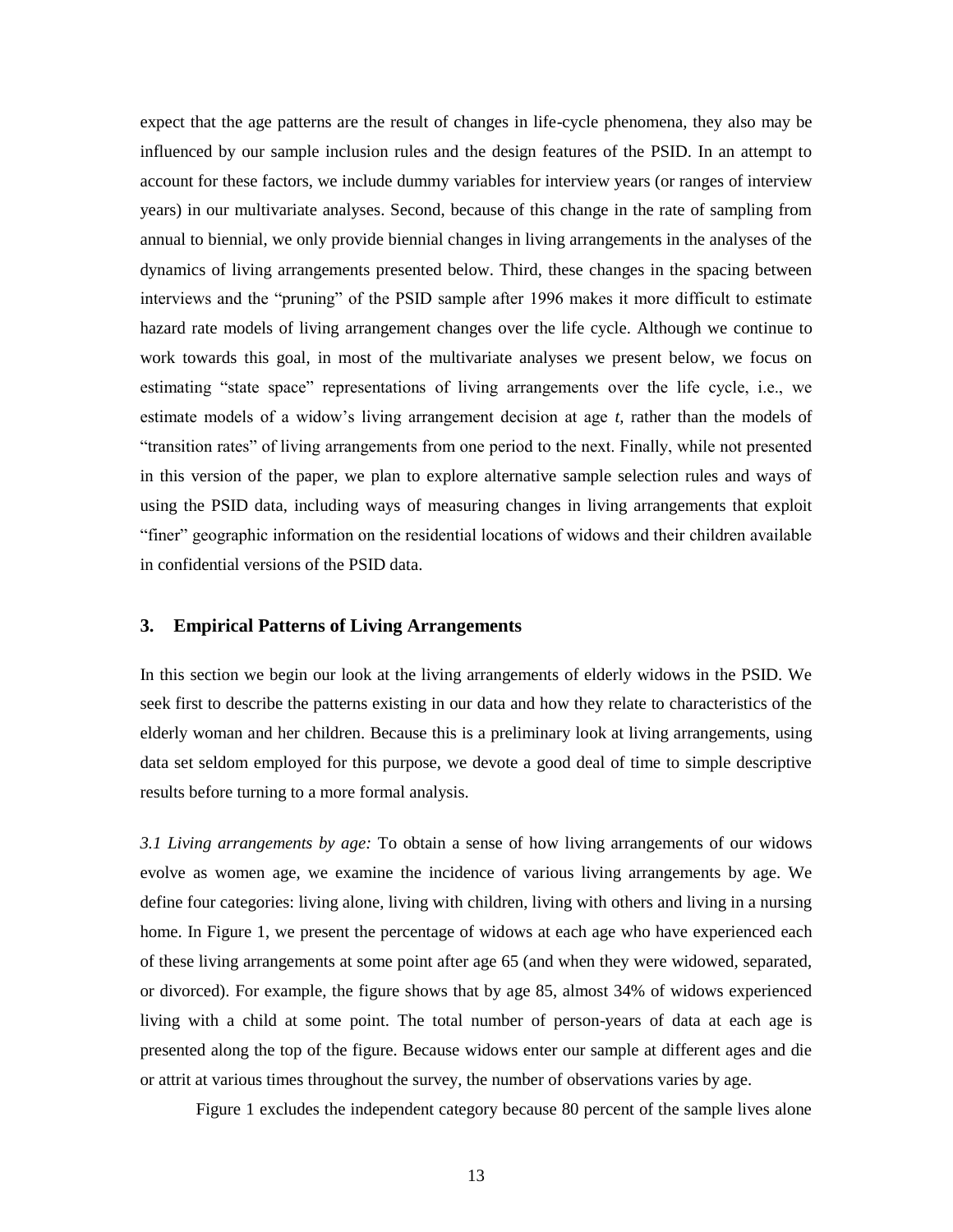at some point after age 65. Were the cdf for independent living included on the graph, it would approach 90 percent. With independent living excluded, the next largest category is living with children. In defining this category we separated women living with a child who has not left home since 1968 from those living with a child after spending some time since 1968 living apart from the child.<sup>18</sup> The fraction of widows living with children continuously is relatively constant, decreasing slightly with age. The fraction living with children who left home rises from approximately 20 percent at age 66 to over 30 percent before falling by age 86. The line does not increase monotonically as one would expect with a cumulative distribution function because exits from the sample continually change the underlying population. Still, the sharp upward trend is striking. We note, however, that these co-resident situations do not necessarily mean that the widow is in need of assistance. Rather, it is likely that at least some of the cases (particularly for the relatively young widows) are situations in which the adult child has moved into his mother's home because he needs financial help (the idea of boomerang children discussed frequently in the popular press e.g. Ramachandran, 2005; Business Week, 2003).

The next largest fraction is that living with others. Our definition of others includes grandchildren, and although not highlighted here, living with grandchildren is common among older black women, with almost 25 percent living with others at some point after age 65. There also is a consistent upward trend in nursing home use, except for an unusual spike at age 82. The fraction living in nursing homes does not begin to comprise a meaningful portion of the sample until the oldest ages. This result is consistent with other evidence that for women, nursing home admissions happen primarily at advanced ages.<sup>19</sup>

These results accord with our intuition but also demonstrate that co-residence with children is a much more frequently occurring phenomenon than one might have expected and begins at relatively young ages. Thus, the notion that co-residence exists primarily to benefit a parent who can no longer care for herself ought to be viewed with suspicion.

In Figure 2, we plot the distribution of the *current* living arrangements of the widows in our sample by age. As shown in the figure, the most common living arrangement of unmarried elderly mothers at any age is living alone. For example, as of age 65, 68 percent of our sample is living alone. As the graph shows, the incidence of living alone actually rises with age until around 80, when it starts to decline. This initial rise in the incidence of elderly widows living alone is due

 $18$  The "always lived with child" designation is, in practice, an indicator of whether the widow lived with the child for our entire period of observation--from 1968 until the last time we observe her. The child may have left home prior to 1968 or may leave at some point in the future.

 $19$  Brown and Finkelstein (2004) provide statistics showing that the average age of first nursing home admission for 65 year old women is 83.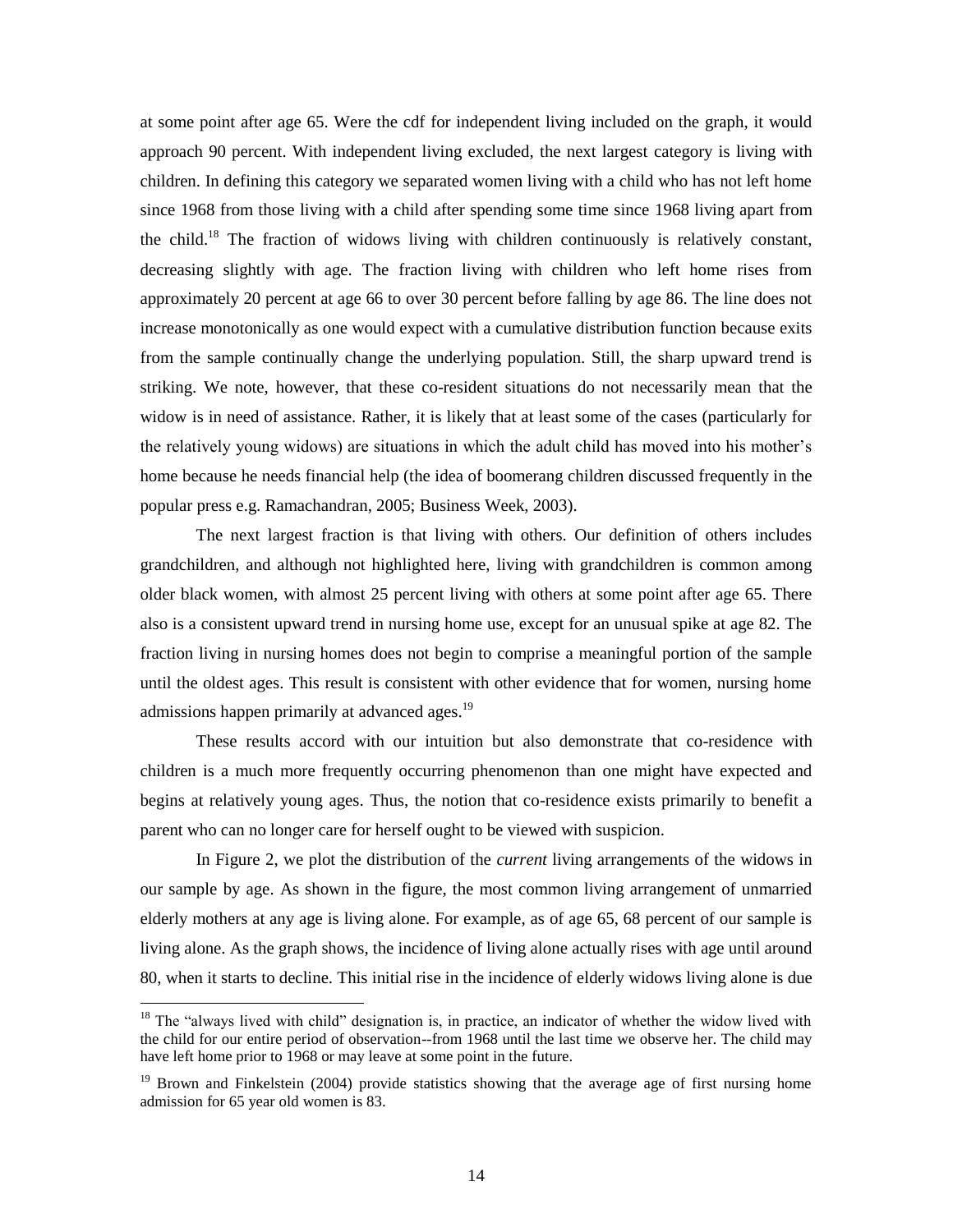almost entirely to the decline in these widows living with their children, something that occurs during widows' late 60s. As can be seen in this figure, 25 percent of the widows in our sample are living with their children at age 65, but this rate declines to around 20 percent by age 70 and continues to decline until widows reach the age of 80, when it starts to rise.

Although the majority of widows living with children at any given age are living with children who at some point had left their parents' household, a substantial fraction of those living with children are living with children with whom they had been co-residing continuously since 1968. For example, at age 65, 45 percent of those living with children are living with children who had not left their parents household. Over time, as these children leave to start their own households, the mother is observed to move from living with a child to living independently. At older ages, the proportions of widows living with children are increasingly comprised of those for whom this is a new arrangement with fewer and fewer cases in which co-residence was continuous. However, it appears that some children never leave; even by age 85, 6.7 percent of widows are living with children who are observed to have live continuously in their mothers' households, and this arrangement constitutes one-quarter of those children living with their mothers at that time. While not shown in Figure 2, a sizeable fraction of the households in our data in which children of elderly widows have not yet left her household are black.

Unlike the fraction of widows who live with children, the fraction who live with others decreases at older ages which is not surprising because many of the widows living with others are living with grandchildren. Finally, we note that our data displays the small but growing fraction of widows that live in nursing homes as they age. At age 65, just 0.1 percent of the widows in our sample live in nursing homes; but by age 80, 7.4 percent of them are in nursing homes and this fraction remains about the same through the mid 80s.

*3.2 Correlates of living arrangements*: To learn more about what factors are correlated with living arrangements, in Table 2 we present some descriptive statistics of the widow and her family by type of living arrangement. The table shows the means of several variables for our full sample of widows and separately for various subgroups: those who live independently throughout their lives, those who live in a nursing home at some point and those who live with a child at some point.<sup>20</sup> Note that because these "dependent" categories are defined as "at some point," individuals can both live with a child and live in a nursing home. There are 15 such individuals.<sup>21</sup>

 $20$  For ease of presentation, we exclude the "living with others" category from the table.

<sup>&</sup>lt;sup>21</sup> These 15 widows who both live with a child and live in a nursing home at some point during our window of observation comprise 2 percent of the sample. Four percent or 43 widows both live with a child and live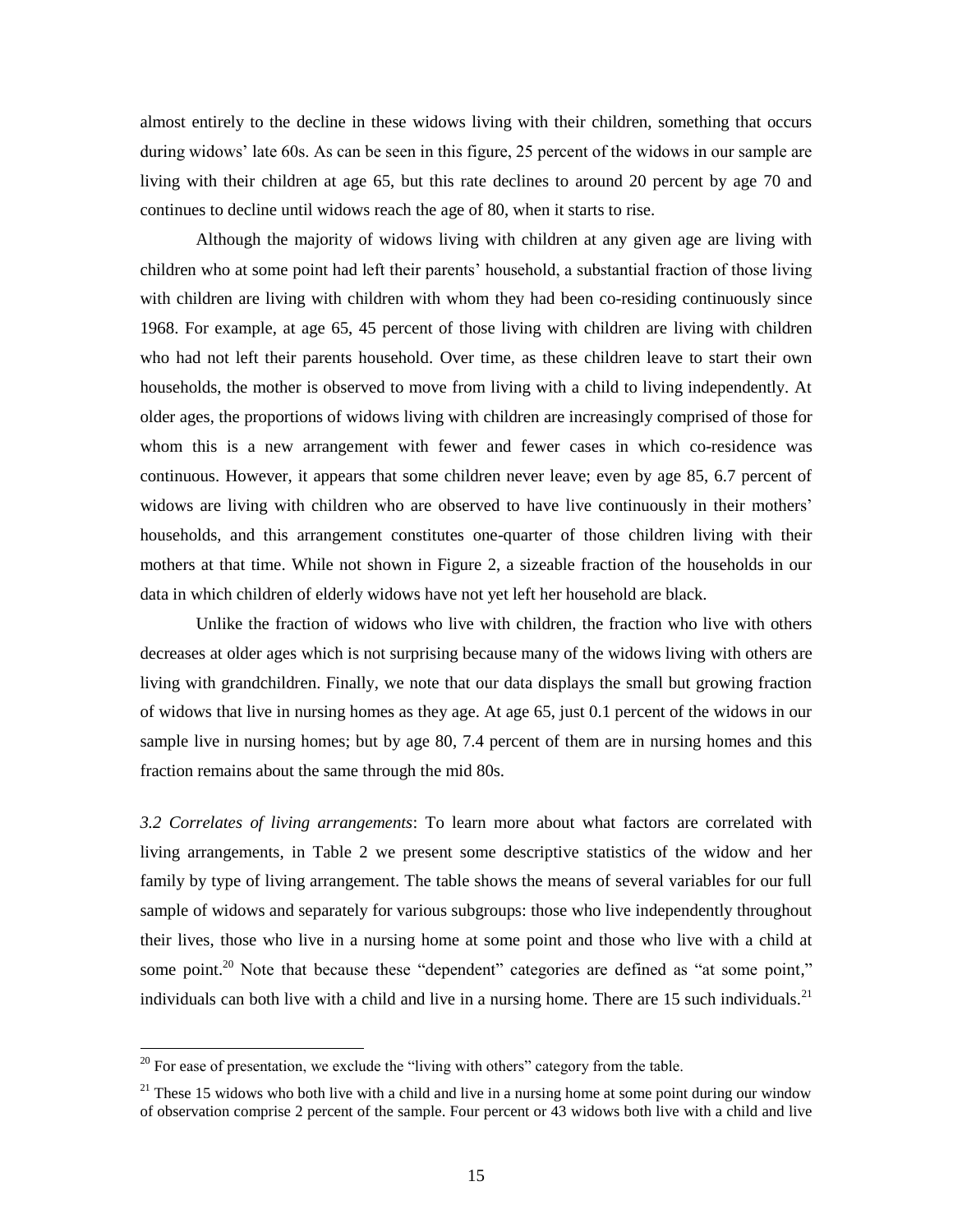As before, we divide the category of living with children into two subgroups, those who moved in with a child (or had a child move in with them) at some point after a period of independence, and those who have a child(ren) who has lived at home since 1968. This latter group is noteworthy in part because past studies have made no distinction between the two pathways through which a widow could have arrived at a co-resident arrangement, and yet as will be apparent from the means in the table below, the two groups are very different. The continuous co-residence may be brought upon by longstanding financial or health needs of either party, or may demonstrate a strong taste for co-residence within the family. This is one of the issues we seek to explore further in future work. $^{22}$ 

Because many of the variables in our analysis vary over time and we have information at many points throughout the widow's life, we report the mean values of the time varying variables at two separate points: 1) at age 58 which we assume to be a proxy for the widow's status prior to there being any chance of the widow's needing care and often while still married, and 2) at the last time we observe the widow in the sample. In this latter case, all widows are at least 65 years old but the age range runs from 65 to 93.

Consider first how these living arrangements vary by the socio-economic status of the widow. There are large differences by race; among women who have always lived independently, only 7 percent are black as are just 3.5 percent of those who at some point live in a nursing home.<sup>23</sup> These figures compare starkly with the 25 percent black among those who have a child who never left home and the 21 percent black among those living with a child at some point. Differences by schooling also are large, with 25 percent of those living alone and 34 percent of those who enter a nursing home having some college compared to just 15-16 percent for those living with a child. Unsurprisingly, there are strong differences by age, with the youngest cohorts not yet old enough to need the services of a nursing home, and by number of children with those living with children having more children on average and more daughters than those living independently. Interestingly, although daughters are consistently found to be the most likely caregivers, it appears that it is the shear number of children that matters most for living

with others at some point. We note that this sort of variation over time in living arrangements has typically been overlooked.

 $22$  Although we do not highlight it in later tables, in approximately one-half of these "always lived with child‖ cases the child is reported to be receiving disability income (SSI) suggesting that the parent is the caregiver of the child.

 $^{23}$  One of the drawbacks of the PSID is that because it was representative of the population in 1968, there are too few Hispanics of Asian respondents to support separate analyses for these groups. The 26 women who are neither white nor black are included with whites for the analysis.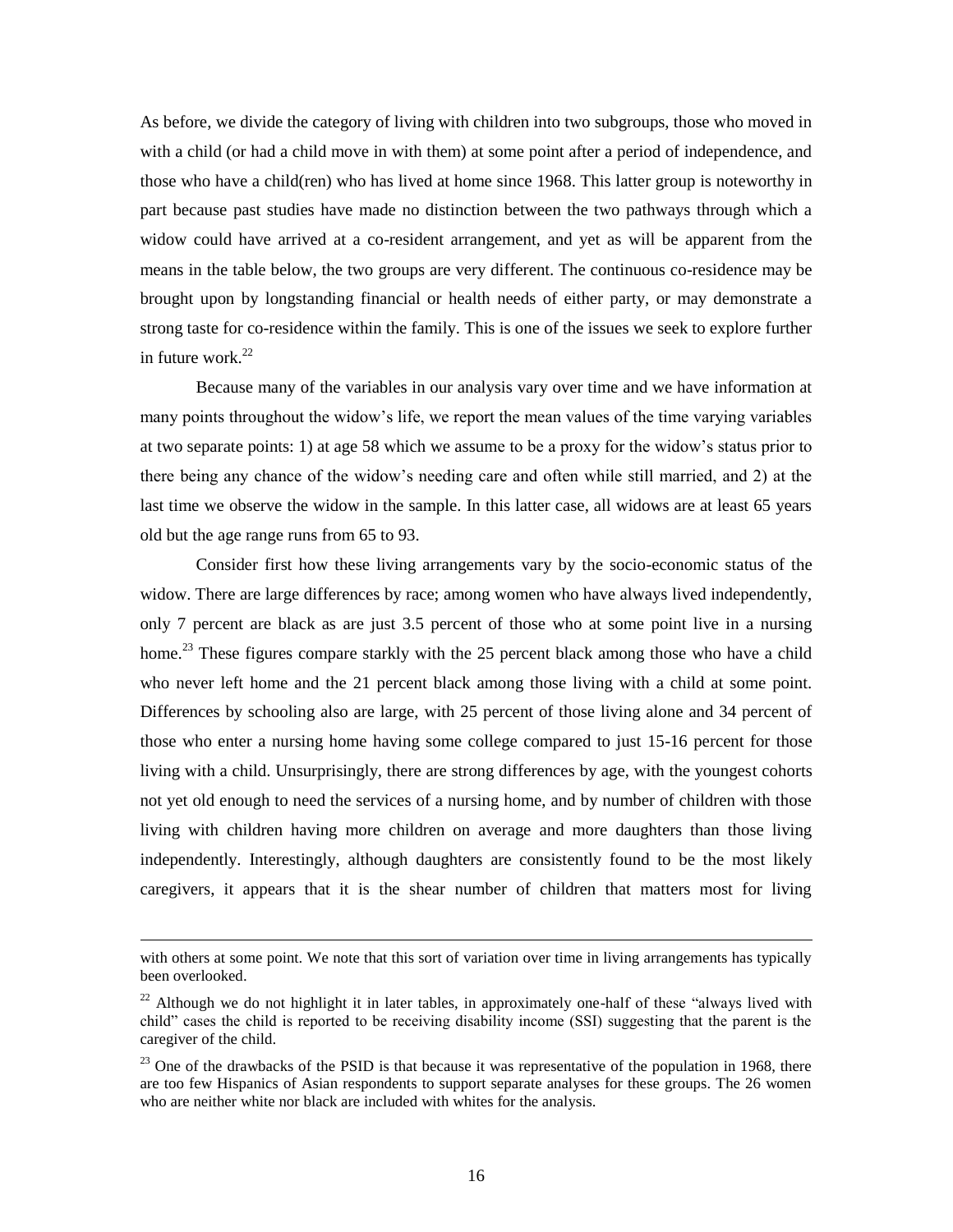arrangements as there is little difference across groups in the fraction of children who are female.

Past work has repeatedly shown that living arrangements are strongly correlated with income. With that in mind, the differences by income are particularly interesting. If one considers income in the last year in which we observe them in our survey data, there are large differences in income across groups. Independent widows have income that is approximately 60-70 percent higher than the incomes of women in the other living arrangement categories. However, it is important to keep in mind that income is not determined independently of living arrangements and the direction of causality is not clear. For instance, it may well be that income is low among nursing home residents because those with low income can qualify for Medicaid, making nursing home residence much more affordable. Alternatively, individuals may have intentionally divested themselves of assets (and thus lost asset income) in order to qualify for Medicaid because they wanted or expected to use a nursing home, or they may have spent down their savings coping with a serious health condition prior to their admission to a nursing home.<sup>24</sup> Similarly, income may be low among those living with children because they retired early in anticipation of living with children, assigned assets to children in exchange for co-residence or out of altruism, or because programs such as SSI reduce benefits for those living in the home of another.

If instead of income at the last observation, we examine the differences in income well before any health conditions or moves took place (age 58 in our analysis) we find much smaller differences across groups. Only those who have always lived with children stand out with significantly lower income, although those who always live independently again have the highest incomes.

Similar patterns are observed with respect to the income of children.

 $\overline{a}$ 

Trying to obtain a widow's or a child's wealth is more difficult because the PSID obtains information on total *household* wealth and does not determine how it is distributed among the members of the household. As a result, if a widow has a child living with her, his wealth will be included in the reported value.<sup>25</sup> Comparisons across those who live with children and those who live independently are therefore not valid. To get around this problem, we calculate a measure of what we term "average dynastic wealth." Average dynastic wealth is the sum of the wealth of the

 $24$  Individuals who are institutionalized and who have little in the way of assets can become eligible for Medicaid even if their income is above the Medicaid eligibility limits, if the cost of the nursing home exceeds their ability to pay. Medicare pays the additional costs of a nursing home, leaving a small amount of cash to the institutionalized individual for personal expenses. Medically needy programs such as this existed in 36 states in 2006.

 $25$  Even in the case in which the household lives in an owner occupied home, the individual who owns the home is not identified.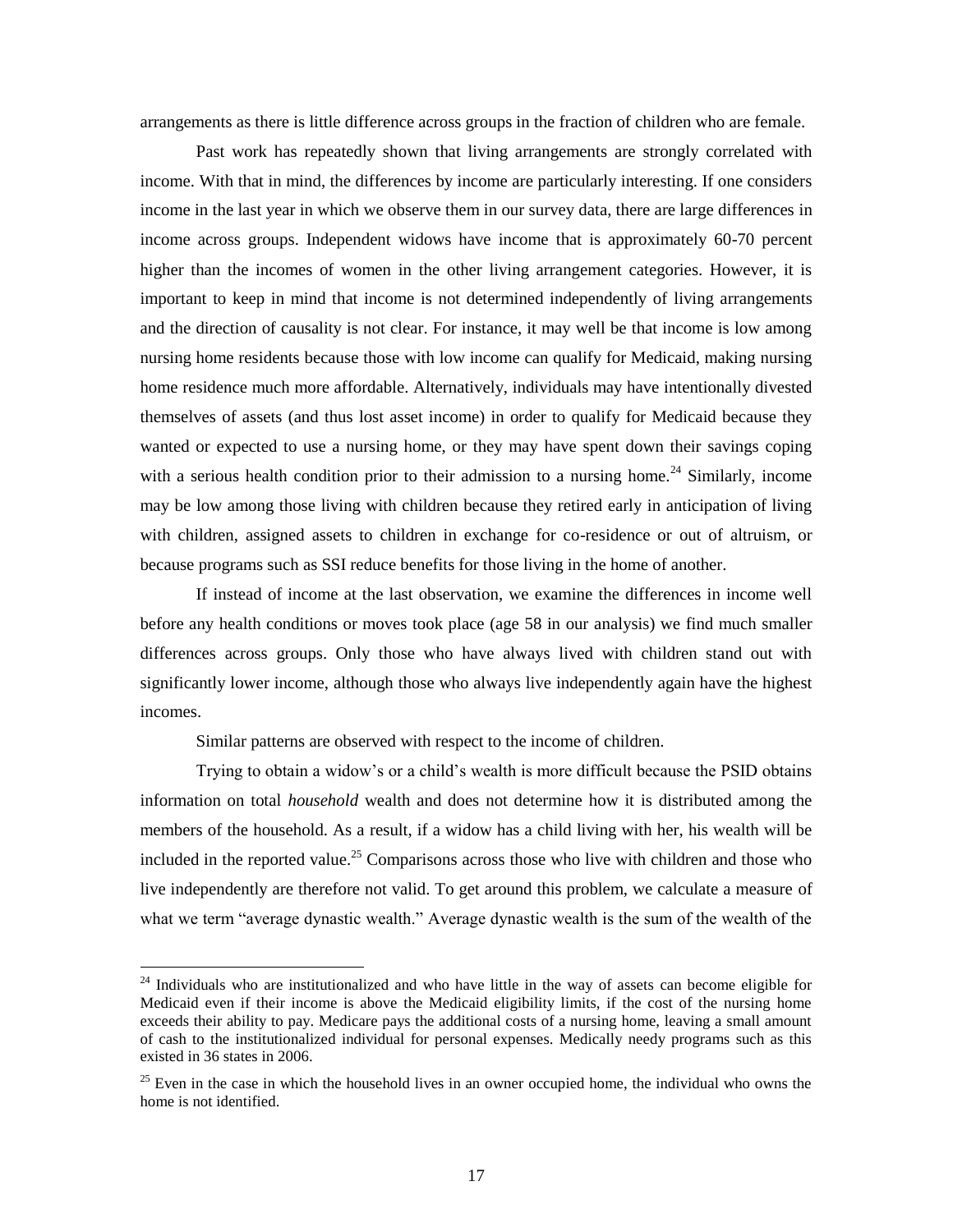widow's own household and the households of all her children, divided by the number of households.<sup>26</sup> In a sense this variable provides an indication of the wealth to which the widow potentially has access. Whereas our other measures of socio-economic status consistently indicated that independent living widows were the best off financially, here we see the highest asset levels for the dynasties of those who entered a nursing home. This pattern suggests that an important predictor of nursing home use might be the child(ren)'s ability to pay for care. As before, those with children who never left are the worst off in financial terms.

If instead of the last year we look back to age 58, the dynasties of those who live with children at some point and those of the independent widows are the wealthiest. The high average wealth of those who are living with children may be due to a small denominator; because of the co-residence, total value of assets is divided across few households. Those who eventually live in a nursing home are not particularly well off at this point.

Health is potentially the most important predictor of living arrangements. Many studies have used indicators of difficulty with activities of daily living (ADLs) as a proxy for an individual's ability to live independently and the need for long-term care. Unfortunately, the health measures in the PSID are limited. Information on limitations with respect to activities of daily living is available for just the years 1992 to 1996 and is therefore of little use in our study which employs a much longer span of time. Self reported health status (excellent, very good,...) is available for everyone in the sample for the years 1992-1996; however, from 1984-1992 and from 1996 onward, it is present for those individuals who are heads of households or the spouse of a head. Although not perfect, this measure is the best we can do and is what we employ in our multivariate analysis. In cases which self reported health is not available for a particular person in a particular year, we use the report from the closest available year.<sup>27</sup>

Using this self-reported health information, albeit less than perfect, we find a large difference across groups. Thirty-two percent of independent widows report themselves in excellent or very good health at the last interview, compared to 8 percent of those in a nursing home, and 20-25 percent of those living with children. Notably, these large differences are evident at age 58 as well.

 $26$  Note that because some children who live in households separate from their mother may not be interviewed by the PSID, this does not truly measure all the wealth available to the dynasty. By using average per household we eliminate any bias due to missing observations as long as the child who are not interviewed are not systematically different in terms of wealth from their included siblings.

 $^{27}$  Missing values for self reported health are primarily from those who are living with children and who are not the head of a household or spouse. Although unfortunate, this is a rare occurrence and we hope does not affect our conclusions to a measurable extent.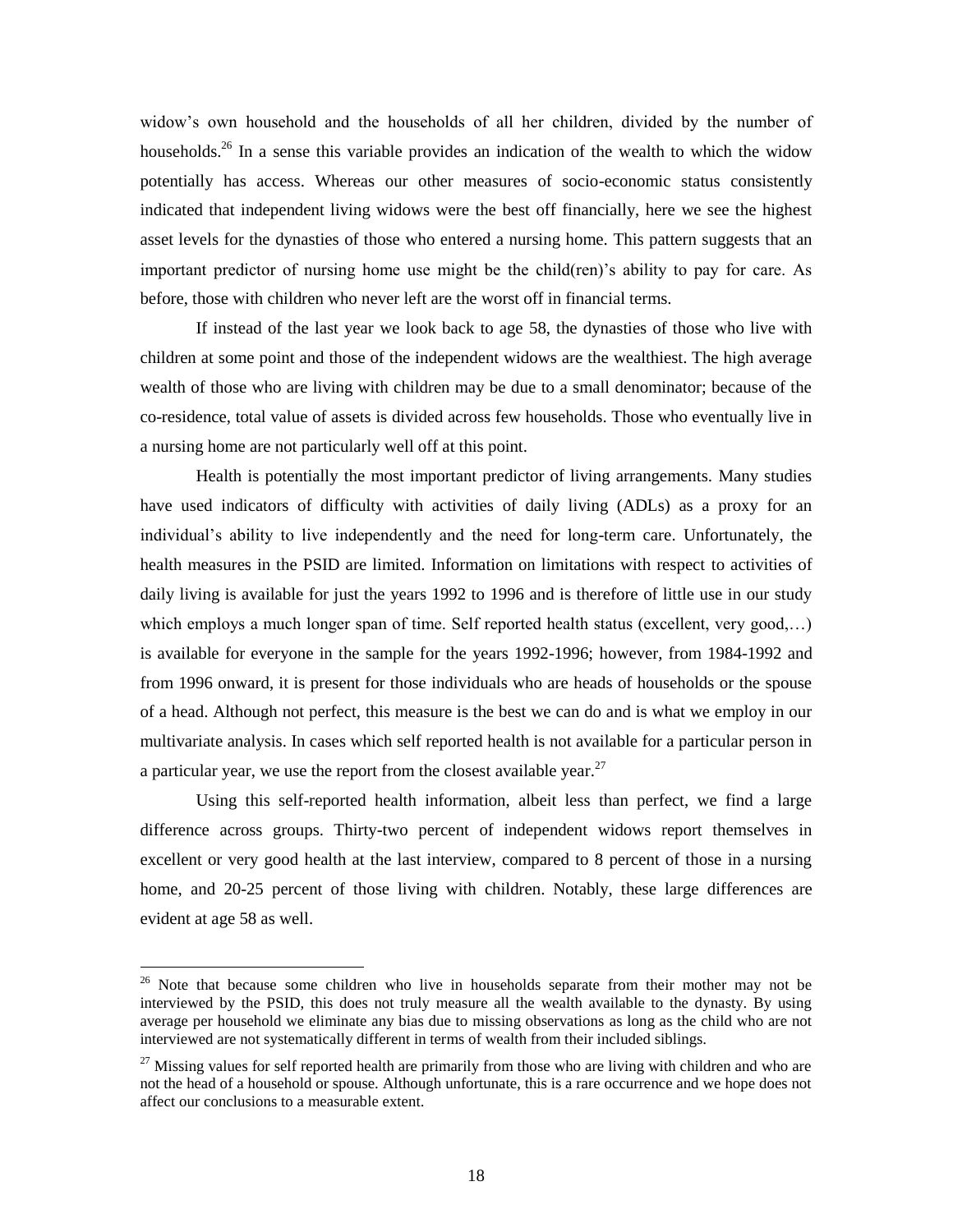We saw earlier that it was the number of children (and number of daughters) that differed across types of living arrangements, rather than the fraction of children who are female. Because past work has continually found strong evidence that unmarried children are the most likely to provide care, we also look at whether the widow has an unmarried child and/or an unmarried daughter (e.g. Wolf and Soldo, 1988). Because this variable can change over time as a daughter's marital status changes, we report the average probability of having an unmarried child or daughter at both the last observation and when the widow is age 58. Unsurprisingly, women who have a child who never left home are more likely to have both a single child and a single daughter, most probably the child who is still living at home. Those who live with a child but who were at some point independent also are more likely to have single children. Causality is difficult to infer; while it may be most efficient for a single child to move home when the mother needs care, it also could be the case that a single child is having trouble meeting expenses or has moved home after a divorce or separation. Those who live in a nursing home are much less likely to have a single child at the last observation, although there is little difference at age 58. This result suggests that a single child might be protective against nursing home admission.

#### **4. Multivariate Analyses of Living Arrangements**

The descriptive evidence points to large differences in the choice of living arrangements by socioeconomic status, yet because factors such as race, income and education are correlated, it is impossible to discern their relative effects from a study of the means. To assess more directly how each of these factors influences the choice of living arrangements we turn to a multivariate regression analysis. We stack the observations for each widow in our sample and run a pooled multinomial logit model. Following our more descriptive analyses, we use the following classification of living arrangements of widows at each age: 1) live independently; 2) live with a child after a period of living independently; 3) live with a child who never left his/her parents' household; 4) live with others, including grandchildren; and 5) live in a nursing home. Note that this classification of living arrangements treats those who have a child who never left the home separately from those who live with a child anew, an important distinction given the differences in means for the two groups.

*4.1 Replication of Past Analyses:* We begin our multivariate analysis with an approximate replication of much of the past cross sectional work. We estimate a simple multivariate logit specification to model the choice of living arrangements of widows as of age *t* as a function of a set of observable characteristics of the mother and her children. Our sample consists of person-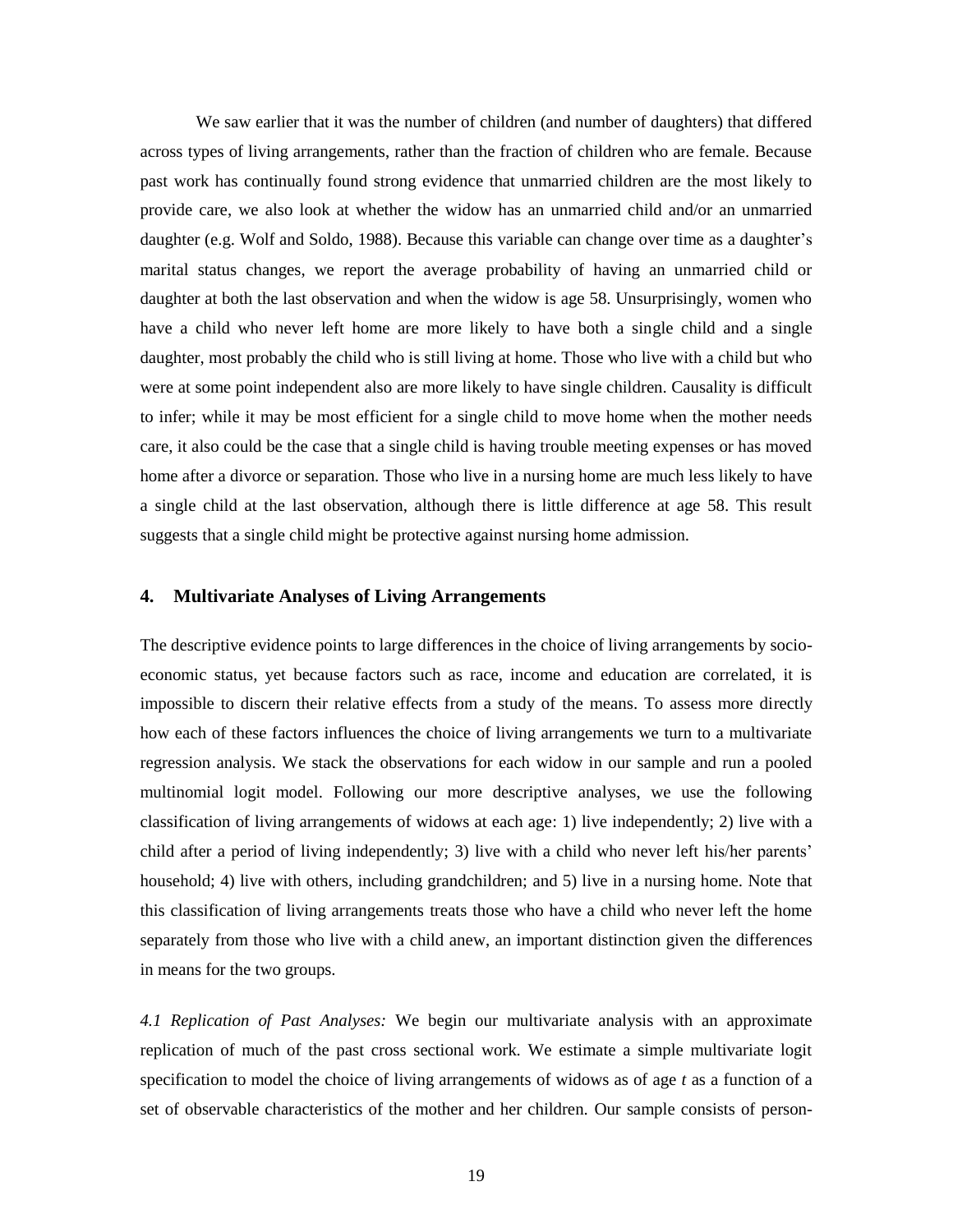years of observations for all of our widows. We include dummy variables for calendar year and control for age. We have approximately 3800 observations.<sup>28</sup>

The decision to live with a child obviously depends on what other options are available, particularly, the elderly individual's ability to live independently and the price or availability of nursing home care. Unfortunately, the information on health obtained in many waves of the PSID is less than ideal and we have only limited information on self reported health.<sup>29</sup> We include a dummy variable that is equal to one if health is reported to be fair or poor. In future work we will use characteristics of state / year specific Medicaid rules and nursing home beds to proxy the price and availability of institutional care.

To control for the choice set available to the widow with regard to living with children or grandchildren ("other"), we include characteristics of the children. The number of children for the women in our sample varies from one to 15. Thus, it is not feasible to construct a specification with information on each child. Therefore, we include summary statistics for the children including, number of children, number of daughters, whether there exists an unmarried daughter, the median income of the widow's children, the number of grandchildren and the number of grandchildren under 5 years of age.

In Table 3, we report the means of the marginal effects and standard errors from our multinomial logit model using current living status as the left hand side variables and current values of income and socio-demographic characteristics on the right hand side. Estimates are relative to the baseline status of living alone. The coefficient estimates are presented in Appendix Table A1. We have argued previously that income, and some of the other right hand side variables are likely to be jointly determined with living arrangements and thus correlated with the error term in the equation. Later we will suggest alternative specifications to deal with the simultaneous determination of income and living arrangements.

The first column in Table 3 presents the estimated marginal effects of the variables included in our analyses on the probability of living alone. Unsurprisingly, income has a large positive effect. A 10 percent increase in income has a 0.8 percent increase on the probability of

<sup>&</sup>lt;sup>28</sup> The standard errors correct for clustering at the individual level. Future work will control for individual fixed effects to allow, for example, for correlation between the unmeasured demand for independence and income.

<sup>&</sup>lt;sup>29</sup> Self reported health is obviously subjective and may actually even itself depend on the living arrangement of the widow and how cared for she feels. An alternative measure of health that is used in many studies is the number of limitations with respect to activities of daily living. However, anecdotal evidence suggests that individuals who do not have someone to provide assistance with, say, dressing, devise ways of dealing with the task while those who have family to turn to, report that they require assistance. Thus, it is not clear that even apparently objective measures such as ADL limitations are independent of the availability of care.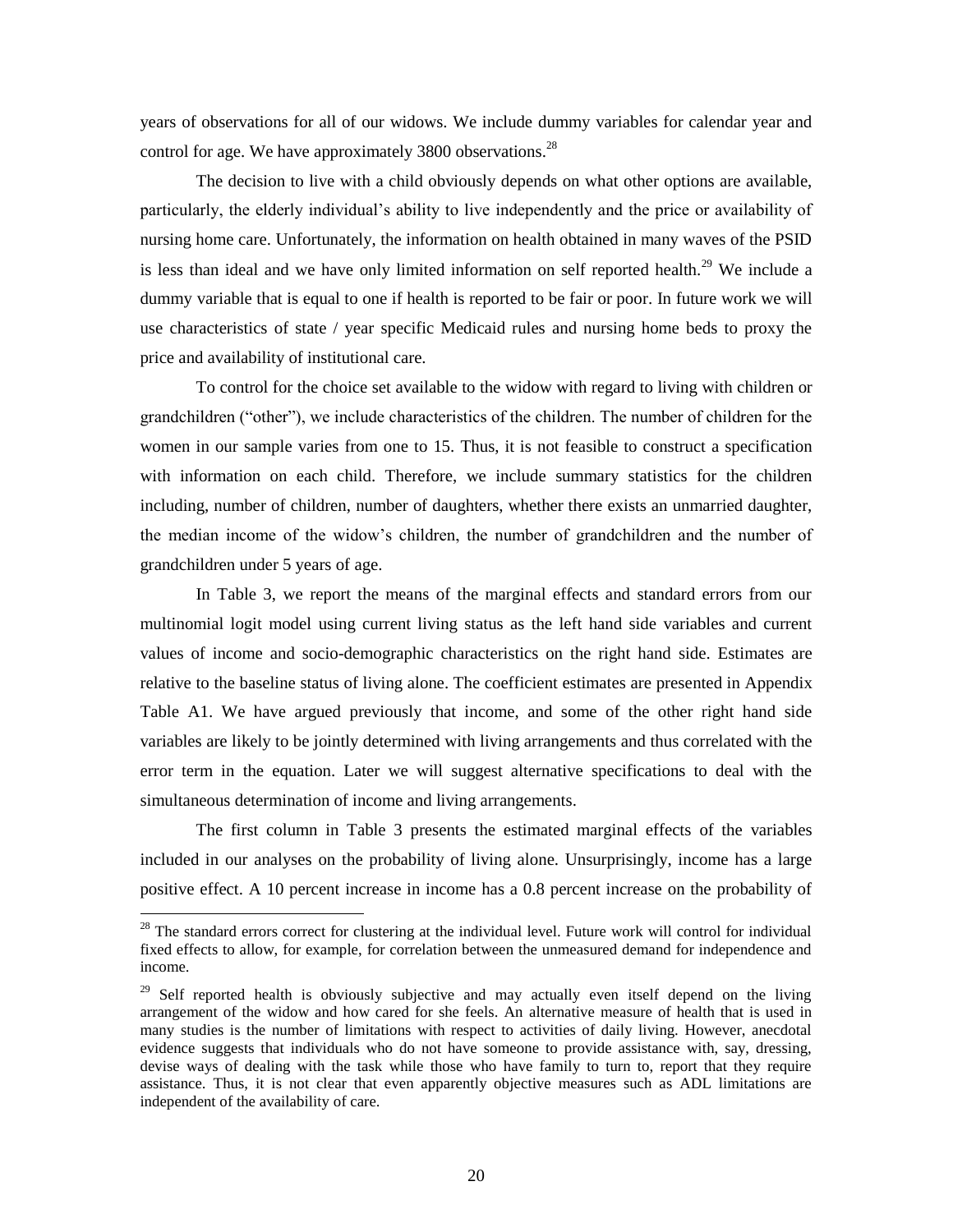living alone. Surprisingly, despite the strong differences by race in Table 2, the marginal effect of race on living alone is not significantly different from zero, nor are there significant differences by schooling level. Health does have a strong effect with those in poor health being 4 percent less likely to live alone. The median income of children also has a large positive effect on living alone, perhaps representing the intergenerational correlation of wealth, that the children are able to help the parent financially if need be, or that the children are able to work without being burdened by care for an elderly parent. Neither the number of children nor the number of grandchildren has an effect, nor are there differences by year. We parameterize wealth in logs and control for negative or zero net worth with a dummy variable set equal to one and the logged value set to zero. Here the indicator of zero/negative wealth has a large effect, but the coefficient should be viewed with caution because there are few people with negative net worth living alone.<sup>30</sup>

With respect to nursing home care, income of the widow now has no effect nor does race or schooling. Age and being in poor health, unsurprisingly, have positive effects with each 10 years of age increasing the probability of being in a nursing home by 3 percent and those in fair or poor health having a 4 percent greater risk. The median income of children has a slight positive effect but dynastic assets appear to be relatively unimportant. The number of children and number of grandchildren do not affect the likelihood of nursing home admission but having a single daughter dramatically lowers the probability.

The income of widows is negative related to living with children who had previously left home; a 10 percent increase in income decreases the probability of co-residence by 0.25 percent. Both having a single daughter and the fraction of children who are daughters have significant effects on co-residing with children, but they act in opposite directions. Still, having a single daughter appears to increase one's chances of living with a child (likely with the single daughter). With respect to children's income, the higher median income of children, the lower the probability of living with a child, suggesting again that, as with the living alone results, children can either help support parental independence or benefit themselves for parental independence. In either case, however, causality cannot be inferred.

The results for living with children who never left their parents' home are quite different presented in Table 3, emphasizing the importance of controlling for the evolution of living

 $30$  We also view this estimate as tentative as the variable dynastic assets captures only the assets of the widow herself and those children who are surveyed by the PSID and is therefore neither an accurate measure of the widow's own assets nor those of all her children. We hope to try to refine this measure in future work. We experimented with alternative specifications for assets including quartiles and linear forms. In no case did the coefficients on other variables change in any noticeable way.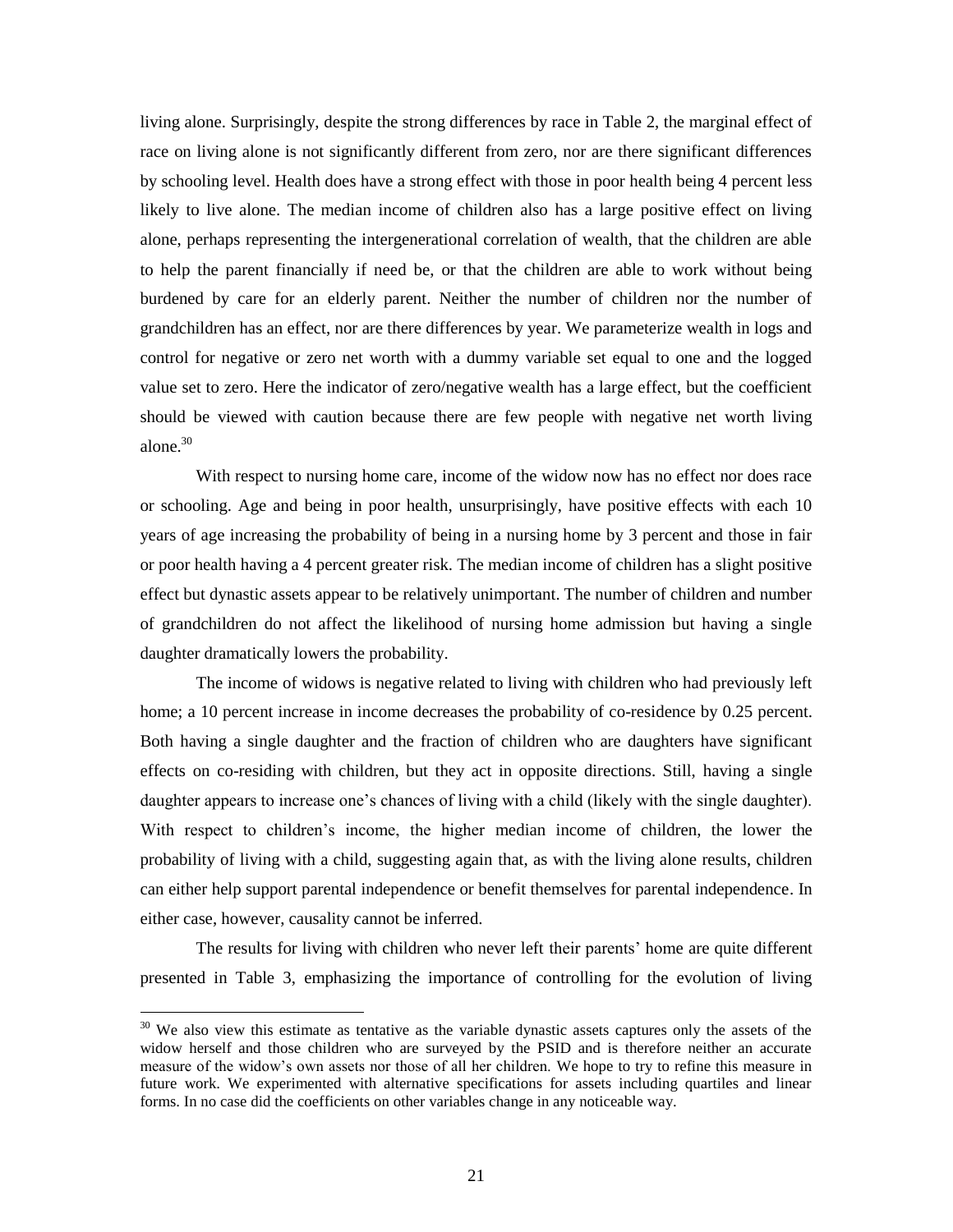arrangements. In particular, differences in the widow's current income, the income of her children or her health status do not appear to affect the probability of living with a child who never left . At the same time, the more grandchildren a widow, the less likely she is to live with children who never left, with this result likely to be because children who have lived at home continuously have not had grandchildren. Having no or negative dynastic wealth has a large positive effect on living with children who never left, suggesting that this arrangement is common among poorer families. There also is a positive relationship between non-zero assets and living with other children. From closer inspection of these observations, it appears that this category consists of poor, typically black families and some wealthy white families.<sup>31</sup>

One of the strongest predictors of living with others is race: blacks are 4 percent more likely to live with others than are whites. Recall that many of these "other" individuals are grandchildren, hence the number of grandchildren is positively related to living with others. But the effect is small; each grandchild increases the probability of this form of living arrangement by just 0.6 percent. The fraction of children who are daughters is positively related to living with others, in contrast to the common wisdom that daughters care for their elderly parents.

*4.2 Lagged Values of Explanatory Variables:* The difficulty with interpreting effects of current economic and health statuses on widows' living arrangements presented in Table 3 (and found in much of the past literature) is that these current statuses are likely to be endogenously determined. For example, one might expect that widows with higher current income are more likely to be observed to live independently. However, the causal effect of widow's current income on her living arrangements is less clear cut. An older woman may live with a child because she cannot afford to live alone, or she many have retired early and have lower income because she knew she would eventually be co-residing with an offspring. Similarly, public assistance programs often consider living arrangements when determining benefits so there is a programmatic relationship between income and living arrangements.

Several studies to date have used differences across time and across states in public transfer programs to get around the endogeneity (Costa, 1999; McGarry and Schoeni, 2000; Gruber et al., 2005). Here we take a different approach. We draw on the panel aspect of the PSID and use lagged values of the potentially endogenous variables rather than their contemporaneous values. For example, we can use the income of the mother from a previous period in lieu of her current income. Similarly, we can use lagged labor force participation in lieu of current working

 $31$  The latter consistent with findings of Laferrère (2005a) where the quality of "the nest" can keep children home.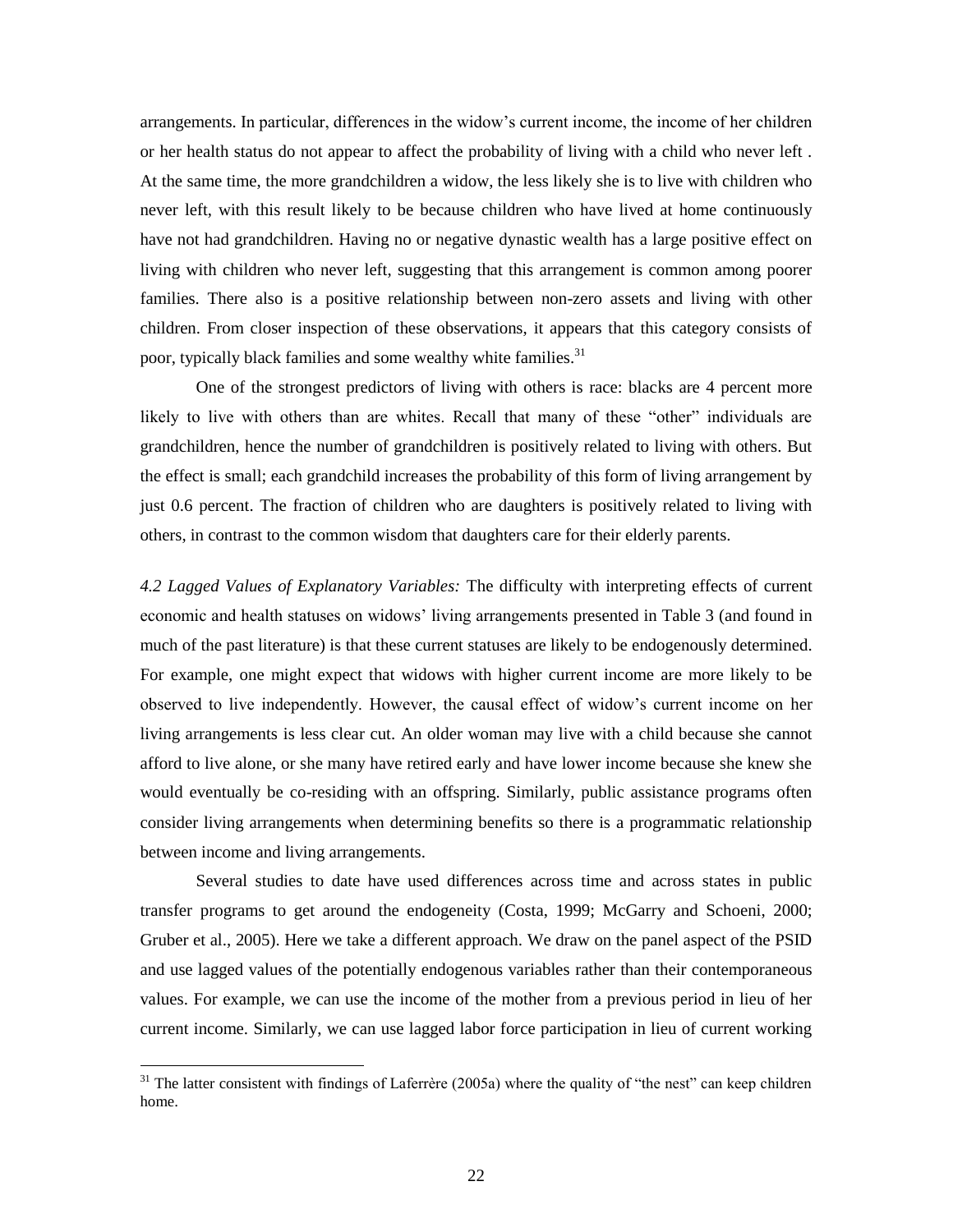status of the children. The use of lagged values of potentially endogenous variables is similar in spirit to the use of lagged values of these variables as instruments found in Stern (1995) and other studies. However, the lagged values Stern uses as instruments are measured two years prior to the year of interest, raising the real possibility that a response to future living arrangements may have already been made. (For example, an elderly person may have retired or given away their assets at age *t*-2 in anticipation of moving in with a child or entering a nursing home at age *t*.) With the PSID, we are able to improve on this methodology by using lagged values 7 or more years before the observation of interest. $32$ 

In Table 4, we present estimates based on the same specification that underlies the estimates in Table 3, except we use lagged values for widow's family structure and economic status variables.<sup>33</sup> We experimented with several different lengths of lags from two years up to seven year. In the results we present we use the values measured when the widow was 58. For the majority of women in our sample this was prior to the death of her husband and likely in the couple's peak earning years. We thus view this measure as a proxy for lifetime resources.

Table 4 shows the marginal effects of the regressors using the measures when the widow was 58, with the coefficient estimates presented in Appendix Table 2A. With these lagged measures, we find that the effect of a widow's income on living independently is substantially reduced and is no longer significantly different from zero. This result accords with our intuition that income is likely to be endogenously determined. A widow eager to maintain independence may work harder or longer to be able to afford to do so. One who is happy to live with her children will need less income. Thus, when we measure resources before the change in living arrangements has taken place, when a woman and, potentially, her husband are in their peak earning years, there is no difference in income between the two groups. We emphasize that this is an important result. Furthermore, if we use income lagged just two years, as has been done elsewhere, we find an effect nearly equal to that for current income, specifically, a 10 percent increase in income is correlated with a 0.61 percent increase in the probability of living alone.

With respect to nursing home use, when we control for income and assets at age 58 we see a significantly negative effect of being black. Black women are nearly 3 percent less likely to use a nursing home than are white. Other financial measures have little effect.

 $32$  This strategy assumes that individuals did not plan for co-residence throughout their life and alter their income streams accordingly. If income (and other variables) as far back as age 58 are determined jointly with later living arrangements then this strategy fails. We believe that it is unlikely that this problem exists.

<sup>&</sup>lt;sup>33</sup> In future drafts of this paper, we will more closely replicate Stern's uses of lagged values of variables like widow's income and health status and children's income as instrumental variables for the contemporaneous effect of these variables on the living arrangement choices of widows.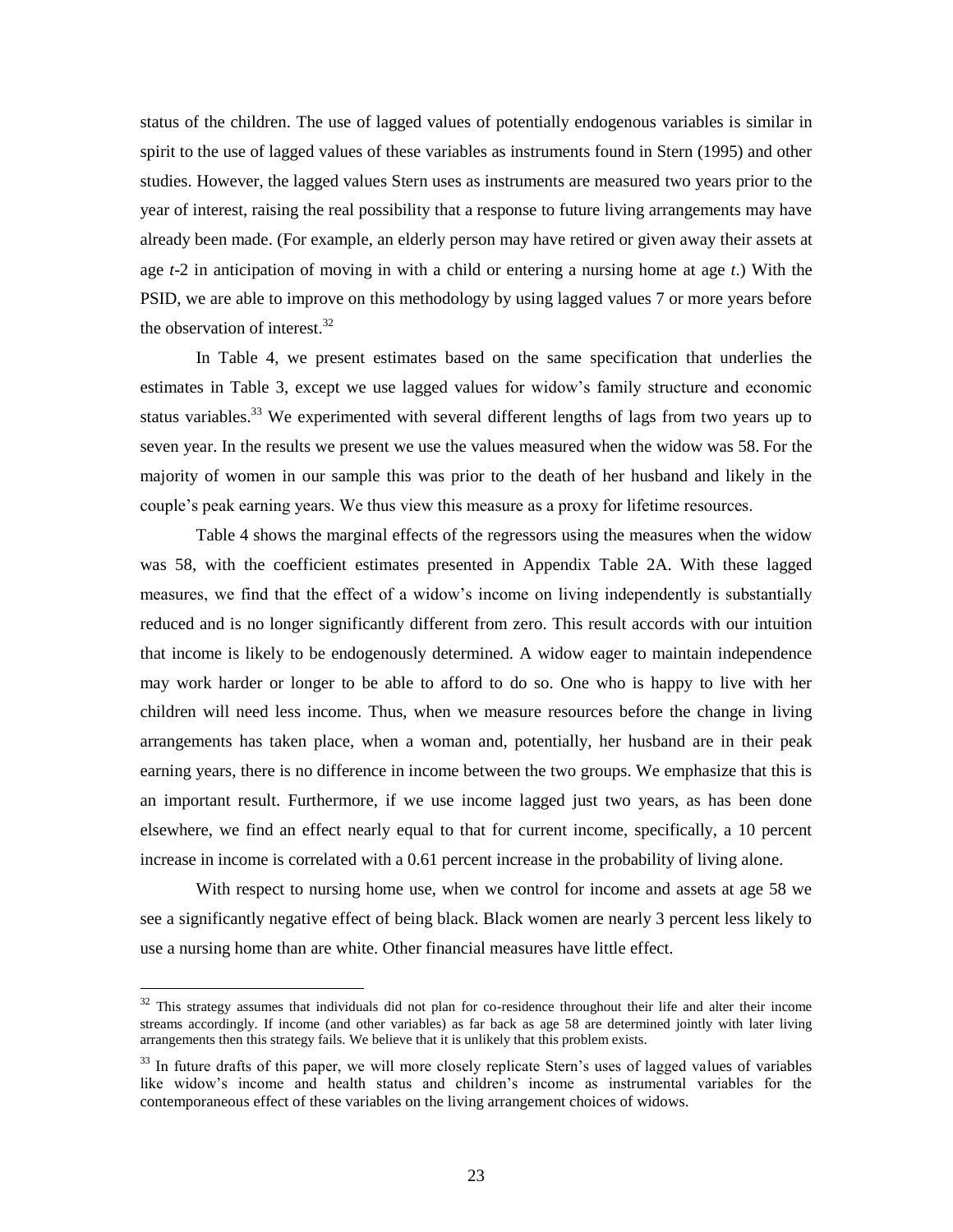Lagged income also has little effect on the probability of living with children. Whereas current income was negatively related to living with children, income at age 58 has no effect. Here again, with lagged values of income, race is significant. This result suggests that conditional on income at age 58, future outcomes for blacks and white differ significantly, while conditional on current income, outcomes do not differ. Lagged dynastic assets and lagged median income of children again have no effect.

The results for the effect of a widow's income on the likelihood of living with children who never left are reversed. Current income was not significantly related to this outcome, but lagged income has a significantly negative effect on living with a child who never left, indicating that families in which a child has remained at home were initially less well off.

These results demonstrate that the time at which income and assets are measured alters significantly the magnitude of the effects. Further, they provide strong indications not only that contemporaneous measures of income are endogenous, but in results not presented here, we find that even measured of income and wealth lagged by two years are likely to suffer from simultaneity bias.

#### **5. Dynamic Aspects of Living Arrangements**

Despite the appealing simplicity of the static analysis presented in sections 3 and 4 and its long history of use, in reality the evolution of living arrangements is likely to be more complicated than a simple cross sectional regression suggests. One can well imagine a progression of need with a widow moving from living independently to living with a child (or grandchild) to living in a nursing home. Studies examining the choice of living arrangements have treated living with children or in a nursing home as an absorbing state and have model a single transition. However, it is certainly possible for individuals to move from one state to another. In Tables 5a-5c, we address this issue by showing the transition matrices for the probability of transiting from each of four living arrangements—independently, with a child, in a nursing home, with others—to each of the others for a stacked sample of our data. Because the PSID altered the length of time between interviews from one year to two years, the time span over which a move could have occurred varies within our sample. To control for this variation, we "force" the sample to be biennial and examine transitions over a two year period by looking at changes across odd number years. (Thus, if a woman is observed annually from 1988-1997, we compare living arrangements as reported in 1989, 1991, 1993, 1995 and 1997.) Further, because we stack the data, if a woman is observed for say five, two year periods after age 65, she will contribute four observations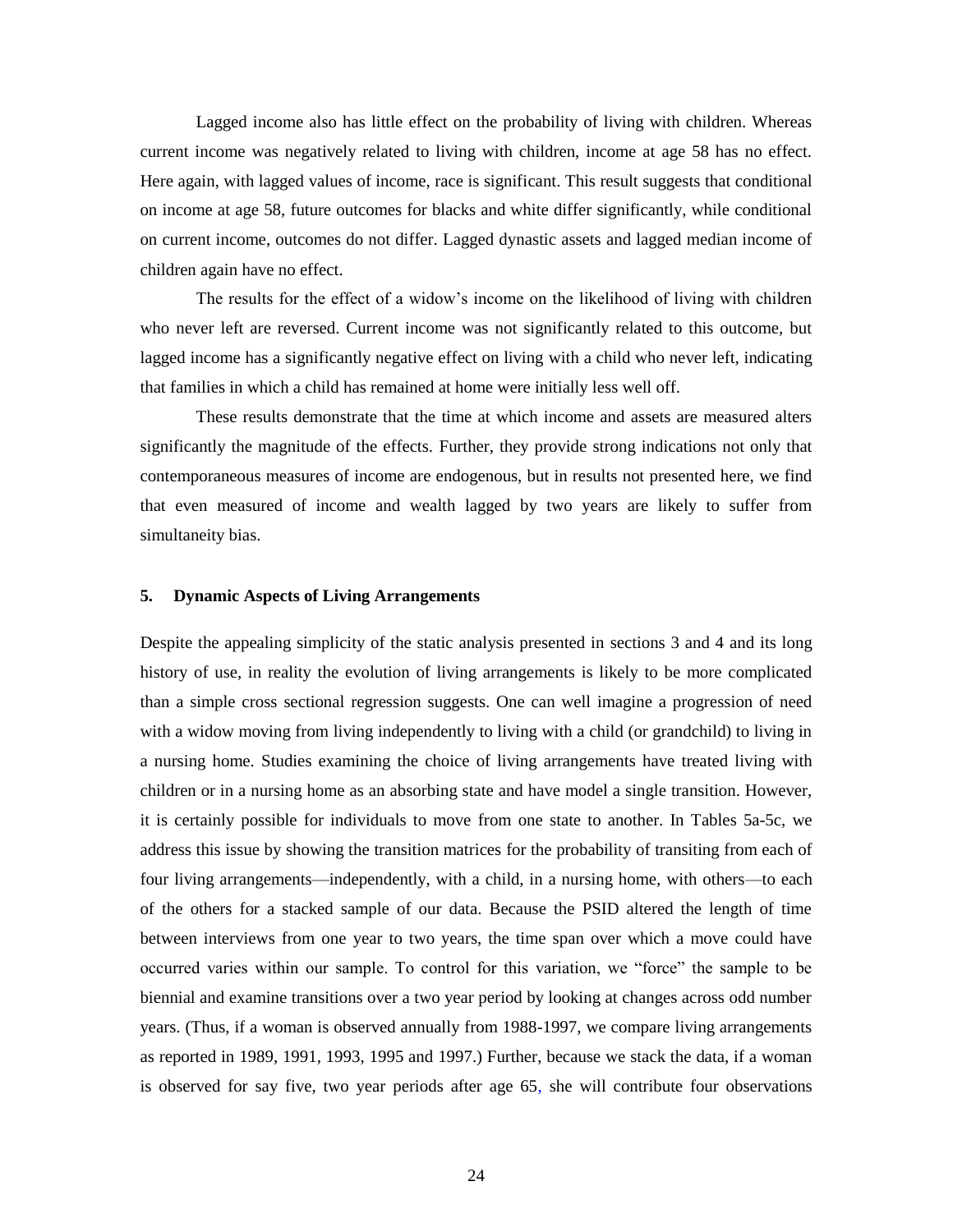representing four potential transition periods over the sample period.

The frequencies and probabilities of living arrangement transitions for all of the widows in our sample are presented in Table 5a. As is clear from the diagonal elements of the transition probability entries, the vast majority of individuals do not change their living arrangements over a two year period. Among those living independently, 90 percent stay in the same state and just 5 percent move to living with a child. There is more movement in the other categories, with 14 percent of those living with children transitioning to independent living and 26 percent of those in a nursing home moving to living alone. Surprisingly, there are a large number of moves to independent living; 14 percent of those living with children, 29 percent of those living with others, and 26 percent of those living in an institution move to independence.

In the regression analyses presented above and from the cross-tabulations of means, we found large differences in living arrangements by race, with blacks much more likely to live with children than whites and much less likely to live in a nursing home. In terms of the transitions among living arrangements, we also see strong racial differences. As shown in Table 5b, while 5 percent of white widows living alone transit to living with a child in a given period, 12 percent of widows who are black make this transition. Similarly, while just 2 percent of white widows move to living with others, 6 percent of widows who are black make this change. (Recall that "others" include grandchildren, a common phenomenon among the black women in our sample.) White widows also are more likely than blacks to move out of a co-resident relationship.

Obviously transition probabilities are likely to vary with age. In Table 5c, we repeat the tabulations from Table 5a for each of 4 age categories (67-71, 72-76, 77-81, 82-86) but note that the number of observations gets small in each category. As one would expect, there are more movements into an institution at advanced ages, but surprising, even among those in their 80s there are a good number of moves to independence. Twelve percent of those living with children, 30 percent of those living with others, and 30 percent of those living in a nursing home transition to independent living. This result emphasizes the importance of controlling for the dynamic aspect of living arrangements.

The transition matrices presented in Tables 5a-5c reveal only part of the story. They show the likelihood of a transition from one state to another between two periods. They do not, however, tell us how common are second or third transitions. Although our sample is relatively young and in reasonably good health throughout our window of observation, we present, in Table 6, tabulations of the frequency of multiple transitions. Therein, we show the number and percent of individuals experiencing one, two or three transitions in our data. Among those making at least one transition (39 percent of the sample), 35 percent make two or more transitions and 12 percent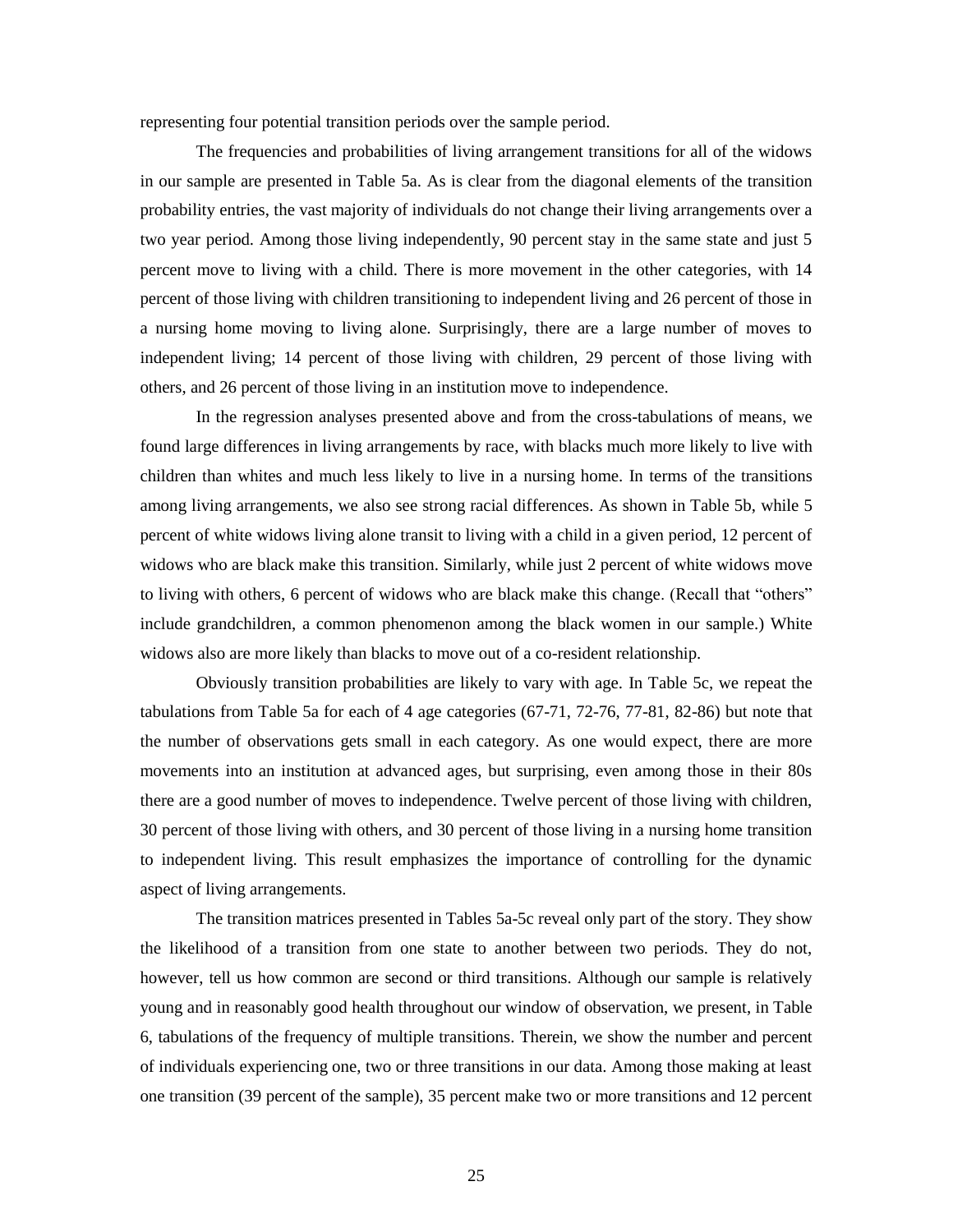make three or more. The average number is 1.56.

Because individuals are viewed for different lengths of time, we also look at this number in terms of transitions relative to the number of potential transitions (defined as one less than the number of periods observed). Among those making at least one transition, the average number of transition per potential transition is 0.36, or one transition every 2.7 periods (or 5 years).

Among those making transitions, the most common pathway, accounting for nearly onethird of the transitions (not shown), is a simple one-step transition from living alone to living with a child. For those making two or more transition, the next most common sequence of moves, accounting for approximately 10 percent of all cases, is moving from living alone, to living with children, back to living alone. This pattern is likely often to reflect a child moving in with a parent for a short period of time. It may be while the parent recovers from an illness or other health problem, but also could indicate that the child has fallen on hard times and needs help from his parent.

All told, elderly widows do not tend to change their living arrangements frequently. However, modeling mobility and living arrangements among the elderly with the idea that there is a single move from independent living to dependency, misses an important aspect of the situation, namely that many elderly change living arrangements more than once and there are many moves from living in a co-resident or institutional setting to independence. These moves need to be understood more fully.

As with other aspects of behavior, it is likely that individuals differ in their propensity to change states; there are movers and stayers. With the data available in the PSID we can control for individual fixed effects and examine the correlates of within person changes in behavior.

#### **6. Conclusion and Directions for Future Work**

We have attempted to demonstrate the potential for the PSID to be informative about family living arrangements. Although our empirical work has just scratched the surface of what is possible, we hope we have inspired interested readers to look further into the possible exploitation of nearly 40 years of data on living arrangements of parents and children available in the PSID.

In highlighting the strengths and weakness of the data set we also have uncovered interesting dynamic aspects of behavior, and in particular, that neither living with others (children, grandchildren or friends) or living in a nursing home is necessarily associated with lifelong dependence; individuals can and do transit to living on their own after a spell in one of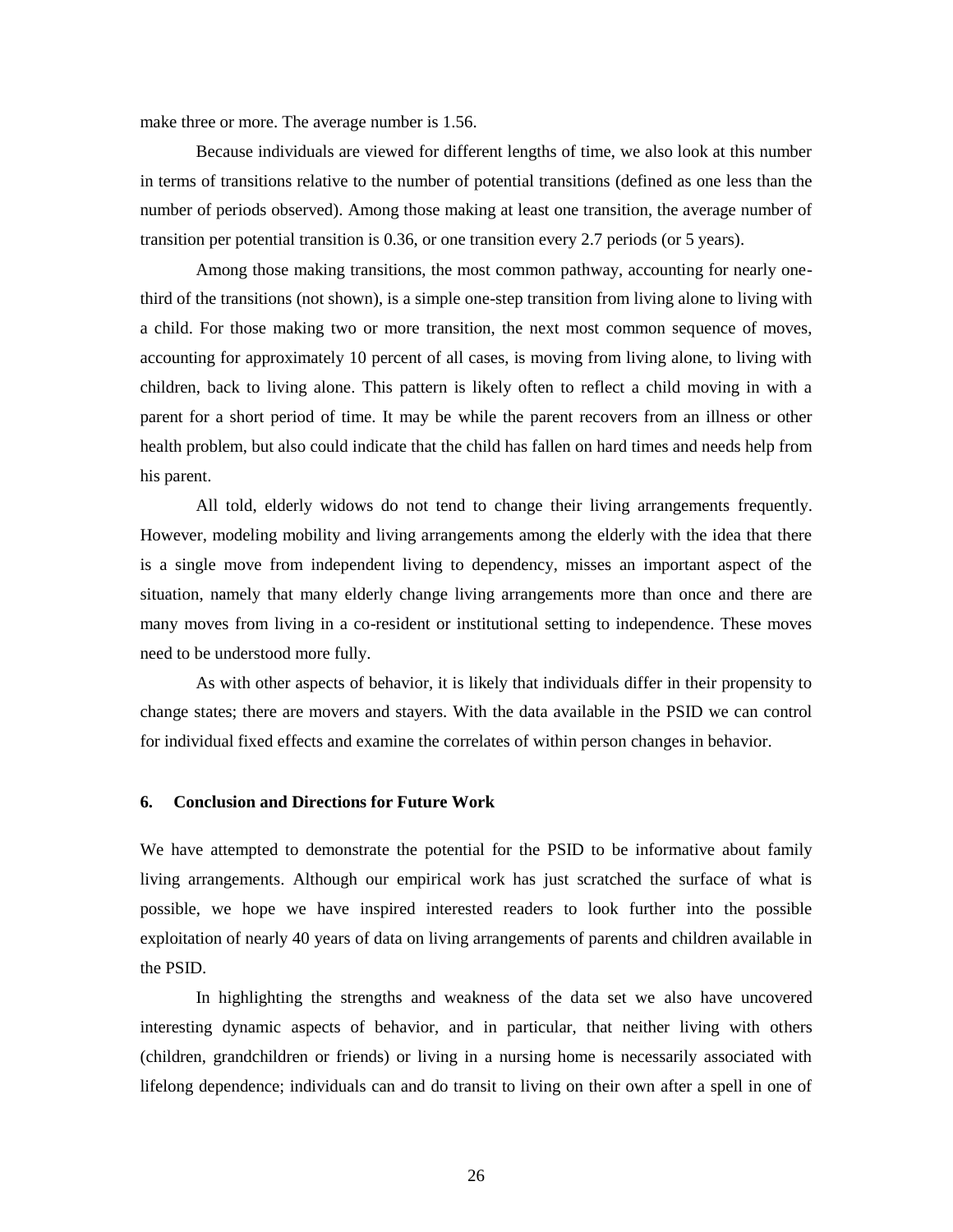these states. Future work will investigate this phenomenon more fully. We also find strong evidence that current income, and even income in the most recent past, is likely to be determined simultaneously with living arrangements and therefore provides a biased estimate of the effect of income on living arrangements. By using lagged values for income and assets of seven or more years, we find much different effects than we do with contemporaneous measures.

We anticipate, eventually drawing on the proprietary geocoded data in the PSID to examine living arrangements that likely involve some physical or emotional support but that fall short of co-residence. We will look at moves that are made that involve living closer to a child / grandchild / sibling or parent and assess how these transitions relate to other types of living arrangements.

We believe that these analyses provide new information that will begin to help economists find answers to patterns of familial behavior and help policy makers who must make decisions about how social insurance and welfare programs, such as Medicare and Medicaid, might best be structured to ensure the well-being of the elderly without crowding out support from family members. The aging of the population, needed changes in Social Security, Medicare, and Medicaid programs, and changes in the labor force behavior of daughters all indicate that these issues are becoming increasingly important both in the United States and throughout the developed world.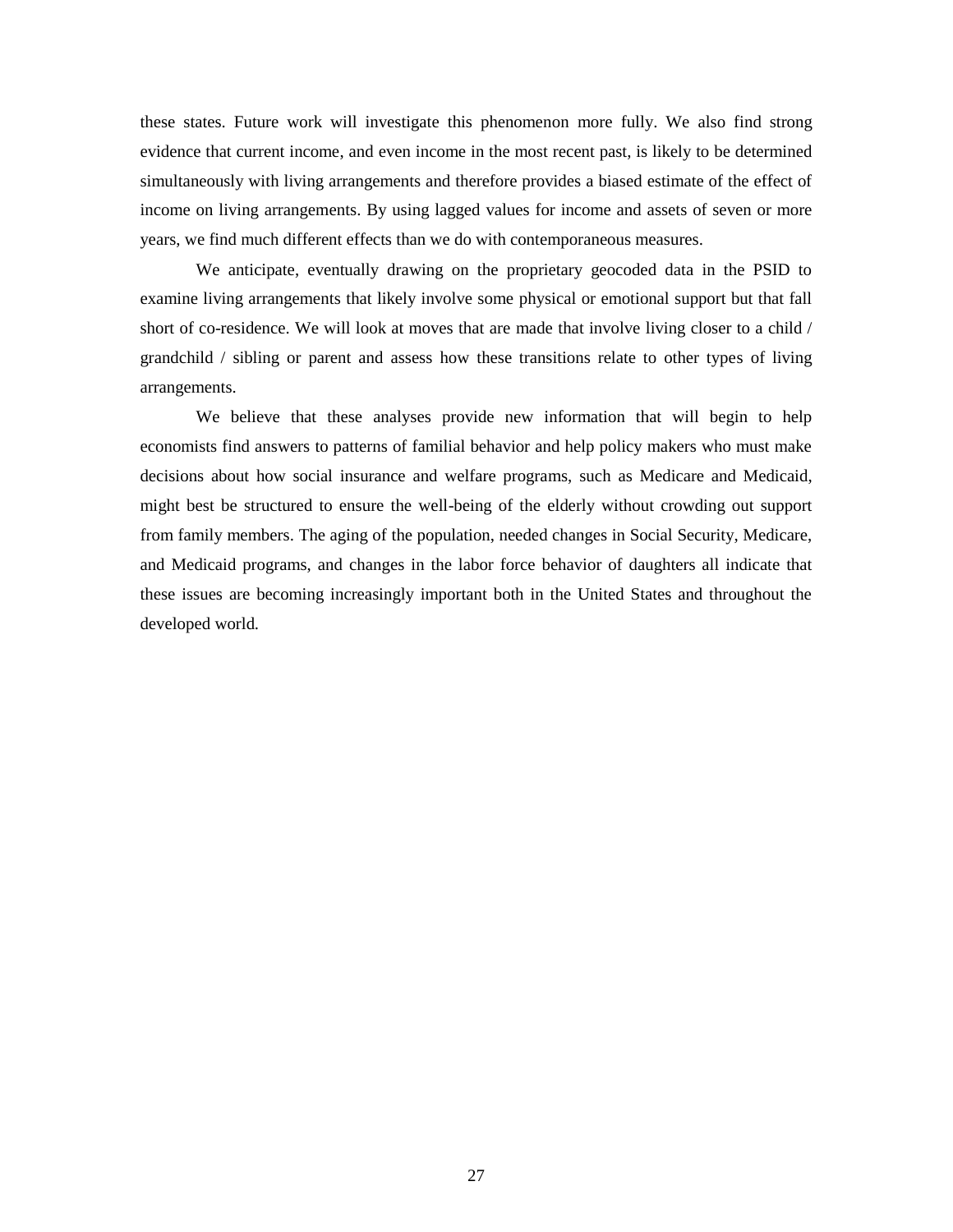## **References**

- AHRQ, 2001. "Characteristics of Long-term Care Users," research report. Washington D.C.
- Arno, Peter, Carol Levine and Margaret Memmott, 2002. "The Economic Value of Informal Caregiving,‖ *Health Affairs* 18 (2): 182-188.
- Bianchi, Suzanne M., V. Joseph Hotz, Kathleen M. McGarry and Judith A. Seltzer, forthcoming. "Intergenerational Ties: Alternative Theories, Empirical Findings and Trends, and Remaining Challenges,‖ forthcoming in *Caring and Exchange Within and Across Generations*, A. Booth, N. Crouter, S. Bianchi and J. Seltzer eds., Urban Institute Press.
- Borsch-Supan, Axel, Vassilis Hajivassiliou, Laurence J. Kotlikoff, and John N. Morris, 1992. "Health, Children, and Elderly Living Arrangements: A Multiperiod-Multinomial Probit Model with Unobserved Heterogeneity and Autocorrelated Errors," in *Topics in the Economics of Aging, David Wise*, ed., Chicago: The University of Chicago Press, pp. 79- 108.
- Brown, Jeffrey and Amy Finkelstein, 2004. "The Interaction of Public and Private Insurance: Medicaid and the Long-Term Care Insurance Market," NBER working paper 10989.
- Business Week, 2003. "Mom And Dad, I'm Home—Again," Business Week, Personal Business, November 3, 2003, webpage [www.businessweek.com/magazine/content/03\\_44/b3856124.htm.](http://www.businessweek.com/magazine/content/03_44/b3856124.htm)
- Byrne, David, Michelle Goeree, Bridget Hiedemann and Steven Stern, 2007. "Formal Home Health Care, Informal Care and Family Decision Making," Unpublished manuscript, University of Virginia, July.
- Checkovich, Tennille J. and Steven Stern, 2002. "Shared Caregiving Responsibilities of Adult Siblings with Elderly Parents," *Journal of Human Resources*, 37(3): pp. 441-478.
- Costa, Dora, 1999. "A House of her Own: Old Age Assistance and the Living Arrangements of Older Nonmarried Women," *Journal of Public Economics*, 72(1): 39-59.
- Dwyer, J. and R. Coward, 1991. "A multivariate comparison of the involvement of adult sons versus daughters in the care of impaired adults," Journals of Gerontology, Social *Sciences*, 46 s259-269.
- Ellwood, David and Thomas Kane, 1990. "The American Way of Aging: An Event History Analysis," in *Issues in the Economics of Aging*, Wise, David A., ed., Chicago: The University of Chicago Press.
- Engers, Maxim and Steven Stern, 2002. "Long-Term Care and Family Bargaining," *International Economic Review*, 43(1): 73-113.
- Garber, Alan M. and Thomas E. MaCurdy, 1993. "Nursing Home Discharges and Exhaustion of Medicare Benefits,‖ *Journal of the American Statistical Association*, 88(423): 727-736.
- Gruber, Jonathan, Gary Engelhardt and Cindy Perry, 2005. "Social Security and Elderly Living Arrangements: Evidence from the Social Security Notch," Journal of Human Resources, 40(2): 354-372.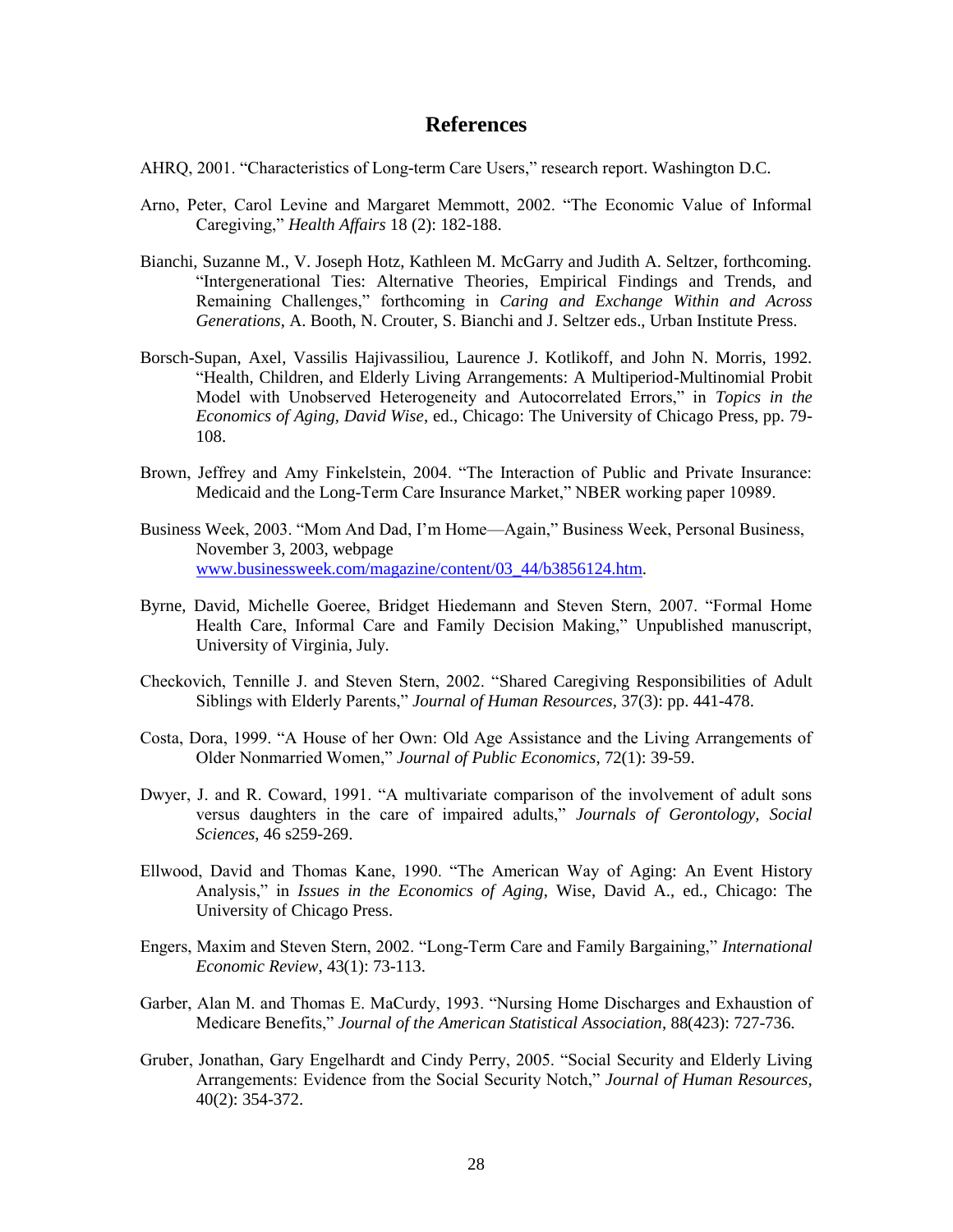- Henretta, John, Martha Hill, Wei Li, Beth Soldo, and Douglas Wolf, "Selection of children to Provide Care: The Effect of Earlier Parental Transfers," *The Journals of Gerontology*: *Social Sciences*, 52B : 110-119.
- Hoerger, Thomas J., Gabriel A. Picone and Frank A. Sloan. 1996. "Public Subsidies, Private Provision of Care and Living Arrangements of the Elderly. *Review of Economics and Statistics*, 40(1): 29-57.
- Kobrin, Frances E., 1976. "The Fall in Household Size and the Rise of the Primary Individual in the United States," *Demography*, 13(1): 127-138.
- Konrad, Kai, Harald Künemund, Kjell Erik Lommerud and Julio Robledo, 2002. "Geography of the Family," American Economic Review, 92(40: 981-998.
- Kramarow, Ellen A., 1995. "The Elderly Who Live Alone in the United States: Historical Perspectives on Household Change," *Demography*, 32(3): 335-352.
- Leferrère, Anne, 2005a. "Leaving the Nest: The Interaction of Parental Income and Family Environment," mimeo: CREST
- Leferrère, Anne, 2005b. "Old age and Housing: Dissaving, Adjusting Consumption, and the Role of Children," mimeo: CREST
- Lin, I-Fen, 2007. "Consequences of Parental Divorce for Adult Children's Support of Their Frail Parents," mimeo: Bowling Green University.
- McGarry, Kathleen and Robert F. Schoeni, 2000. "Social Security, Economic Growth, and the Rise if Independence of Elderly Widows Unmarried Women in the  $20<sup>th</sup>$  Century," *Demography*, 37 (2): 221-236.
- McGarry, Kathleen, 1998. "Caring for the Elderly: The Role of Adult Children," in *Inquiries in the Economics of Aging.* David A. Wise, ed. Chicago: University of Chicago Press, 463- 485.
- McGarry, Kathleen, 2003. "Does Caregiving Affect Work? Evidence Bassed on Prior Labor Force Experience," *Health Care Issues in the United States and Japan*, David A. Wise, ed. Chicago: University of Chicago Press.
- MetLife, 2006. *The MetLife Market Survey of Nursing Home and Home Care Cost, September, 2006*. Westport, CT: MetLife Mature Market Institute.
- Michael, Robert T., Victor R. Fuchs and Sharon R. Scott, 1980. "Changes in the Propensity to Live Alone: 1950-1976," *Demography*, 17(1): 39-56.
- Pezzin, Liliana E. and Barbara S. Schone, 1997. "The Allocation of Resources in Intergenerational Households: Adult Children and their Elderly Parents," American *Economic Review*, 87(2): 460-464.
- Pezzin, Liliana E. and Barbara S. Schone, 1999. "Intergenerational Household Formation, Female Labor Supply and Informal Caregiving: A Bargaining Approach," *Journal of Human Resources*, 34(3): 475-503.
- Pezzin, Liliana E., Robert A. Pollak and Barbara S. Schone, 2007. "Efficiency in Family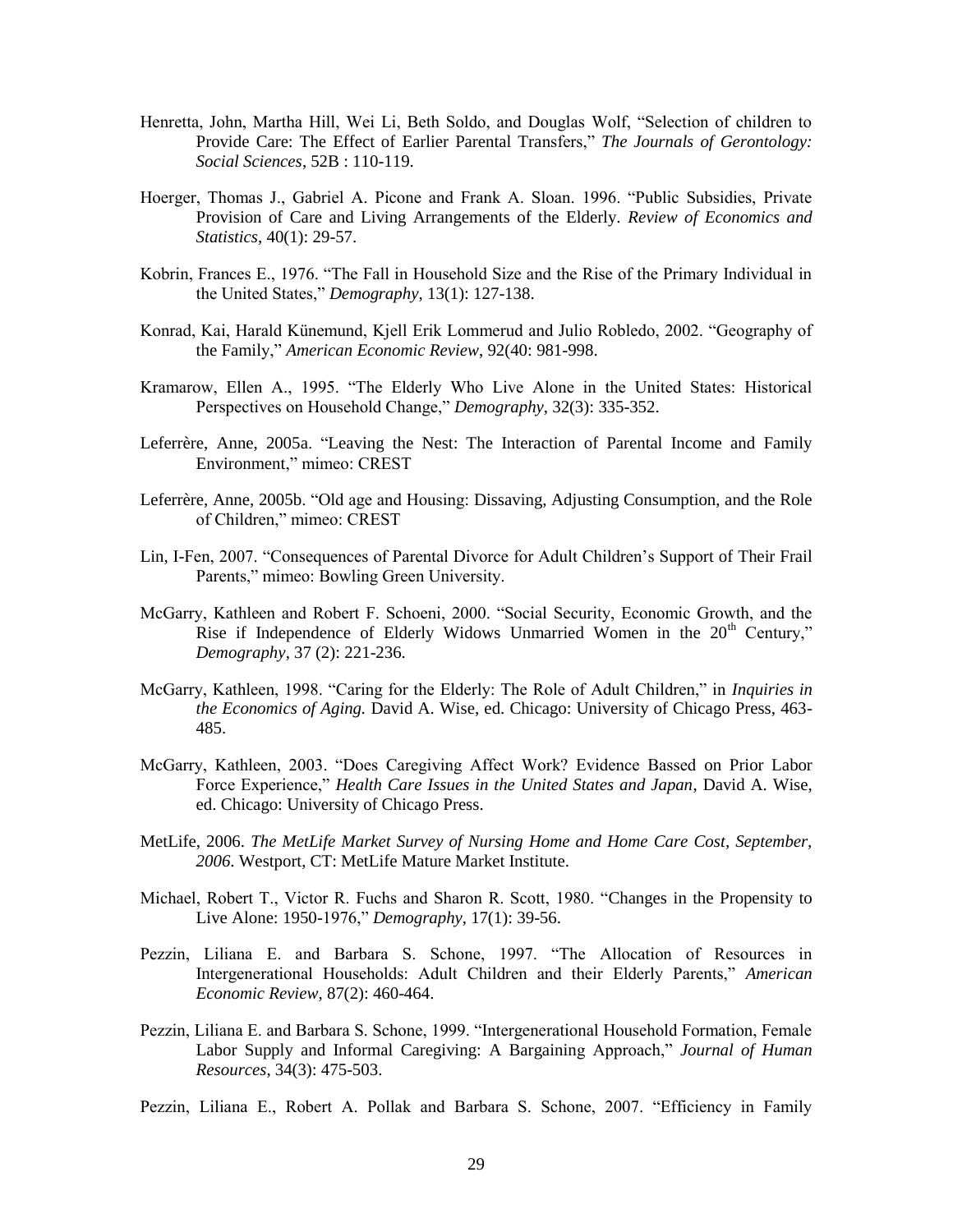Bargaining: Living Arrangements and Caregiving Decisions of Adult Children and Disabled Elderly Parents," *CESifo Economic Studies*, 53(1): 69-96.

- Pezzin, Liliana E., Robert A. Pollak and Barbara S. Schone, forthcoming. "Family Bargaining and Long-Term Care of the Disabled Elderly," forthcoming in *Caring and Exchange Within and Across Generations*, A. Booth, N. Crouter, S. Bianchi and J. Seltzer eds., Urban Institute Press.
- Ramachandran, Nisha, 2005. "The Parent Trap: Boomerang Kids" U.S. News and World Report, December 4, 2005.
- Ruggles, Steven, forthcoming. "The Decline of Intergenerational Co-residence in the United States, 1850-2000." Forthcoming in *American Sociological Review*.
- Ruggles, Steven. 1994, "The Transformation of American Family Structure." American *Historical Review*, 99(1): pp. 103-128.
- Schoeni, Robert, 1998. "Reassessing the Decline in Parent-Child Old-Age Co-residence during the Twentieth Century," *Demography*, 35(3): 307-313.
- Schwartz, Saul, Sheldon Danziger and Eugene Smolensky, 1984. "The Choice of Living Arrangements among the Aged," in *Retirement and Economic Behavior*, Henry Aaron and Gary Burtless, eds., Washington: Brookings Institution Press.
- Sheiner, Lousie and David Weil, 1992. "The Housing Wealth of the Aged," NBER working paper number 4115.
- Social Security Administration, 2006. "State Assistance Programs for SSI Recipients," January, 2006. Social Security Administration, Office of Policy Data.
- Soldo, Beth, Douglas Wolf, Emily Agree, "Families, households, and care arrangements of frail older women: A structural analysis," *Journals of Gerontology, Social Scienices*, 45 : s238-249.
- Stern, Steven, 1995. "Estimating Family Long-Term Care Decisions in the Presence of Endogenous Child Characteristics,‖ *Journal of Human Resources*, 30(3): 551-580.
- Venti, Steven and David Wise, 2000. "Aging and Housing Equity," NBER working paper 7882.
- Venti, Steven and David Wise, 2001. "Aging and Housing Equity: Another look," NBER working paper number 8608.
- Wolf, Douglas A. and Beth J. Soldo, 1988. "Household Composition Choices of Older Unmarried Women." *Demography*, 25(3): 387-403.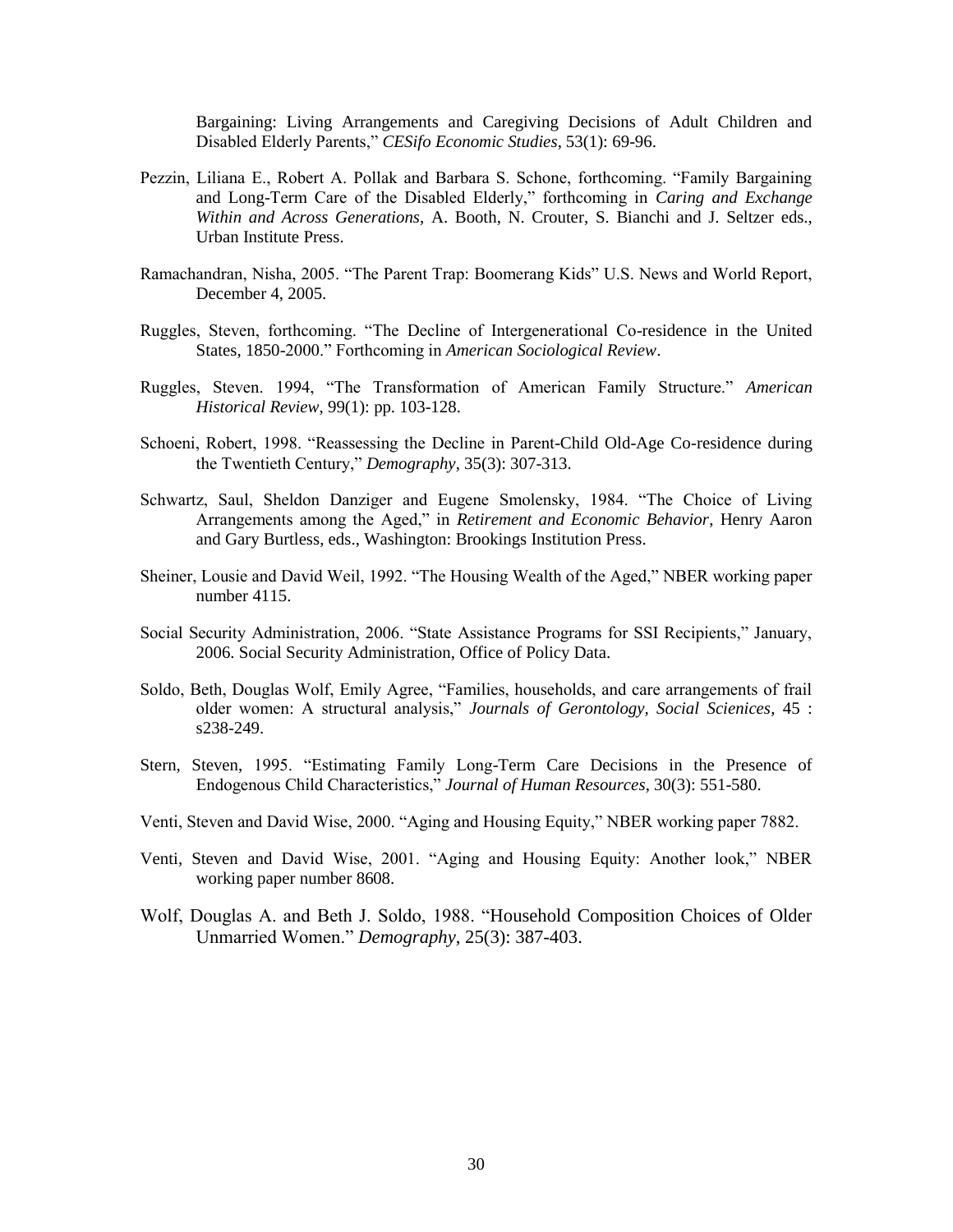

**Figure 1: Distribution of Elderly Unmarried Women Ever Lived in Arrangement by Age**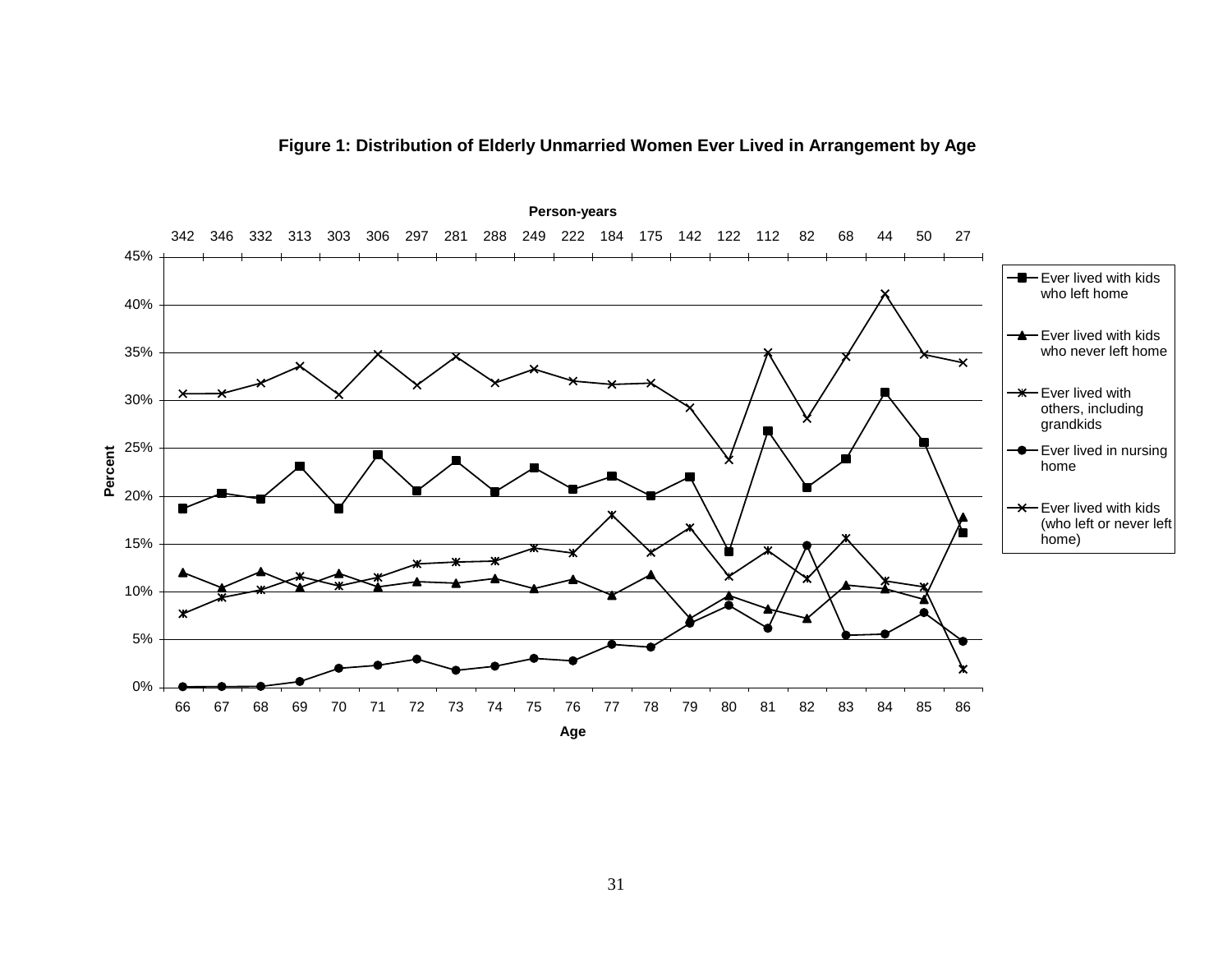

**Figure 2: Distribution of Current Living Arrangements of Elderly Unmarried Women by Age**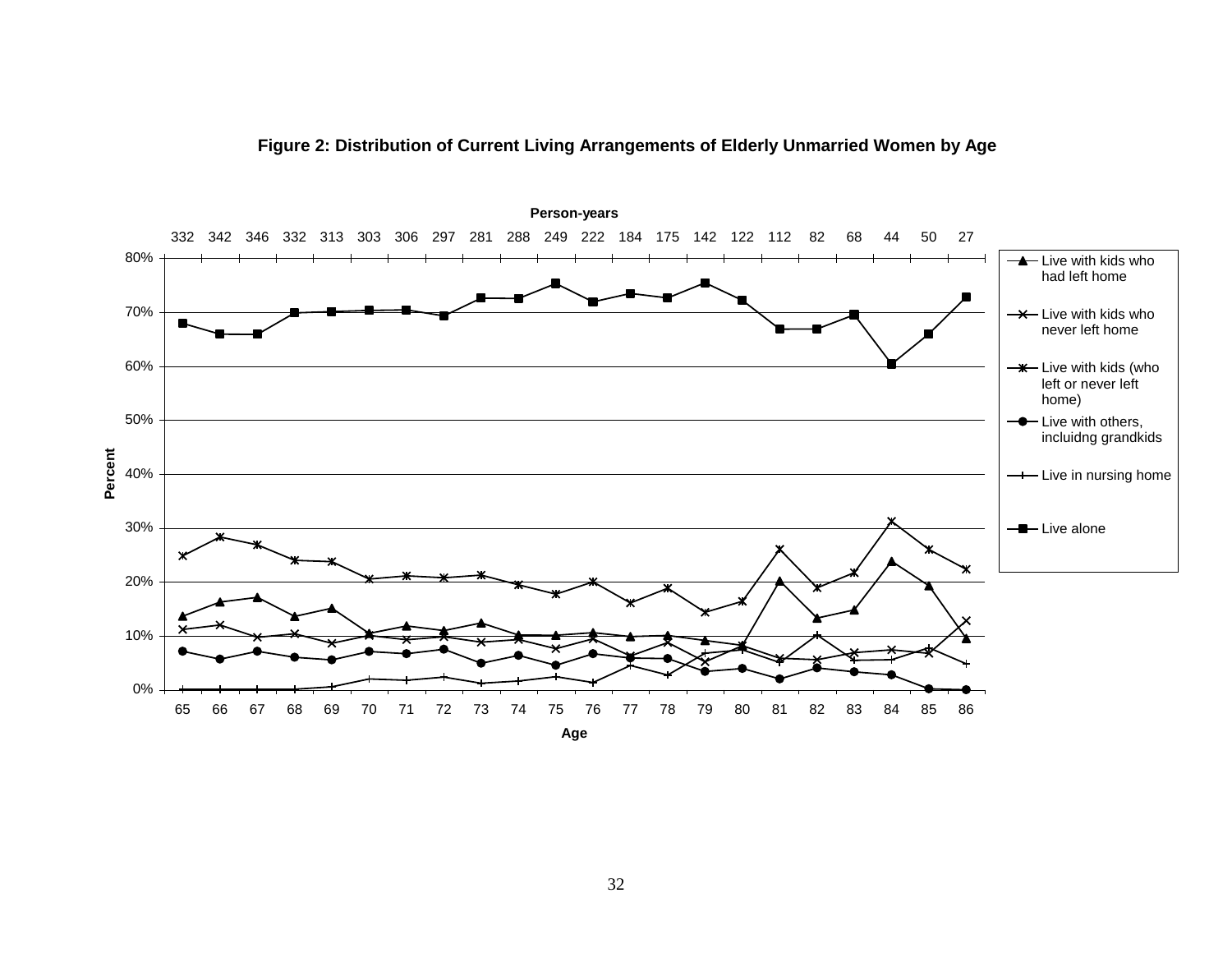| Year of          |     |     |     |     |     |     |     |     |                |     |             |     |                |     | <u>Age</u> |    |     |    |    |    |    |    |    |    |                             |    |    |    |    |       |
|------------------|-----|-----|-----|-----|-----|-----|-----|-----|----------------|-----|-------------|-----|----------------|-----|------------|----|-----|----|----|----|----|----|----|----|-----------------------------|----|----|----|----|-------|
| <b>Interview</b> | 65  | 66  | 67  | 68  | 69  | 70  |     | 72  | 73             | 74  | 75          | 76  | 77             | 78  | 79         | 80 | 81  | 82 | 83 | 84 | 85 | 86 | 87 | 88 | 89                          | 90 | 91 | 92 | 93 | Total |
| 1984             | 12  | 19  | 18  | 14  | 15  | 15  |     | 13  | 16             | 11  |             |     |                |     |            |    |     |    |    |    |    |    |    |    |                             |    |    |    |    | 144   |
| 1985             | 17  | 11  | 19  |     | 14  | .5  | 15  |     | 14             | 15  | 11          |     |                |     |            |    |     |    |    |    |    |    |    |    |                             |    |    |    |    | 159   |
| 1986             | 17  | 19  | 10  | 20  | 16  | l 5 | 14  | 16  | 10             | 13  | 15          | 10  |                |     |            |    |     |    |    |    |    |    |    |    |                             |    |    |    |    | 175   |
| 1987             | 27  |     |     | 9   | 21  |     | 16  | 15  | 16             | 10  |             | 14  | 10             |     |            |    |     |    |    |    |    |    |    |    |                             |    |    |    |    | 200   |
| 1988             | 20  | 26  |     |     | 8   | 22  |     | 16  | 14             | 16  | 10          | 10  | 13             | 10  |            |    |     |    |    |    |    |    |    |    |                             |    |    |    |    | 216   |
| 1989             | 25  | 22  | 28  |     | 16  | 6   | 22  |     | 16             | 14  | 16          | 9   | 10             | 13  |            |    |     |    |    |    |    |    |    |    |                             |    |    |    |    | 238   |
| 1990             | 20  | 26  | 22  | 30  | 18  | l6  | 8   | 21  |                | 15  | .4          | 17  | 9              |     | 12         |    |     |    |    |    |    |    |    |    | (age 58 occurs before 1968) |    |    |    |    | 263   |
| 1991             | 17  | 23  | 26  | 22  | 28  | 19  | 19  | 9   | $\overline{2}$ |     | 15          | 14  | 16             |     | 10         | 13 |     |    |    |    |    |    |    |    |                             |    |    |    |    | 284   |
| 1992             | 26  | 21  | 23  | 26  | 22  | 25  |     | 20  | 9              | 21  | 18          | 15  | $\overline{4}$ |     |            |    | 13  |    |    |    |    |    |    |    |                             |    |    |    |    | 312   |
| 1993             | 25  | 27  | 20  | 22  | 26  | 20  | 27  | 21  | 20             | 10  | 20          | 18  | 15             |     | 16         | 5  | 10  | 13 | 6  |    |    |    |    |    |                             |    |    |    |    | 333   |
| 1994             | 33  | 26  | 27  | 20  | 23  | 25  | 21  | 26  | 22             | 21  | 11          | 19  | 16             | 14  | 10         | 16 |     | 8  | 14 | 5  |    |    |    |    |                             |    |    |    |    | 361   |
| 1995             | 24  | 33  | 26  | 28  | 17  | 24  | 24  | 22  | 24             | 22  | $2^{\circ}$ | 9   |                |     | 3          |    | 17  |    | 8  | 14 | 5  |    |    |    |                             |    |    |    |    | 375   |
| 1996             | 15  | 26  | 33  | 24  | 29  | l 6 | 25  | 26  | $\overline{2}$ | 25  | 22          | 9   |                |     |            |    |     | 14 |    |    | 13 | 5  |    |    |                             |    |    |    |    | 389   |
| 1997             | 15  | 10  | 15  | 27  | 19  | 16  | 9   | 14  | 18             | 18  | 17          | 18  | 9              | 8   | 12         | q  |     | 6  | 9  | 2  | b  | 12 | 3  |    |                             |    |    |    |    | 283   |
| 1998             |     |     |     |     |     |     |     |     |                |     |             |     |                |     |            |    |     |    |    |    |    |    |    |    |                             |    |    |    |    |       |
| 1999             | 10  | 12  | 20  | 11  | 13  | 27  | 22  | 17  | 10             | 15  | 15          | 17  | 19             | 19  | 9          | 7  | 14  | 9  | 8  | 5. | 8  | 2  |    | 9  | $\overline{2}$              |    |    |    |    | 307   |
| 2000             |     |     |     |     |     |     |     |     |                |     |             |     |                |     |            |    |     |    |    |    |    |    |    |    |                             |    |    |    |    |       |
| 2001             | 12  | 10  | -9  | 15  | 18  | 10  | 13  | 23  | 19             | 19  | 9           | 13  | 15             | 16  | 16         | 18 | 8   | 6  | 10 | 4  | 8  |    |    | 2  | 6                           | 8  |    |    |    | 299   |
| 2002             |     |     |     |     |     |     |     |     |                |     |             |     |                |     |            |    |     |    |    |    |    |    |    |    |                             |    |    |    |    |       |
| 2003             | 17  | 14  | 16  | 13  | 10  | 15  | 22  | 10  | 14             | 26  | 24          | 20  | 12             | 16  | 16         | 18 | 18  | 15 | 9. | 5  | 10 | 4  | 8  |    | 6                           |    | 5  |    |    | 356   |
| Total            | 332 | 342 | 346 | 332 | 313 | 303 | 306 | 297 | 281            | 288 | 249         | 222 | l 84           | 175 | 142        | 22 | .12 | 82 | 68 | 44 | 50 | 27 | 25 | 15 | 14                          | 9  | 6  |    |    | 4,694 |

**Table 1: Distribution of Number of Person-Years in Sample by Age and Year of the PSID Interview**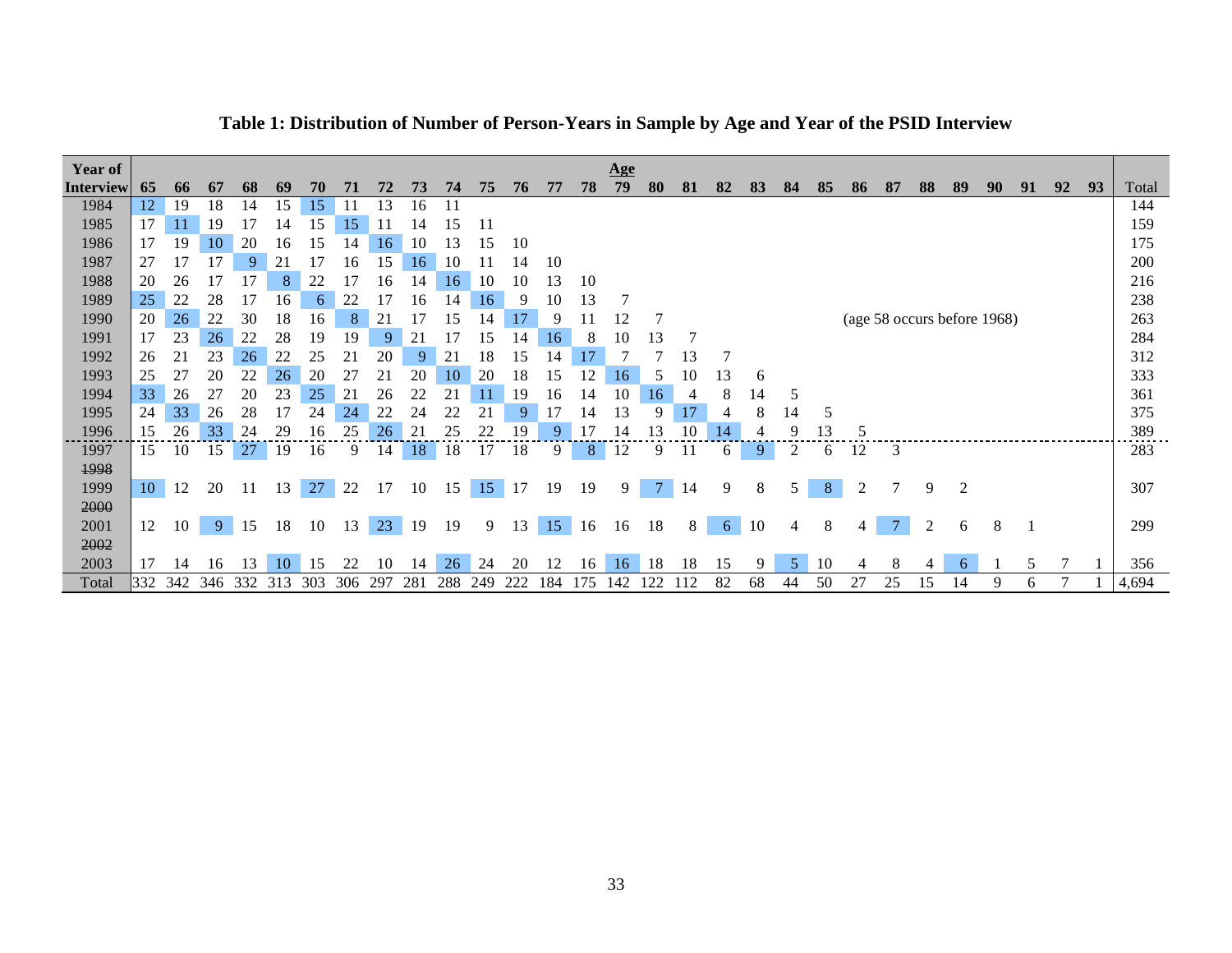### **Table 2: Sample Means by Living Arrangement**

|                                |              |              | Living Arrangement |              |               |
|--------------------------------|--------------|--------------|--------------------|--------------|---------------|
|                                |              |              |                    |              | With children |
|                                | All          | Alone        | <b>NH</b>          | Never Left   | Had Left      |
| Variables                      | $(N=716)$    | $(N=284)$    | $(N=46)$           | $(N=77)$     | $(N=252)$     |
| Time invariant:                |              |              |                    |              |               |
| <b>Black</b>                   | 0.13(0.017)  | 0.07(0.013)  | 0.035(0.026)       | 0.248(0.067) | 0.215(0.033)  |
| Schooling:                     |              |              |                    |              |               |
| < High School                  | 0.35(0.027)  | 0.31(0.039)  | 0.40(0.078)        | 0.53(0.077)  | 0.39(0.040)   |
| HS degree                      | 0.43(0.022)  | 0.44(0.042)  | 0.26(0.076)        | 0.31(0.083)  | 0.46(0.038)   |
| Some college                   | 0.22(0.015)  | 0.25(0/021)  | 0.34(0.073)        | 0.16(0.069)  | 0.16(0.030)   |
| Num children                   | 3.80 (0.098) | 3.57(0.127)  | 3.62(0.32)         | 4.87(0.415)  | 4.12(0.171)   |
| Num daughters                  | 1.81(0.072)  | 1.71(0.093)  | 1.64(0.205)        | 2.30(0.291)  | 1.93(0.118)   |
| Frac daughters                 | 0.48(0.014)  | 0.48(0.022)  | 0.47(0.053)        | 0.44(0.043)  | 0.47(0.023)   |
| At Last Observation for widow: |              |              |                    |              |               |
| Age                            | 76.40 (0.33) | 75.17 (0.46) | 81.42 (0.82)       | 75.75 (1.07) | 77.14 (0.52)  |
| Income $(1000s)$               | 20.34 (1.27) | 25.00(2.55)  | 14.79 (1.82)       | 16.38(1.98)  | 15.71(1.05)   |
| Dynastic assets (avg)          | 18.10 (1.89) | 21.10 (2.81) | 18.90 (5.06)       | 15.50(5.54)  | 14.60(2.02)   |
| Health:                        |              |              |                    |              |               |
| Excellent                      | 0.05(0.012)  | 0.08(0.021)  | 0.03(0.030)        | 0.07(0.038)  | 0.03(0.015)   |
| Very good                      | 0.20(0.015)  | 0.25(0.036)  | 0.06(0.036)        | 0.19(0.081)  | 0.16(0.030)   |
| Good                           | 0.30(0.021)  | 0.29(0.036)  | 0.26(0.063)        | 0.25(0.073)  | 0.30(0.042)   |
| Fair                           | 0.23(0.025)  | 0.22(0.031)  | 0.30(0.065)        | 0.25(0.074)  | 0.19(0.031)   |
| Poor                           | 0.19(0.016)  | 0.17(0.025)  | 0.33(0.066)        | 0.14(0.057)  | 0.24(0.030)   |
| Missing                        | 0.03(0.007)  | 0.00         | 0.02(0.024)        | 0.11(0.052)  | 0.08(0.020)   |
| Kids med inc (1000s)           | 65.70 (3.91) | 78.70 (6.59) | 68.70 (8.21)       | 41.50(7.33)  | 47.20 (3.77)  |
| Has single child               | 0.53(0.027)  | 0.38(0.027)  | 0.19(0.075)        | 0.98(0.009)  | 0.76(0.042)   |
| Single daughter                | 0.30(0.021)  | 0.24(0.023)  | 0.036(0.32)        | 0.46(0.098)  | 0.44(0.044)   |
| Num grandkids                  | 3.96(0.166)  | 3.77(0.232)  | 3.28(0.680)        | 4.10(0.722)  | 4.55(0.336)   |
| At Age 58                      |              |              |                    |              |               |
| Income                         | 37.06 (1.76) | 38.85 (2.26) | 36.43 (4.78)       | 25.74 (3.81) | 36.52 (3.32)  |
| Dynastic assets, 10,000s       | 16.83 (3.94) | 19.4 (4.51)  | 12.2(3.45)         | 9.9(0.29)    | 15.4(5.22)    |
| Health                         |              |              |                    |              |               |
| Excellent                      | 0.06(0.011)  | 0.08(0.018)  | 0.06(0.037)        | 0.02(0.017)  | 0.02(0.014)   |
| Very good                      | 0.09(0.012)  | 0.12(0.018)  | 0.00               | 0.07(0.048)  | 0.06(0.020)   |
| Good                           | 0.15(0.017)  | 0.15(0.022)  | 0.03(0.028)        | 0.18(0.059)  | 0.16(0.034)   |
| Fair                           | 0.10(0.016)  | 0.13(0.025)  | 0.00               | 0.05(0.031)  | 0.10(0.022)   |
| Poor                           | 0.02(0.005)  | 0.02(0.008)  | 0.002(0.002)       | 0.01(0.004)  | 0.03(0.012)   |
| Missing                        | 0.58(0.024)  | 0.50(0.034)  | 0.91(0.40)         | 0.68(0.053)  | 0.63(0.037)   |
| Kids median inc (1000s)        | 39.66 (1.28) | 45.89(2.11)  | 31.75 (4.37)       | 27.30 (4.88) | 34.99 (2.23)  |
| Single child                   | 0.65(0.022)  | 0.57(0.029)  | 0.73(0.080)        | 0.98(0.008)  | 0.74(0.046)   |
| Single daughter                | 0.39(0.010)  | 0.34(0.027)  | 0.45(0.087)        | 0.59(0.084)  | 0.45(0.040)   |
| Num grandkids                  | 2.44(0.132)  | 2.33(0.203)  | 1.15(0.263)        | 2.38(0.485)  | 2.76(0.195)   |

(standard errors in parentheses)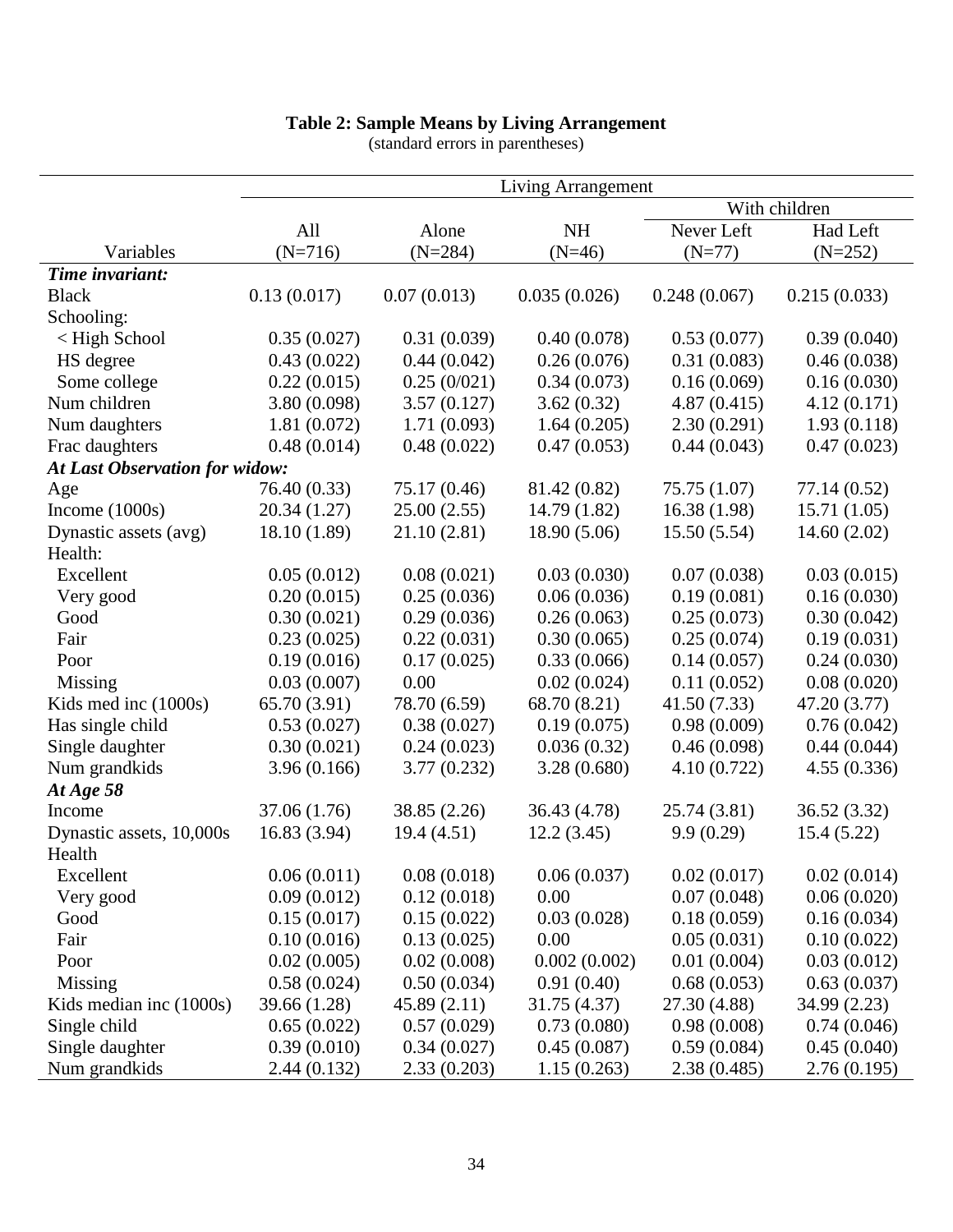|                        | With children     |                     |                   |                   |                   |
|------------------------|-------------------|---------------------|-------------------|-------------------|-------------------|
|                        | Alone             | <b>Nursing Home</b> | Left Home         | Never Left        | Other             |
| Variables              | Coeff (std error) | Coeff (std error)   | Coeff (std error) | Coeff (std error) | Coeff (std error) |
| Log income             | 0.082(0.029)      | $-0.002(0.002)$     | $-0.025(0.010)$   | $-0.004(0.008)$   | 0.010(0.006)      |
| <b>Black</b>           | $-0.137(0.103)$   | $-0.012(0.009)$     | 0.006(0.033)      | 0.014(0.042)      | 0.039(0.018)      |
| Age                    | $-0.011(0.012)$   | 0.003(0.001)        | 0.003(0.004)      | 0.002(0.005)      | $-0.002(0.002)$   |
| Schooling:             |                   |                     |                   |                   |                   |
| $\langle$ High School  |                   |                     |                   |                   |                   |
| HS degree              | 0.015(0.109)      | $-0.004(0.012)$     | 0.009(0.038)      | $-0.051(0.047)$   | 0.005(0.021)      |
| Some college           | 0.050(0.160)      | 0.004(0.012)        | $-0.008(0.047)$   | $-0.094(0.071)$   | 0.006(0.024)      |
| Health fair or poor    | $-0.041(0.080)$   | 0.039(0.011)        | $-0.019(0.023)$   | $-0.016(0.027)$   | $-0.009(0.012)$   |
| Num children           | $-0.030(0.030)$   | $-0.004(0.004)$     | 0.015(0.009)      | 0.020(0.009)      | $-0.002(0.005)$   |
| Frac daughters         | 0.350(0.173)      | 0.009(0.016)        | $-0.125(0.057)$   | $-0.015(0.060)$   | 0.039(0.030)      |
| Log dynastic assets    | $-0.040(0.033)$   | 0.003(0.003)        | $-0.005(0.009)$   | 0.040(0.013)      | 0.001(0.005)      |
| Wealth neg/zero        | $-0.557(0.070)$   | 0.077(0.043)        | 0.034(0.101)      | 0.457(0.149)      | $-0.050(0.052)$   |
| Log median kids inc    | 0.203(0.060)      | 0.009(0.005)        | $-0.041(0.011)$   | $-0.012(0.007)$   | $-0.002(0.004)$   |
| Single daughter        | $-0.179(0.111)$   | $-0.034(0.011)$     | 0.138(0.036)      | 0.038(0.036)      | $-0.015(0.017)$   |
| Num grandkids          | 0.010(0.016)      | 0.001(0.001)        | $-0.011(0.004)$   | $-0.013(0.005)$   | 0.006(0.003)      |
| Num grandkids $<$ 5    | $-0.006(0.044)$   | $-0.001(0.007)$     | 0.030(0.014)      | $-0.003(0.016)$   | $-0.015(0.007)$   |
| Has child not observed | 0.109(0.141)      | 0.000(0.014)        | $-0.071(0.041)$   | 0.019(0.044)      | 0.007(0.021)      |
| Has a disabled child   | $-0.070(0.121)$   | 0.010(0.014)        | 0.011(0.036)      | 0.009(0.036)      | 0.001(0.020)      |
| Age oldest child       | 0.005(0.012)      | 0.000(0.001)        | 0.002(0.004)      | $-0.009(0.0040)$  | 0.000(0.0002)     |
| Year 1984-1988         |                   |                     |                   |                   |                   |
| Year 1989-1992         | 0.021(0.085)      | 0.018(0.011)        | 0.044(0.031)      | $-0.026(0.030)$   | $-0.052(0.017)$   |
| Year 1993-1996         | 0.121(0.135)      | 0.034(0.017)        | $-0.047(0.034)$   | $-0.019(0.036)$   | $-0.041(0.021)$   |
| Year 1997-2003         | 0.066(0.155)      | 0.021(0.017)        | 0.037(0.010)      | $-0.044(0.044)$   | $-0.059(0.023)$   |
| No. of Person-Years    | 3,528             |                     |                   |                   |                   |
| Pseudo $R^2$           | 0.168             |                     |                   |                   |                   |

|  |  |  |  | Table 3: Multinomial Logit for Living Arrangement, Marginal Effects |  |  |
|--|--|--|--|---------------------------------------------------------------------|--|--|
|  |  |  |  |                                                                     |  |  |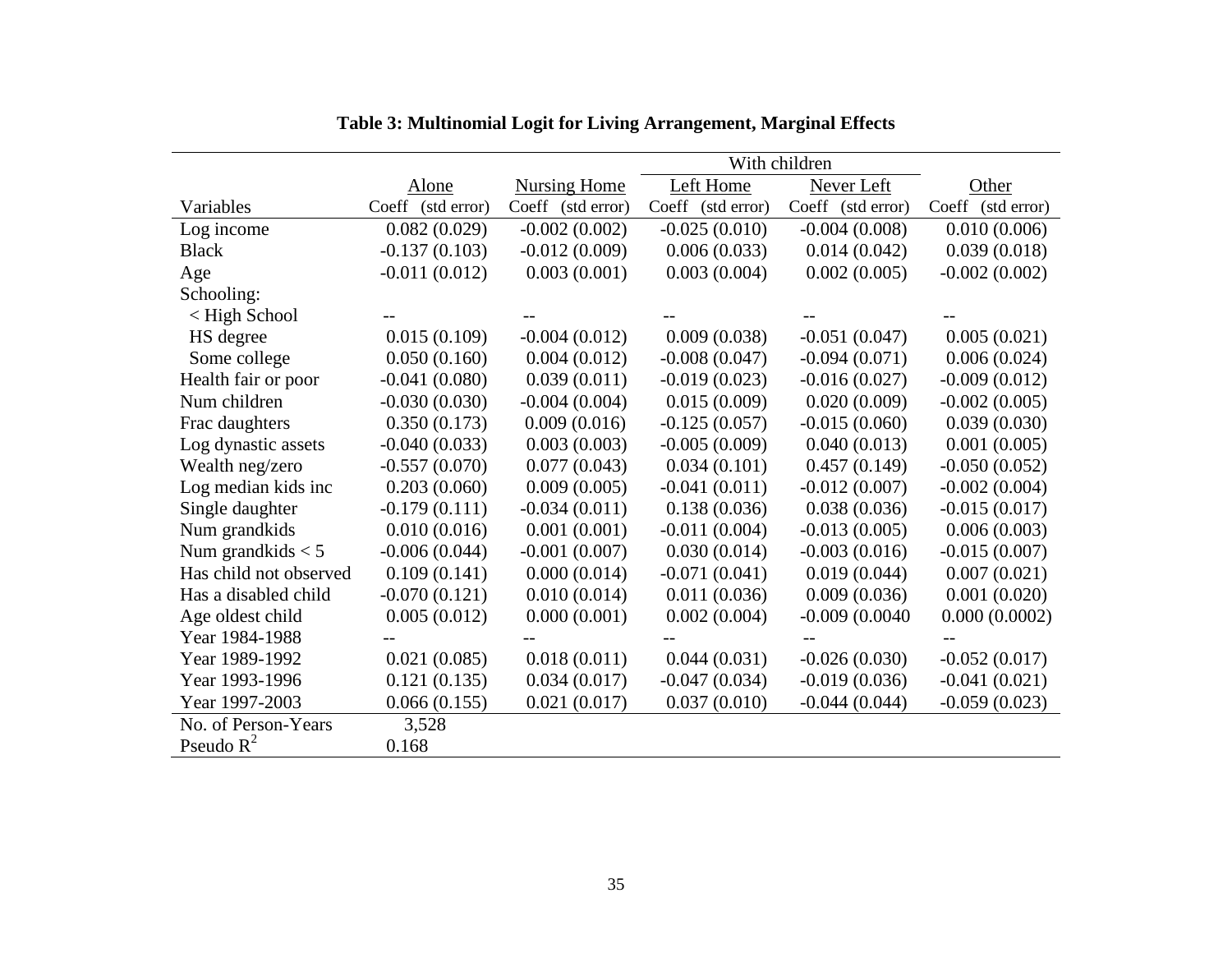|                               | Alone             | <b>Nursing Home</b> | Left Home         | Never Left        | Other             |
|-------------------------------|-------------------|---------------------|-------------------|-------------------|-------------------|
| Variables                     | Coeff (std error) | Coeff (std error)   | Coeff (std error) | Coeff (std error) | Coeff (std error) |
| Log income at age 58          | 0.015(0.054)      | $-0.003(0.003)$     | $-0.001(0.012)$   | $-0.033(0.012)$   | 0.007(0.008)      |
| <b>Black</b>                  | $-0.208(0.118)$   | $-0.027(0.011)$     | 0.093(0.034)      | $-0.020(0.041)$   | 0.035(0.022)      |
| Age                           | $-0.007(0.019)$   | 0.004(0.001)        | $-0.003(0.005)$   | 0.000(0.006)      | $-0.001(0.003)$   |
| Schooling:                    |                   |                     |                   |                   |                   |
| < High School                 |                   |                     |                   |                   |                   |
| HS degree                     | 0.003(0.116)      | 0.000(0.012)        | $-0.021(0.034)$   | $-0.007(0.046)$   | 0.019(0.023)      |
| Some college                  | 0.026(0.171)      | 0.006(0.013)        | 0.007(0.047)      | $-0.037(0.064)$   | $-0.012(0.027)$   |
| Health fair /poor             | $-0.035(0.085)$   | 0.039(0.011)        | $-0.022(0.022)$   | 0.000(0.027)      | $-0.022(0.014)$   |
| Num children                  | $-0.024(0.031)$   | $-0.002(0.002)$     | 0.018(0.007)      | 0.002(0.007)      | $-0.005(0.005)$   |
| Frac daughters                | 0.022(0.195)      | 0.012(0.016)        | $-0.066(0.050)$   | $-0.068(0.070)$   | 0.055(0.033)      |
| Log dynastic assets age 58    | 0.012(0.030)      | $-0.005(0.003)$     | 0.005(0.007)      | 0.011(0.008)      | $-0.001(0.004)$   |
| Wealth 58 missing             | $-0.002(0.303)$   | $-0.034(0.036)$     | 0.034(0.076)      | 0.105(0.089)      | $-0.008(0.042)$   |
| Log median kids inc at age 58 | $-0.021(0.023)$   | 0.005(0.003)        | 0.001(0.006)      | $-0.005(0.006)$   | $-0.004(0.003)$   |
| Single daughter at age 58     | $-0.074(0.134)$   | $-0.008(0.009)$     | 0.027(0.032)      | 0.076(0.039)      | $-0.008(0.021)$   |
| Num grandkids at age 58       | 0.004(0.022)      | $-0.002(0.002)$     | $-0.004(0.005)$   | $-0.013(0.007)$   | 0.010(0.004)      |
| Num grandkids under 5 at 58   | 0.004(0.050)      | 0.001(0.004)        | $-0.004(0.011)$   | 0.006(0.014)      | $-0.002(0.007)$   |
| Has a child not observed      | 0.106(0.148)      | 0.007(0.012)        | $-0.052(0.036)$   | 0.029(0.043)      | $-0.014(0.023)$   |
| Has a disabled child          | $-0.140(0.112)$   | 0.014(0.014)        | 0.050(0.032)      | 0.026(0.037)      | $-0.022(0.021)$   |
| Age oldest child              | 0.002(0.014)      | $-0.001(0.001)$     | 0.004(0.004)      | $-0.007(0.004)$   | $-0.001(0.002)$   |
| Year 1984-1988                |                   |                     |                   |                   |                   |
| Year 1989-1992                | 0.010(0.097)      | 0.006(0.008)        | 0.046(0.027)      | $-0.010(0.037)$   | $-0.055(0.022)$   |
|                               | 0.081(0.155)      | 0.019(0.014)        | $-0.023(0.033)$   | $-0.012(0.048)$   | $-0.041(0.029)$   |
|                               | 0.048(0.209)      | 0.005(0.016)        | 0.029(0.050)      | 0.000(0.065)      | $-0.055(0.034)$   |
| Number of Person-Years        | 3,586             |                     |                   |                   |                   |
| Pseudo $R^2$                  | 0.137             |                     |                   |                   |                   |

## **Table 4: Multinomial Logit for Living Arrangements with Lagged Values, Marginal Effects**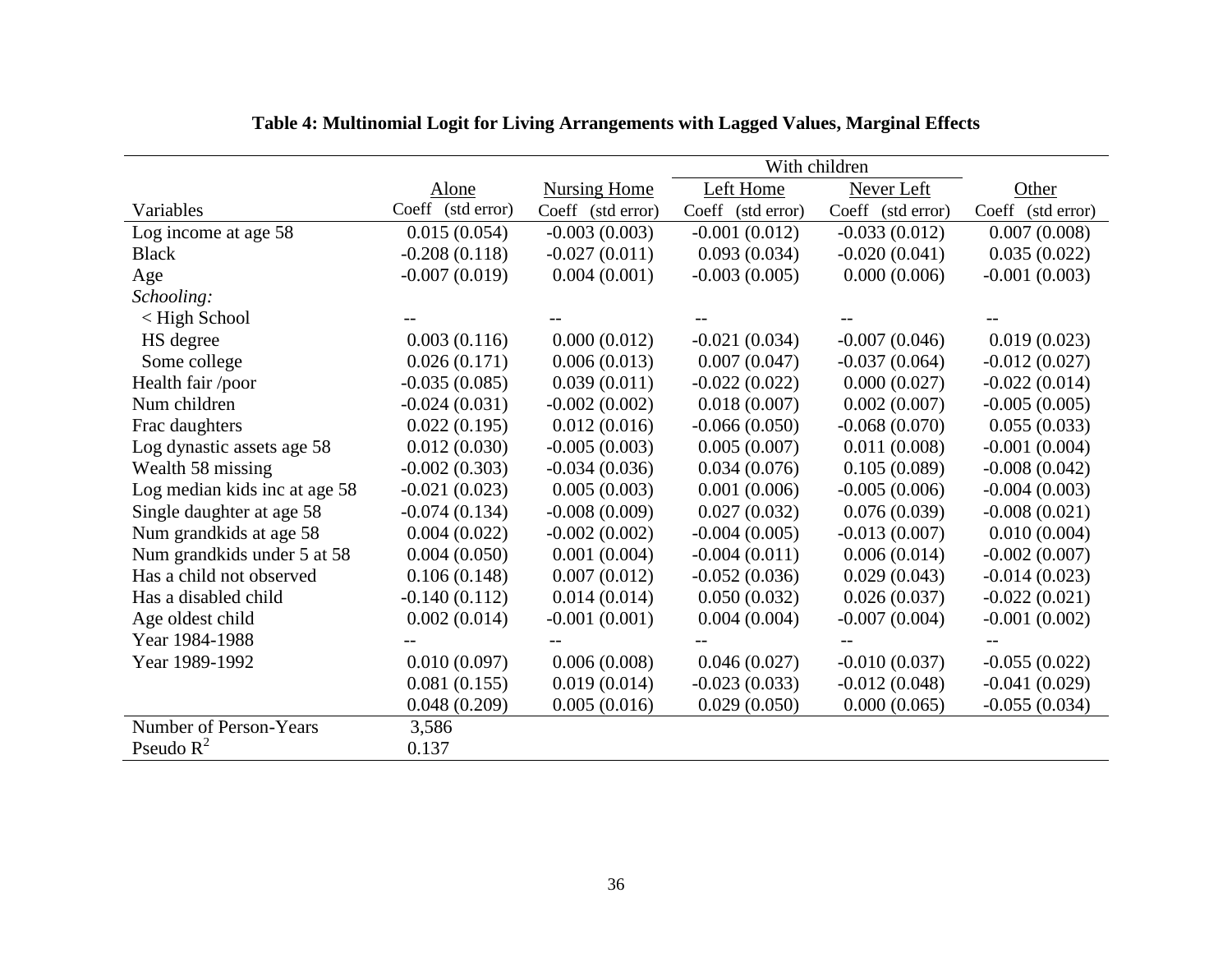|                                            |       |               | Age $t+2$                                                                            |                        |       |
|--------------------------------------------|-------|---------------|--------------------------------------------------------------------------------------|------------------------|-------|
| Age $t$                                    | Alone | With<br>Child | <b>With Others</b>                                                                   | <b>Nursing</b><br>Home | Total |
| <b>Transition frequencies</b>              |       |               |                                                                                      |                        |       |
| Alone                                      | 1,129 | 81            | 33                                                                                   | 33                     | 1,276 |
| With child                                 | 74    | 524           | 22                                                                                   | 7                      | 627   |
| With others                                | 46    | 23            | 102                                                                                  | $\overline{0}$         | 171   |
| Nursing home                               | 7     | 0             | $\Omega$                                                                             | 22                     | 29    |
| Total                                      | 1,256 | 628           | 157                                                                                  | 62                     | 2,103 |
| <b>Transition probabilities (weighted)</b> |       |               |                                                                                      |                        |       |
| Alone                                      | 0.90  | 0.05          | 0.02                                                                                 | 0.03                   | 1.00  |
| With child                                 | 0.14  | 0.82          | 0.02                                                                                 | 0.01                   | 1.00  |
| With others                                | 0.29  | 0.15          | 0.56                                                                                 | 0.00                   | 1.00  |
| Nursing home                               | 0.26  | 0.00          | 0.00                                                                                 | 0.74                   | 1.00  |
| Total                                      | 0.69  | 0.22          | 0.05                                                                                 | 0.04                   | 1.00  |
|                                            |       |               | Sample is 716 mothers age 65 or old contributing a total of 2103 two year transition |                        |       |

# **Table 5a: Two year transition matrix**

Sample is 716 mothers age 65 or old contributing a total of 2103 two year transition periods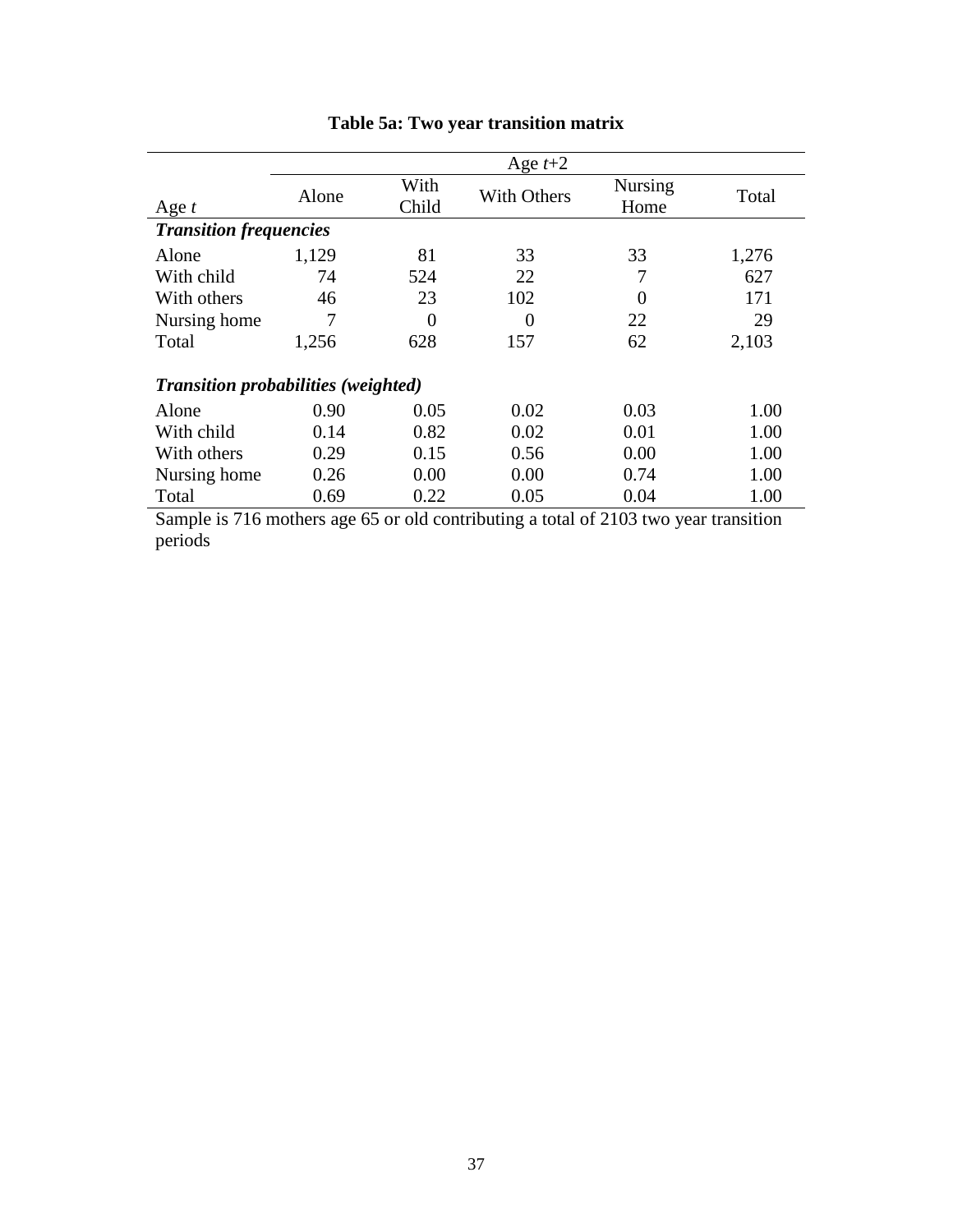| Age $t$          | Alone | With<br>Child | Age $t+2$<br><b>With Others</b> | <b>Nursing</b><br>Home | Total |
|------------------|-------|---------------|---------------------------------|------------------------|-------|
| White $(n=1311)$ |       |               |                                 |                        |       |
| Alone            | 0.91  | 0.05          | 0.02                            | 0.03                   | 1.00  |
| With child       | 0.16  | 0.81          | 0.02                            | 0.02                   | 1.00  |
| With others      | 0.31  | 0.13          | 0.57                            | 0.00                   | 1.00  |
| Nursing home     | 0.26  | 0.00          | 0.00                            | 0.74                   | 1.00  |
| Total            | 0.73  | 0.19          | 0.04                            | 0.04                   | 1.00  |
| Black $(n=792)$  |       |               |                                 |                        |       |
| Alone            | 0.82  | 0.12          | 0.06                            | 0.00                   | 1.00  |
| With child       | 0.11  | 0.85          | 0.04                            | 0.00                   | 1.00  |
| With others      | 0.24  | 0.21          | 0.55                            | 0.00                   | 1.00  |
| Nursing home     | 0.27  | 0.00          | 0.00                            | 0.73                   | 1.00  |
| Total            | 0.45  | 0.46          | 0.10                            | 0.00                   | 1.00  |

**Table 5b: Two Year Transition Probabilities By Race**

Sample is 716 mothers age 65 or old contributing a total of 2103 two year transition periods (n=number of two year transition periods)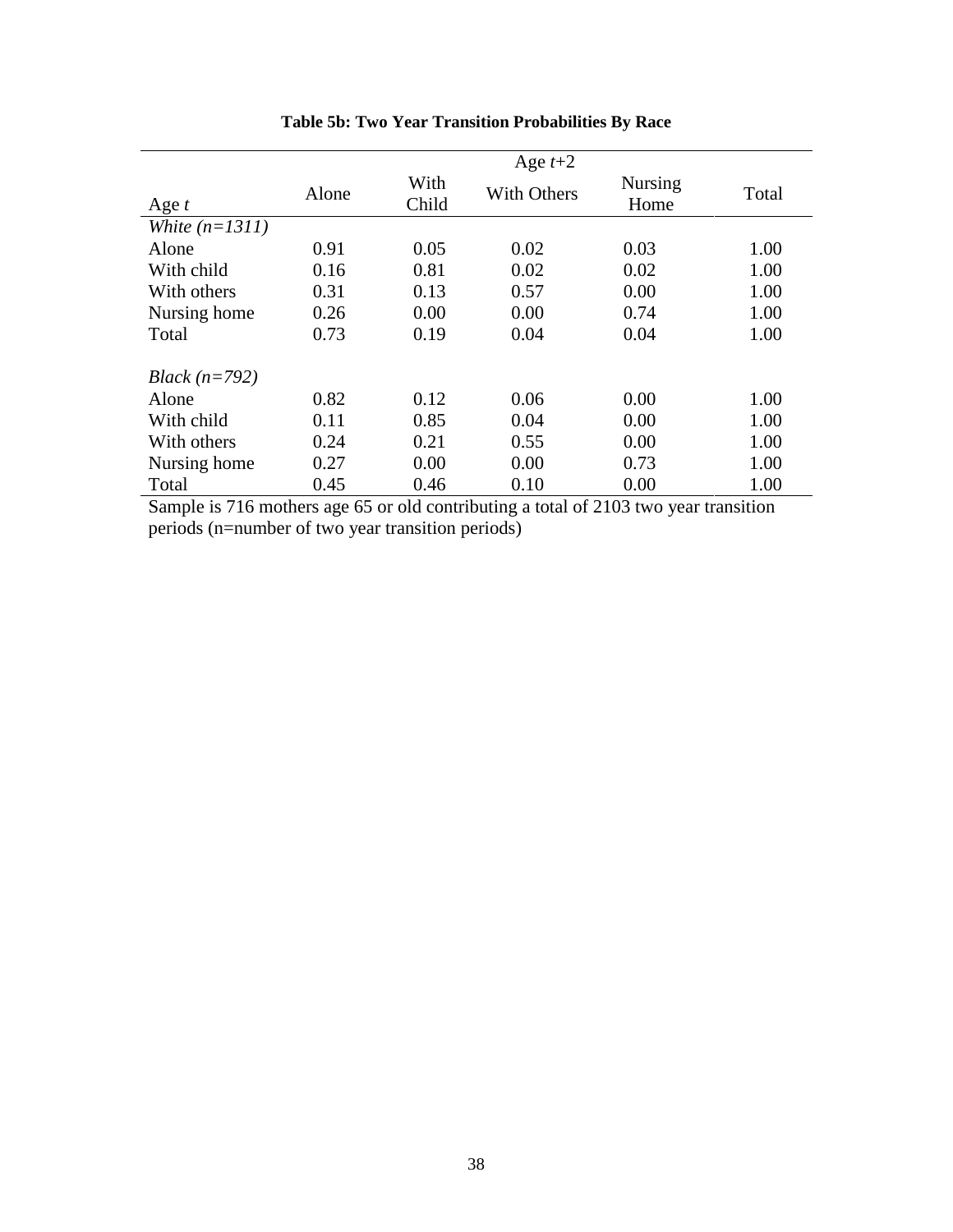|                        | Age $t+2$ |               |             |                 |       |  |  |  |
|------------------------|-----------|---------------|-------------|-----------------|-------|--|--|--|
| Age $t$                | Alone     | With<br>Child | With Others | Nursing<br>Home | Total |  |  |  |
| Ages 67-71 $(n=748)$   |           |               |             |                 |       |  |  |  |
| Alone                  | 0.89      | 0.08          | 0.03        | 0.01            | 1.00  |  |  |  |
| With child             | 0.20      | 0.76          | 0.03        | 0.01            | 1.00  |  |  |  |
| With others            | 0.36      | 0.08          | 0.56        | 0.00            | 1.00  |  |  |  |
| Nursing home           | 0.38      | 0.00          | 0.00        | 0.63            | 1.00  |  |  |  |
| Total                  | 0.67      | 0.26          | 0.06        | 0.01            | 1.00  |  |  |  |
| Ages 72-76 ( $n=660$ ) |           |               |             |                 |       |  |  |  |
| Alone                  | 0.93      | 0.03          | 0.02        | 0.01            | 1.00  |  |  |  |
| With child             | 0.15      | 0.81          | 0.02        | 0.01            | 1.00  |  |  |  |
| With others            | 0.32      | 0.17          | 0.51        | 0.00            | 1.00  |  |  |  |
| Nursing home           | 0.30      | 0.00          | 0.00        | 0.70            | 1.00  |  |  |  |
| Total                  | 0.72      | 0.20          | 0.05        | 0.02            | 1.00  |  |  |  |
| Ages 77-81 $(n=440)$   |           |               |             |                 |       |  |  |  |
| Alone                  | 0.91      | 0.04          | 0.01        | 0.03            | 1.00  |  |  |  |
| With child             | 0.07      | 0.90          | 0.03        | 0.00            | 1.00  |  |  |  |
| With others            | 0.16      | 0.21          | 0.63        | 0.00            | 1.00  |  |  |  |
| Nursing home           | 0.22      | 0.00          | 0.00        | 0.78            | 1.00  |  |  |  |
| Total                  | 0.73      | 0.18          | 0.05        | 0.05            | 1.00  |  |  |  |
| Ages 82-86 ( $n=183$ ) |           |               |             |                 |       |  |  |  |
| Alone                  | 0.84      | 0.05          | 0.01        | 0.09            | 1.00  |  |  |  |
| With child             | 0.12      | 0.88          | 0.00        | 0.00            | 1.00  |  |  |  |
| With others            | 0.30      | 0.00          | 0.70        | 0.00            | 1.00  |  |  |  |
| Nursing home           | 0.30      | 0.00          | 0.00        | 0.70            | 1.00  |  |  |  |
| Total                  | 0.65      | 0.23          | 0.03        | 0.10            | 1.00  |  |  |  |

**Table 5c: Two Year Transition Probabilities By Age**

Sample is 716 mothers age 65 or old contributing a total of 2103 two year transition periods *(n =* number of two year transition periods)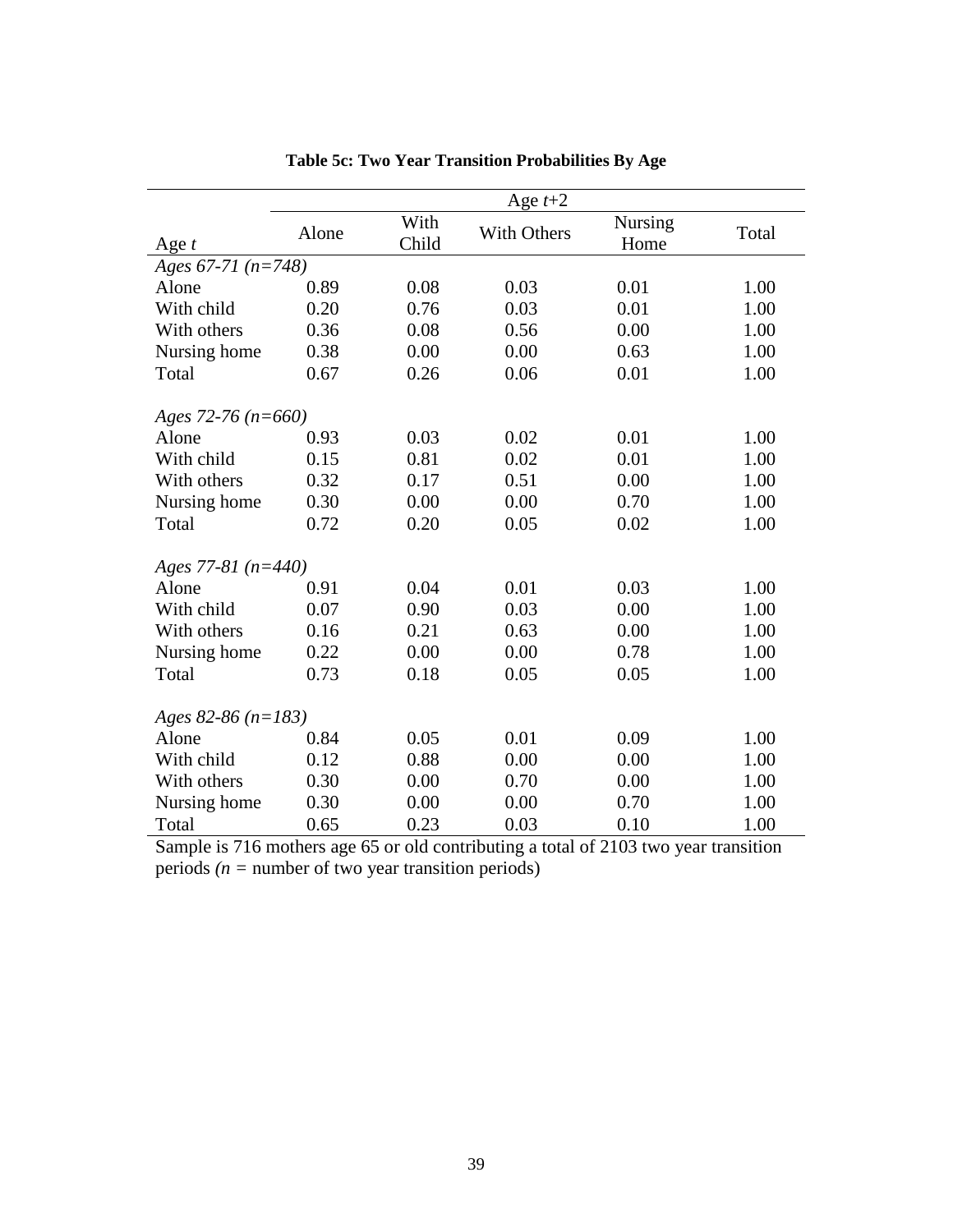| Number of transitions                                                               | Number of observations | Weighted fraction of sample |  |  |  |  |  |  |  |  |
|-------------------------------------------------------------------------------------|------------------------|-----------------------------|--|--|--|--|--|--|--|--|
|                                                                                     | 142                    | 0.65                        |  |  |  |  |  |  |  |  |
|                                                                                     | 45                     | 0.22                        |  |  |  |  |  |  |  |  |
|                                                                                     |                        | 0.07                        |  |  |  |  |  |  |  |  |
|                                                                                     |                        | 0.03                        |  |  |  |  |  |  |  |  |
|                                                                                     |                        | 0.02                        |  |  |  |  |  |  |  |  |
| Total                                                                               | 214                    | 1.00                        |  |  |  |  |  |  |  |  |
| Sample is the 214 unmarried women who we observe to transit from one type of living |                        |                             |  |  |  |  |  |  |  |  |
| arrangement to another during our sample period.                                    |                        |                             |  |  |  |  |  |  |  |  |

**Table 6: Total Number of Transitions in Living Arrangements, Conditional on at Least One**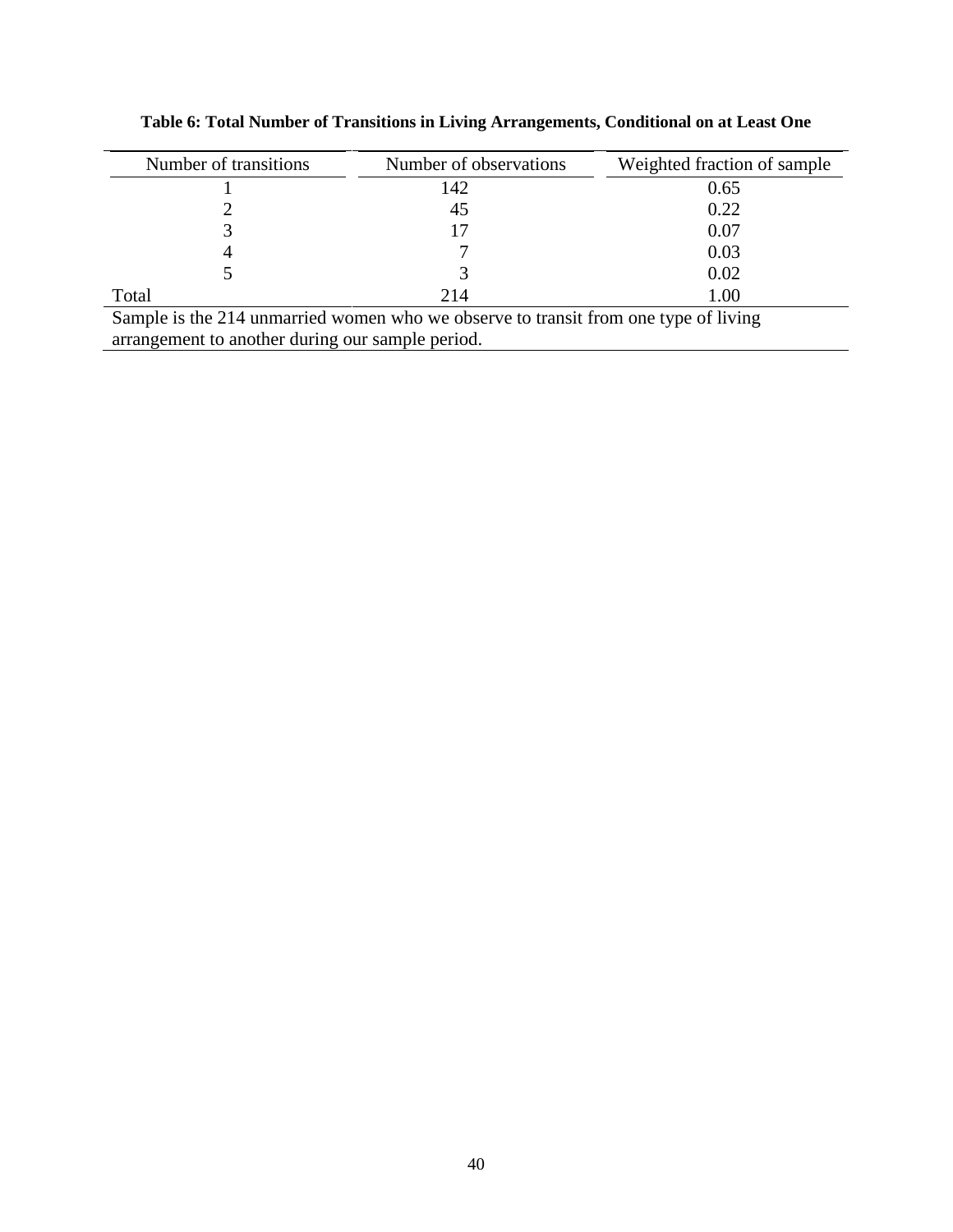|                         |                     |                   | With children     |                   |
|-------------------------|---------------------|-------------------|-------------------|-------------------|
|                         | <b>Nursing Home</b> | Left Home         | Never Left        | Other             |
| Variables               | Coeff (std error)   | Coeff (std error) | Coeff (std error) | Coeff (std error) |
| Log income              | $-0.25$ $(0.067)$   | $-0.19$ $(0.050)$ | $-0.14(0.078)$    | 0.05(0.125)       |
| <b>Black</b>            | $0.08$ $(0.443)$    | 0.53(0.240)       | 0.79(0.399)       | 1.07(0.331)       |
| Age                     | $0.18$ $(0.035)$    | 0.05(0.028)       | 0.06(0.041)       | $0.01$ $(0.036)$  |
| Schooling:              |                     |                   |                   |                   |
| < High School           |                     |                   |                   |                   |
| HS degree               | $-0.16$ $(0.576)$   | $0.08$ $(0.250)$  | $-0.38$ $(0.408)$ | 0.11(0.386)       |
| Some college            | 0.004(0.510)        | $-0.06$ $(0.350)$ | $-0.84(0.595)$    | 0.05(0.453)       |
| Health fair or poor     | 1.91(0.340)         | 0.07(0.170)       | 0.07(0.259)       | 0.10(0.237)       |
| Num children            | $-0.04$ $(0.176)$   | 0.13(0.067)       | $0.28$ $(0.093)$  | 0.04(0.098)       |
| Frac daughters          | $-0.22(0.712)$      | $-0.88$ $(0.381)$ | $-0.59$ $(0.564)$ | 0.19(0.557)       |
| Log avg dynastic assets | $0.28$ $(0.164)$    | $0.04$ $(0.072)$  | 0.46(0.119)       | 0.09(0.090)       |
| Wealth zero or negative | 5.28 (1.417)        | 1.05(0.804)       | 5.53 (1.417)      | 0.38(1.069)       |
| Log median kids income  | 0.03(0.232)         | $-0.44(0.116)$    | $-0.45(0.118)$    | $-0.29$ $(0.125)$ |
| Single daughter         | $-0.64(0.508)$      | 1.14(0.253)       | 1.07(0.339)       | 0.33(0.319)       |
| Num grandkids           | $-0.01$ $(0.061)$   | $-0.05$ $(0.033)$ | $-0.13$ $(0.053)$ | $0.07$ $(0.046)$  |
| Num grandkids under 5   | 0.02(0.325)         | 0.14(0.096)       | $-0.02$ $(0.158)$ | $-0.21(0.126)$    |
| Has child not observed  | $-0.65$ $(0.635)$   | $-0.76$ $(0.301)$ | $-0.44(0.422)$    | $-0.40(0.412)$    |
| Has a disabled child    | 0.75(0.643)         | 0.28(0.280)       | 0.40(0.347)       | 0.29(0.396)       |
| Age oldest child        | $-0.01$ $(0.036)$   | 0.01(0.025)       | $-0.09$ $(0.036)$ | $-0.003(0.042)$   |
| Year dummy 1984-1988    |                     |                   |                   |                   |
| Year dummy 1989-1992    | 1.30(0.835)         | 0.14(0.198)       | $-0.24(0.203)$    | $-0.68$ $(0.267)$ |
| Year dummy 1993-1996    | 1.12(0.882)         | $-0.64(0.279)$    | $-0.73(0.316)$    | $-0.95$ $(0.334)$ |
| Year dummy 1997-2003    | 0.74(0.882)         | $-0.12$ $(0.332)$ | $-0.40(0.413)$    | $-1.07(0.411)$    |
| Number of Person-Years  | 3528                |                   |                   |                   |
| Pseudo $R^2$            | 0.168               |                   |                   |                   |

## **Appendix Table A1: Multinomial Logit for Living Arrangement Coefficient Estimates**